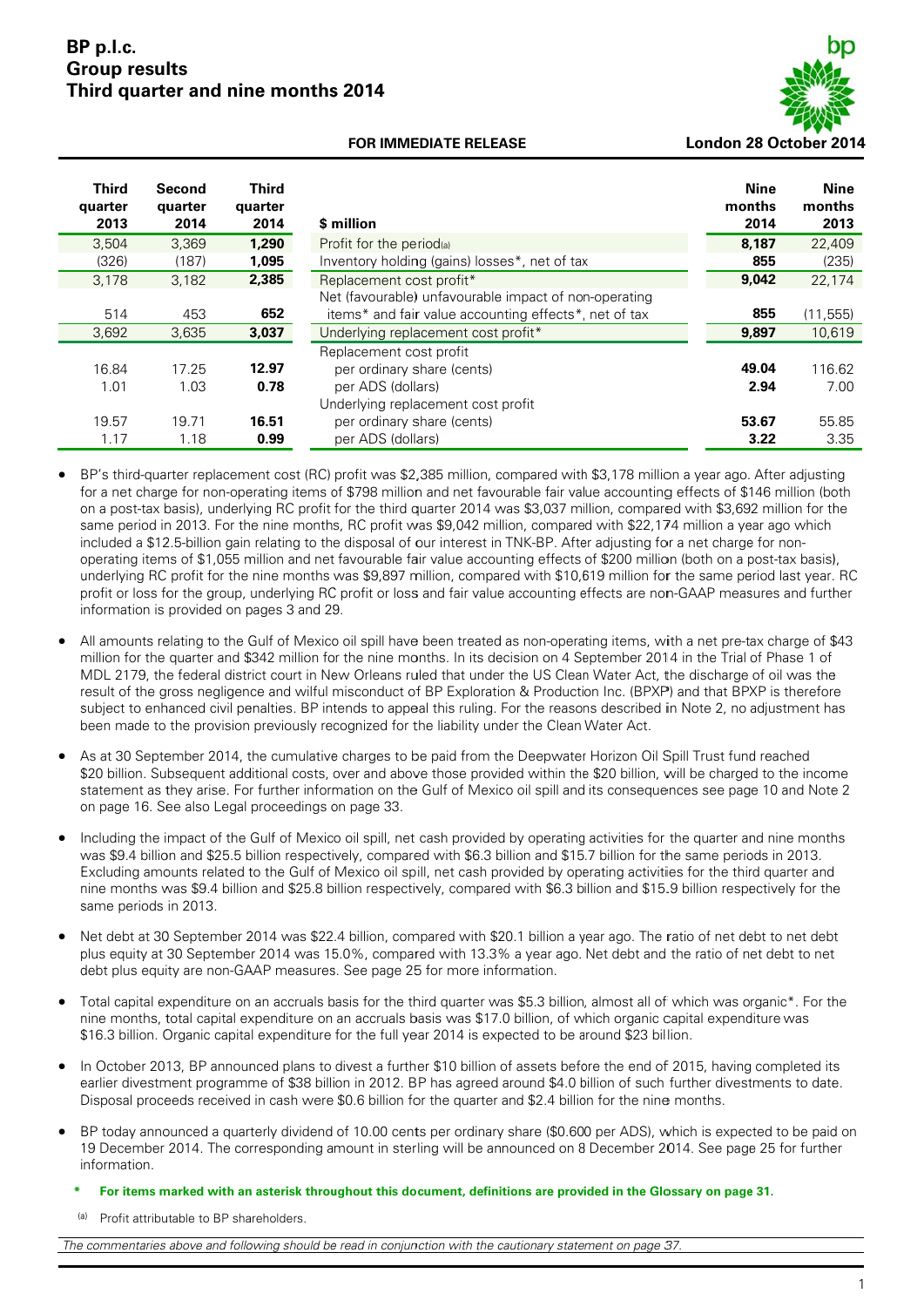- The effective tax rate (ETR) on RC profit for the third quarter and nine months was 42% and 35% respectively, compared with 31% and 22% for the same periods in 2013. Adjusting for non-operating items and fair value accounting effects, the underlying ETR in the third quarter and nine months was 41% and 36% respectively, compared with 31% and 38% for the same periods in 2013. The underlying ETR was higher for the third quarter 2014 due to a lower level of equity-accounted earnings (which are reported net of tax) and foreign exchange impacts on deferred tax, compared to the corresponding period in 2013.
- Finance costs and net finance expense relating to pensions and other post-retirement benefits were a charge of \$358 million for the third quarter, compared with \$397 million for the same period in 2013. For the nine months, the respective amounts were \$1,081 million and \$1,170 million.
- BP repurchased 209 million ordinary shares at a cost of \$1.6 billion, including fees and stamp duty, during the third quarter of 2014. For the nine months, BP repurchased 507 million ordinary shares at a cost of \$4.1 billion, including fees and stamp duty. The \$8-billion share repurchase programme announced on 22 March 2013 was completed in July 2014. Ongoing share repurchases continue to be funded from the \$10-billion divestment programme described above.
- Reported production for the third quarter, including BP's share of Rosneft's production, was 3,149 thousand barrels of oil equivalent per day (mboe/d), compared with 3,172mboe/d for the same period in 2013. This reflected the Abu Dhabi onshore concession expiry, partly offset by increased production from higher-margin areas in Upstream and higher production in Rosneft. Reported production for the nine months, including BP's share of Rosneft's production, was 3,130mboe/d, compared with 2,938mboe/d for the same period in 2013 which includes Rosneft production for the period 21 March to 30 September averaged over the nine months.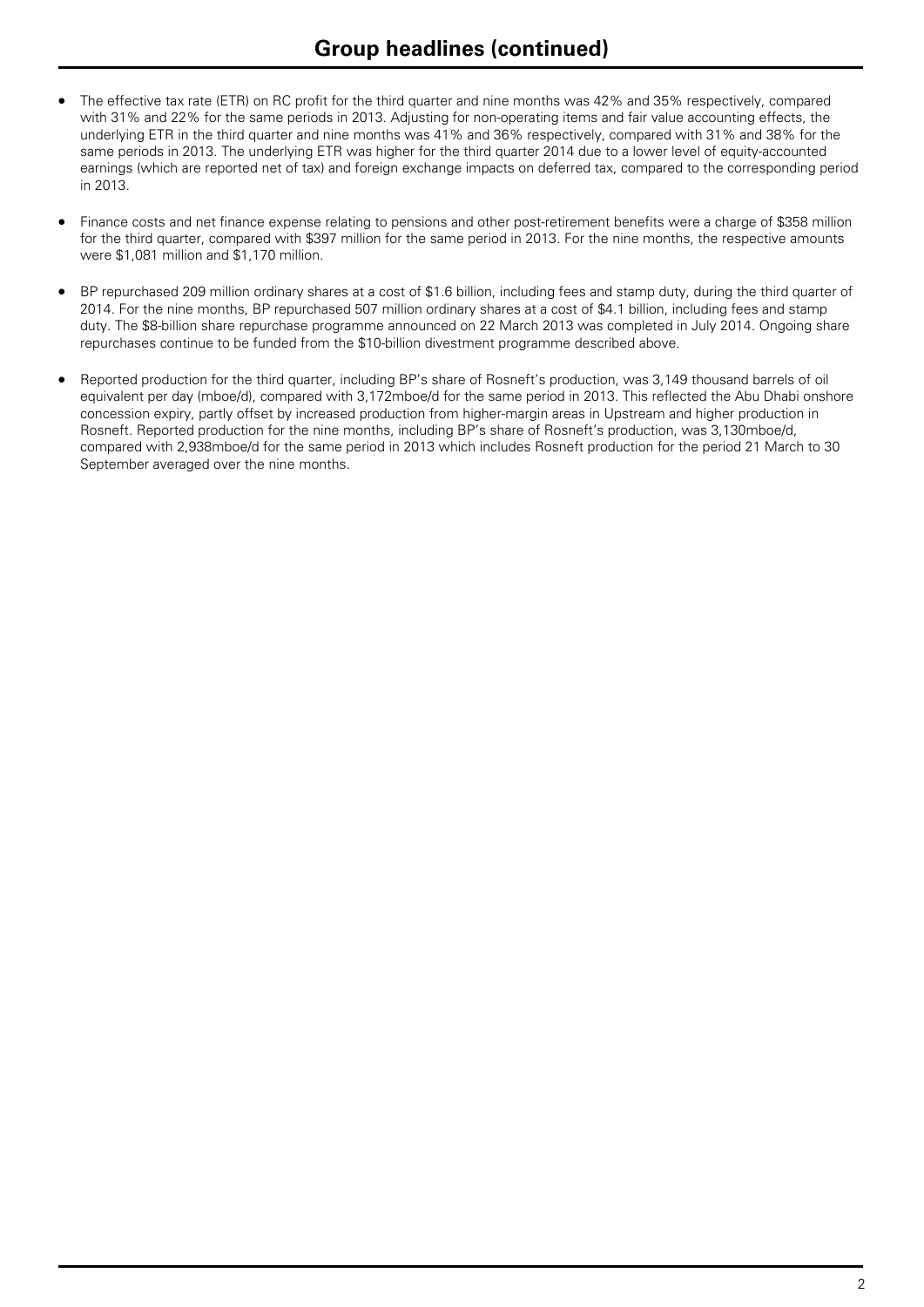## **Analysis of RC profit before interest and tax and reconciliation to profit for the period**

| Third<br>quarter<br>2013 | Second<br>quarter<br>2014 | Third<br>quarter<br>2014 | \$ million                                            | <b>Nine</b><br>months<br>2014 | <b>Nine</b><br>months<br>2013 |
|--------------------------|---------------------------|--------------------------|-------------------------------------------------------|-------------------------------|-------------------------------|
|                          |                           |                          | RC profit before interest and tax*                    |                               |                               |
| 4,158                    | 4,049                     | 3,311                    | Upstream                                              | 12,019                        | 14,120                        |
| 616                      | 933                       | 1,231                    | Downstream                                            | 2,958                         | 3,279                         |
|                          |                           |                          | $TNK-BP(a)$                                           |                               | 12,500                        |
| 792                      | 1,024                     | 107                      | Rosneft(b)                                            | 1,649                         | 1,095                         |
| (674)                    | (434)                     | (432)                    | Other businesses and corporate                        | (1, 363)                      | (1,714)                       |
| (30)                     | (251)                     | (33)                     | Gulf of Mexico oil spill response(c)                  | (313)                         | (251)                         |
| 263                      | (76)                      | 370                      | Consolidation adjustment - UPII*                      | 384                           | 819                           |
| 5,125                    | 5,245                     | 4,554                    | RC profit before interest and tax                     | 15,334                        | 29,848                        |
|                          |                           |                          | Finance costs and net finance expense relating to     |                               |                               |
| (397)                    | (356)                     | (358)                    | pensions and other post-retirement benefits           | (1,081)                       | (1, 170)                      |
| (1, 462)                 | (1.643)                   | (1,777)                  | Taxation on a RC basis                                | (5,022)                       | (6, 253)                      |
| (88)                     | (64)                      | (34)                     | Non-controlling interests                             | (189)                         | (251)                         |
| 3,178                    | 3,182                     | 2,385                    | RC profit attributable to BP shareholders             | 9,042                         | 22,174                        |
| 444                      | 258                       | (1,585)                  | Inventory holding gains (losses)                      | (1,225)                       | 344                           |
|                          |                           |                          | Taxation (charge) credit on inventory holding gains   |                               |                               |
| (118)                    | (71)                      | 490                      | and losses                                            | 370                           | (109)                         |
| 3,504                    | 3,369                     | 1,290                    | Profit for the period attributable to BP shareholders | 8,187                         | 22,409                        |

(a) BP ceased equity accounting for its share of TNK-BP's earnings from 22 October 2012. Nine months 2013 includes the gain arising on disposal of BP's interest in TNK-BP.

(b) BP's investment in Rosneft is accounted under the equity method from 21 March 2013. See page 8 for further information.

(c) See Note 2 on page 16 for further information on the accounting for the Gulf of Mexico oil spill response.

# **Analysis of underlying RC profit before interest and tax**

| Third<br>quarter<br>2013 | Second<br>quarter<br>2014 | <b>Third</b><br>quarter<br>2014 | \$ million                                           | <b>Nine</b><br>months<br>2014 | Nine<br>months<br>2013 |
|--------------------------|---------------------------|---------------------------------|------------------------------------------------------|-------------------------------|------------------------|
|                          |                           |                                 | Underlying RC profit before interest and tax*        |                               |                        |
| 4,423                    | 4,655                     | 3,899                           | <b>Upstream</b>                                      | 12,955                        | 14,413                 |
| 720                      | 733                       | 1.484                           | Downstream                                           | 3,228                         | 3.562                  |
| 808                      | 1.024                     | 110                             | Rosneft                                              | 1,405                         | 1,111                  |
| (385)                    | (438)                     | (293)                           | Other businesses and corporate                       | (1,220)                       | (1,284)                |
| 263                      | (76)                      | 370                             | Consolidation adjustment - UPII                      | 384                           | 819                    |
| 5,829                    | 5,898                     | 5,570                           | Underlying RC profit before interest and tax         | 16.752                        | 18,621                 |
|                          |                           |                                 | Finance costs and net finance expense relating to    |                               |                        |
| (388)                    | (347)                     | (348)                           | pensions and other post-retirement benefits          | (1,052)                       | (1, 141)               |
| (1.661)                  | (1,852)                   | (2, 151)                        | Taxation on an underlying RC basis                   | (5,614)                       | (6,610)                |
| (88)                     | (64)                      | (34)                            | Non-controlling interests                            | (189)                         | (251)                  |
| 3,692                    | 3,635                     | 3,037                           | Underlying RC profit attributable to BP shareholders | 9,897                         | 10,619                 |

Reconciliations of underlying RC profit or loss to the nearest equivalent IFRS measure are provided on page 1 for the group and on pages 4-9 for the segments.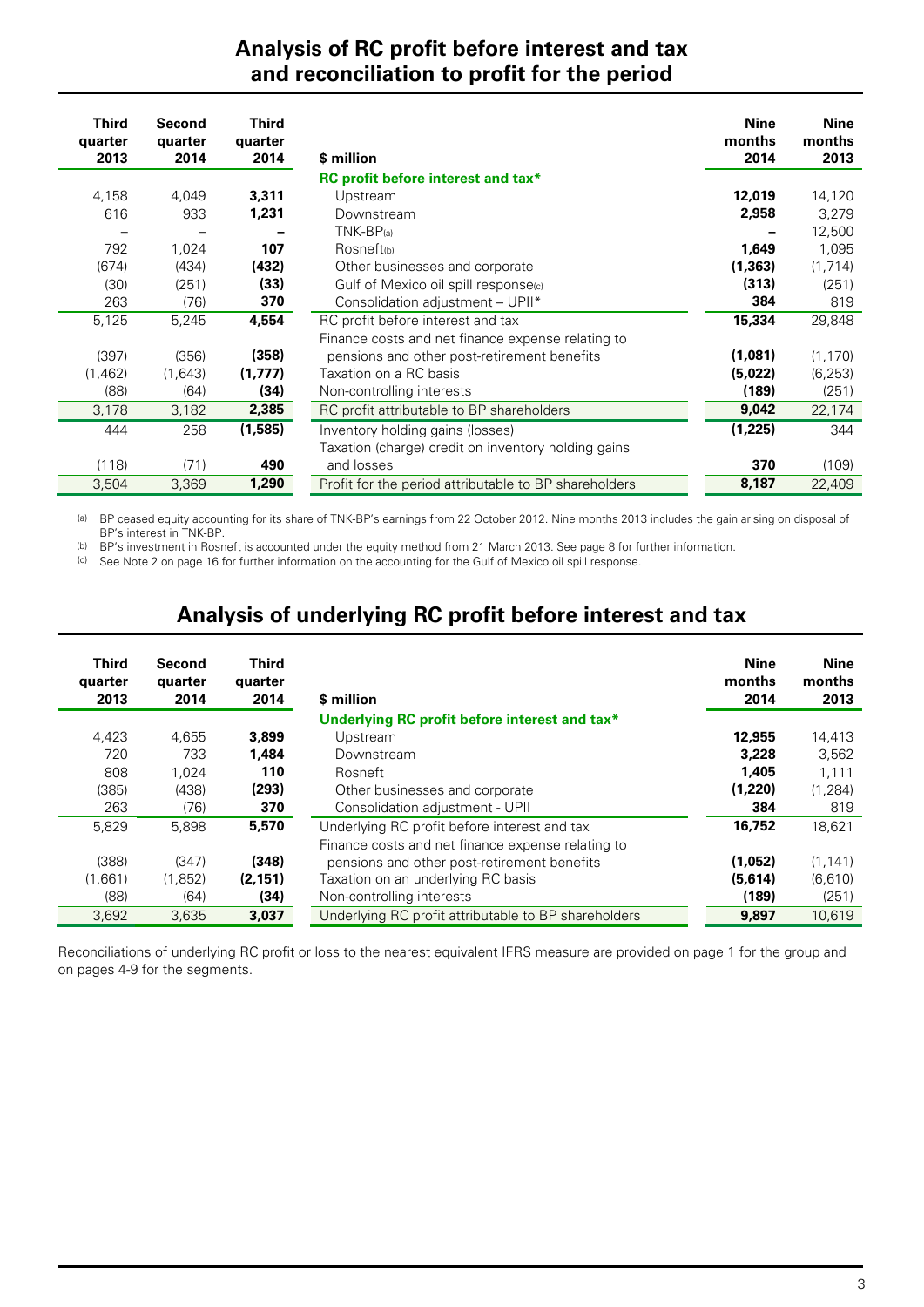### **Upstream**

| <b>Third</b><br>quarter<br>2013 | Second<br>quarter<br>2014 | Third<br>quarter<br>2014 | \$ million                                                                                 | <b>Nine</b><br>months<br>2014 | Nine<br>months<br>2013 |
|---------------------------------|---------------------------|--------------------------|--------------------------------------------------------------------------------------------|-------------------------------|------------------------|
| 4.165<br>(7)                    | 4.048                     | 3.312<br>(1)             | Profit before interest and tax<br>Inventory holding (gains) losses*                        | 12.013<br>6                   | 14.121<br>(1)          |
| 4.158                           | 4.049                     | 3.311                    | RC profit before interest and tax<br>Net (favourable) unfavourable impact of non-operating | 12.019                        | 14,120                 |
| 265                             | 606                       | 588                      | items* and fair value accounting effects*                                                  | 936                           | 293                    |
| 4,423                           | 4.655                     | 3,899                    | Underlying RC profit before interest and tax*(a)                                           | 12.955                        | 14,413                 |

(a) See page 5 for a reconciliation to segment RC profit before interest and tax by region.

#### **Financial results**

The replacement cost profit before interest and tax for the third quarter and nine months was \$3,311 million and \$12,019 million respectively, compared with \$4,158 million and \$14,120 million for the same periods in 2013. The third quarter and nine months included a net non-operating charge of \$501 million and \$741 million respectively. This includes a \$770-million charge related to Block KG D6 in India. A year ago, the net non-operating charge for the third quarter and nine months was \$226 million and \$163 million, respectively. Fair value accounting effects in the third quarter and nine months had unfavourable impacts of \$87 million and \$195 million respectively, compared with unfavourable impacts of \$39 million and \$130 million in the same periods of 2013.

After adjusting for non-operating items and fair value accounting effects, the underlying replacement cost profit before interest and tax for the third quarter and nine months was \$3,899 million and \$12,955 million respectively, compared with \$4,423 million and \$14,413 million for the same periods in 2013. The result for the third quarter reflected lower oil realizations, the absence of a one-off benefit in 2013 related to cost pooling settlement agreements between the owners of the Trans Alaska Pipeline System (TAPS) and higher costs, primarily depreciation, depletion and amortization, partly offset by higher production in higher-margin areas and higher gas realizations. The result for the nine months reflected the same factors as the third quarter and in addition, higher exploration write-offs, mainly in the first quarter, the impact of divestments, mainly on the first half of the year, and a benefit from stronger gas marketing and trading activities, mainly in the first quarter.

#### **Production**

Reported production for the quarter was 2,147mboe/d, 2.7% lower than the third quarter of 2013. Underlying production\* for the quarter was 4.1% higher. This reflected growth in production from higher-margin areas, mainly driven by strong performance in the Gulf of Mexico. For the nine months, production was 2,128mboe/d, 5.8% lower than in the same period of 2013. Nine months underlying production was 2.3% higher than in 2013.

#### **Key events**

In August, we announced that the government of Indonesia, through the Ministry of Environment, has approved the Tangguh Expansion project integrated environment and social impact assessment (AMDAL) and issued the project (BP 37.16%) an environmental permit. This was followed by the award of the onshore Front End Engineering and Design (FEED) to two consortia. In addition, BP and the Tangguh partners signed a sales and purchase agreement with Indonesia's state-owned electricity company, PT. PLN (Persero) to supply up to 1.5 million tonnes of LNG each year from 2015 to 2033. In Trinidad, the Juniper project was sanctioned and subsequently a key contract for the development of the project was awarded. Offshore Egypt, first gas from the DEKA project was achieved with the start of production from the Denise South-6 well. The DEKA project is centered on the Denise and Karawan fields in the Temsah concession (BP 50%). BP also announced that it had named David Lawler chief executive officer of its US lower 48 onshore business.

In September, BP and Tokyo Electric Power Company (TEPCO) signed an agreement for TEPCO to purchase from BP up to 1.2 million tonnes of LNG per year for 17 years starting in 2017. In Azerbaijan, a ceremony to mark the groundbreaking for the Southern Gas Corridor was held as part of the BP-operated Azerbaijan International Operating Company celebration of the 20<sup>th</sup> anniversary of the Azeri-Chirag-Gunashli production-sharing agreement.

During the quarter we had a discovery at Xerelete in Brazil's Campos basin, operated by Total, and a further two discoveries were announced in October: Vorlich in the central North Sea, which spans the GDF SUEZ E&P UK Ltd-operated block 30/1f and the BPoperated block 30/1c, and Guadalupe in the deepwater Gulf of Mexico, operated by Chevron. We accessed new acreage in the Outer Offshore Canning basin in Western Australia by farming in to two exploration permits (BP 21%), subject to regulatory approval, and we were apparent high bidder on 27 out of 32 blocks in the Gulf of Mexico western lease sale. We have already been awarded a number of these blocks and the remainder are subject to regulatory approval. In Egypt, we accessed the El Matariya and Karawan concessions in the recent Egyptian Natural Gas Holding Company's bid rounds through partnering (50%) with Dana Gas and ENI respectively, subject to final regulatory approvals.

After the end of the quarter, we announced the award of two long-term drilling contracts for the Oman Khazzan project in Block 61. Additionally, operations at the Rhum gas field in the central North Sea recommenced in mid-October in accordance with the temporary management scheme announced by the UK government in October 2013. The start-up of the Kinnoull major project, also in the North Sea, is now in progress.

The third-quarter result included a \$770-million charge (which we classify as a non-operating item) to write down the value ascribed to Block KG D6 in India as part of the acquisition of upstream interests from Reliance Industries in 2011. The charge arises as a result of uncertainty in the future long-term gas price outlook, following the introduction of a new formula for Indian gas prices, although we do see the commencement of a transition to market-based pricing as a step in the right direction. We expect further clarity on the new pricing policy and the premiums for future developments to emerge in due course.

#### **Outlook**

Third-quarter production benefited from the absence of seasonal adverse weather in the Gulf of Mexico. Depending on weather and the closing of the Alaska package sale to Hilcorp, we expect fourth-quarter reported production to be slightly lower. *The commentary above contains forward-looking statements and should be read in conjunction with the cautionary statement on page 37.*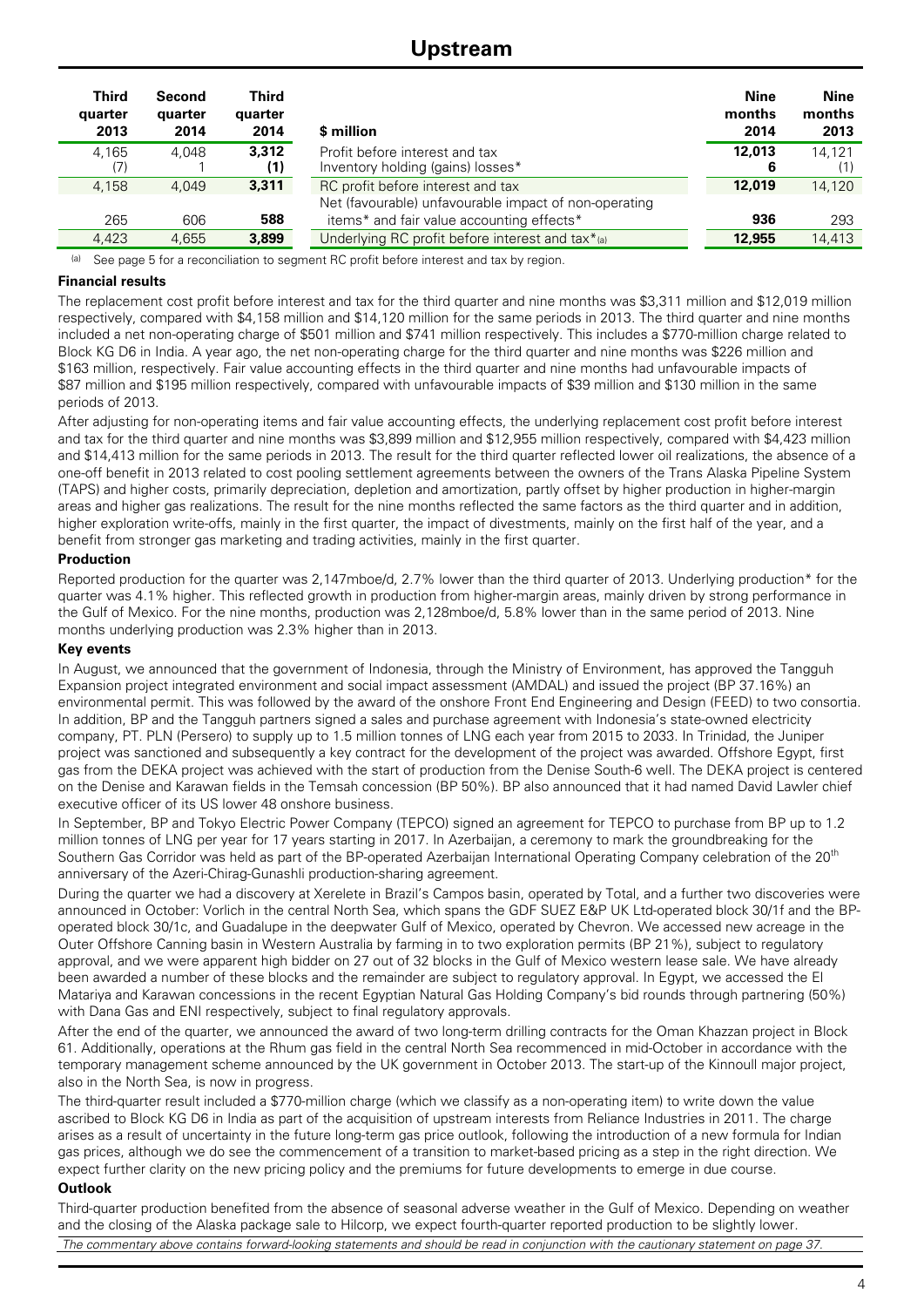## **Upstream**

| <b>Underlying RC profit before interest and tax</b> (a)<br>1,271<br>1,419<br>1,181<br>US<br>3,331<br>2,786<br>3,152<br>3,236<br>2,718<br>9,624<br>Non-US<br>11,627<br>4,423<br>4,655<br>14,413<br>3,899<br>12,955<br><b>Non-operating items</b><br>125<br>5<br>US<br>(6)<br>(72)<br>61<br>(626)<br>(735)<br>(231)<br>(444)<br>Non-US(b)<br>(224)<br>(226)<br>(516)<br>(501)<br>(741)<br>(163)<br><b>Fair value accounting effects</b><br>US<br>(49)<br>(129)<br>(84)<br>(31)<br>(157)<br>(66)<br>45<br>(59)<br>(38)<br>Non-US<br>27<br>(39)<br>(90)<br>(87)<br>(195)<br>(130)<br>RC profit before interest and tax(a)<br>1,192<br>1,316<br>1,257<br>US<br>3,196<br>2,690<br>2,966<br>2,733<br>2,054<br>Non-US<br>8,823<br>11,430<br>4,158<br>4,049<br>3,311<br>12,019<br>14,120<br><b>Exploration expense</b><br>142<br>869<br>147<br>68<br>US <sub>(c)</sub><br>312<br>364<br>321<br>698<br>1,308<br>955<br>Non-US(b)<br>511<br>389<br>840<br>1,267<br>2,177<br>Production (net of royalties)(d)<br>Liquids* (mb/d)<br>US<br>356<br>429<br>412<br>353<br>410<br>75<br>92<br>96<br>95<br>91<br>Europe<br>716<br>562<br>605<br>583<br>Rest of World<br>720<br>1,147<br>1,083<br>1,106<br>1,091<br>1,168<br>Natural gas (mmcf/d)<br>1,525<br>1,546<br>US<br>1,517<br>1,550<br>1,546<br>164<br>176<br>146<br>166<br>Europe<br>253<br>4,458<br>4,244<br>4,328<br>Rest of World<br>4,321<br>4,524<br>6,150<br>5,936<br>6,014<br>6,327<br>6,038<br>Total hydrocarbons* (mboe/d)<br>622<br>692<br>US<br>676<br>673<br>620<br>100<br>121<br>119<br>127<br>139<br>Europe<br>1,328<br>1,485<br>1,293<br>1,352<br>Rest of World<br>1,500<br>2,128<br>2,147<br>2,207<br>2,106<br>2,259<br><b>Average realizations</b> (e)<br>100.66<br>96.90<br>91.42<br>Total liquids (\$/bbl)<br>95.09<br>99.59<br>5.40<br>5.75<br>5.01<br>5.67<br>Natural gas (\$/mcf)<br>5.31<br>64.19<br>62.80<br>64.90<br>61.61<br>Total hydrocarbons (\$/boe)<br>63.09 | <b>Third</b><br>quarter<br>2013 | Second<br>quarter<br>2014 | <b>Third</b><br>quarter<br>2014 | \$ million | <b>Nine</b><br>months<br>2014 | <b>Nine</b><br>months<br>2013 |
|-----------------------------------------------------------------------------------------------------------------------------------------------------------------------------------------------------------------------------------------------------------------------------------------------------------------------------------------------------------------------------------------------------------------------------------------------------------------------------------------------------------------------------------------------------------------------------------------------------------------------------------------------------------------------------------------------------------------------------------------------------------------------------------------------------------------------------------------------------------------------------------------------------------------------------------------------------------------------------------------------------------------------------------------------------------------------------------------------------------------------------------------------------------------------------------------------------------------------------------------------------------------------------------------------------------------------------------------------------------------------------------------------------------------------------------------------------------------------------------------------------------------------------------------------------------------------------------------------------------------------------------------------------------------------------------------------------------------------------------------------------------------------------------------------------------------------------------------------------------------------------------------------------------------------------------|---------------------------------|---------------------------|---------------------------------|------------|-------------------------------|-------------------------------|
|                                                                                                                                                                                                                                                                                                                                                                                                                                                                                                                                                                                                                                                                                                                                                                                                                                                                                                                                                                                                                                                                                                                                                                                                                                                                                                                                                                                                                                                                                                                                                                                                                                                                                                                                                                                                                                                                                                                                   |                                 |                           |                                 |            |                               |                               |
|                                                                                                                                                                                                                                                                                                                                                                                                                                                                                                                                                                                                                                                                                                                                                                                                                                                                                                                                                                                                                                                                                                                                                                                                                                                                                                                                                                                                                                                                                                                                                                                                                                                                                                                                                                                                                                                                                                                                   |                                 |                           |                                 |            |                               |                               |
|                                                                                                                                                                                                                                                                                                                                                                                                                                                                                                                                                                                                                                                                                                                                                                                                                                                                                                                                                                                                                                                                                                                                                                                                                                                                                                                                                                                                                                                                                                                                                                                                                                                                                                                                                                                                                                                                                                                                   |                                 |                           |                                 |            |                               |                               |
|                                                                                                                                                                                                                                                                                                                                                                                                                                                                                                                                                                                                                                                                                                                                                                                                                                                                                                                                                                                                                                                                                                                                                                                                                                                                                                                                                                                                                                                                                                                                                                                                                                                                                                                                                                                                                                                                                                                                   |                                 |                           |                                 |            |                               |                               |
|                                                                                                                                                                                                                                                                                                                                                                                                                                                                                                                                                                                                                                                                                                                                                                                                                                                                                                                                                                                                                                                                                                                                                                                                                                                                                                                                                                                                                                                                                                                                                                                                                                                                                                                                                                                                                                                                                                                                   |                                 |                           |                                 |            |                               |                               |
|                                                                                                                                                                                                                                                                                                                                                                                                                                                                                                                                                                                                                                                                                                                                                                                                                                                                                                                                                                                                                                                                                                                                                                                                                                                                                                                                                                                                                                                                                                                                                                                                                                                                                                                                                                                                                                                                                                                                   |                                 |                           |                                 |            |                               |                               |
|                                                                                                                                                                                                                                                                                                                                                                                                                                                                                                                                                                                                                                                                                                                                                                                                                                                                                                                                                                                                                                                                                                                                                                                                                                                                                                                                                                                                                                                                                                                                                                                                                                                                                                                                                                                                                                                                                                                                   |                                 |                           |                                 |            |                               |                               |
|                                                                                                                                                                                                                                                                                                                                                                                                                                                                                                                                                                                                                                                                                                                                                                                                                                                                                                                                                                                                                                                                                                                                                                                                                                                                                                                                                                                                                                                                                                                                                                                                                                                                                                                                                                                                                                                                                                                                   |                                 |                           |                                 |            |                               |                               |
|                                                                                                                                                                                                                                                                                                                                                                                                                                                                                                                                                                                                                                                                                                                                                                                                                                                                                                                                                                                                                                                                                                                                                                                                                                                                                                                                                                                                                                                                                                                                                                                                                                                                                                                                                                                                                                                                                                                                   |                                 |                           |                                 |            |                               |                               |
|                                                                                                                                                                                                                                                                                                                                                                                                                                                                                                                                                                                                                                                                                                                                                                                                                                                                                                                                                                                                                                                                                                                                                                                                                                                                                                                                                                                                                                                                                                                                                                                                                                                                                                                                                                                                                                                                                                                                   |                                 |                           |                                 |            |                               |                               |
|                                                                                                                                                                                                                                                                                                                                                                                                                                                                                                                                                                                                                                                                                                                                                                                                                                                                                                                                                                                                                                                                                                                                                                                                                                                                                                                                                                                                                                                                                                                                                                                                                                                                                                                                                                                                                                                                                                                                   |                                 |                           |                                 |            |                               |                               |
|                                                                                                                                                                                                                                                                                                                                                                                                                                                                                                                                                                                                                                                                                                                                                                                                                                                                                                                                                                                                                                                                                                                                                                                                                                                                                                                                                                                                                                                                                                                                                                                                                                                                                                                                                                                                                                                                                                                                   |                                 |                           |                                 |            |                               |                               |
|                                                                                                                                                                                                                                                                                                                                                                                                                                                                                                                                                                                                                                                                                                                                                                                                                                                                                                                                                                                                                                                                                                                                                                                                                                                                                                                                                                                                                                                                                                                                                                                                                                                                                                                                                                                                                                                                                                                                   |                                 |                           |                                 |            |                               |                               |
|                                                                                                                                                                                                                                                                                                                                                                                                                                                                                                                                                                                                                                                                                                                                                                                                                                                                                                                                                                                                                                                                                                                                                                                                                                                                                                                                                                                                                                                                                                                                                                                                                                                                                                                                                                                                                                                                                                                                   |                                 |                           |                                 |            |                               |                               |
|                                                                                                                                                                                                                                                                                                                                                                                                                                                                                                                                                                                                                                                                                                                                                                                                                                                                                                                                                                                                                                                                                                                                                                                                                                                                                                                                                                                                                                                                                                                                                                                                                                                                                                                                                                                                                                                                                                                                   |                                 |                           |                                 |            |                               |                               |
|                                                                                                                                                                                                                                                                                                                                                                                                                                                                                                                                                                                                                                                                                                                                                                                                                                                                                                                                                                                                                                                                                                                                                                                                                                                                                                                                                                                                                                                                                                                                                                                                                                                                                                                                                                                                                                                                                                                                   |                                 |                           |                                 |            |                               |                               |
|                                                                                                                                                                                                                                                                                                                                                                                                                                                                                                                                                                                                                                                                                                                                                                                                                                                                                                                                                                                                                                                                                                                                                                                                                                                                                                                                                                                                                                                                                                                                                                                                                                                                                                                                                                                                                                                                                                                                   |                                 |                           |                                 |            |                               |                               |
|                                                                                                                                                                                                                                                                                                                                                                                                                                                                                                                                                                                                                                                                                                                                                                                                                                                                                                                                                                                                                                                                                                                                                                                                                                                                                                                                                                                                                                                                                                                                                                                                                                                                                                                                                                                                                                                                                                                                   |                                 |                           |                                 |            |                               |                               |
|                                                                                                                                                                                                                                                                                                                                                                                                                                                                                                                                                                                                                                                                                                                                                                                                                                                                                                                                                                                                                                                                                                                                                                                                                                                                                                                                                                                                                                                                                                                                                                                                                                                                                                                                                                                                                                                                                                                                   |                                 |                           |                                 |            |                               |                               |
|                                                                                                                                                                                                                                                                                                                                                                                                                                                                                                                                                                                                                                                                                                                                                                                                                                                                                                                                                                                                                                                                                                                                                                                                                                                                                                                                                                                                                                                                                                                                                                                                                                                                                                                                                                                                                                                                                                                                   |                                 |                           |                                 |            |                               |                               |
|                                                                                                                                                                                                                                                                                                                                                                                                                                                                                                                                                                                                                                                                                                                                                                                                                                                                                                                                                                                                                                                                                                                                                                                                                                                                                                                                                                                                                                                                                                                                                                                                                                                                                                                                                                                                                                                                                                                                   |                                 |                           |                                 |            |                               |                               |
|                                                                                                                                                                                                                                                                                                                                                                                                                                                                                                                                                                                                                                                                                                                                                                                                                                                                                                                                                                                                                                                                                                                                                                                                                                                                                                                                                                                                                                                                                                                                                                                                                                                                                                                                                                                                                                                                                                                                   |                                 |                           |                                 |            |                               |                               |
|                                                                                                                                                                                                                                                                                                                                                                                                                                                                                                                                                                                                                                                                                                                                                                                                                                                                                                                                                                                                                                                                                                                                                                                                                                                                                                                                                                                                                                                                                                                                                                                                                                                                                                                                                                                                                                                                                                                                   |                                 |                           |                                 |            |                               |                               |
|                                                                                                                                                                                                                                                                                                                                                                                                                                                                                                                                                                                                                                                                                                                                                                                                                                                                                                                                                                                                                                                                                                                                                                                                                                                                                                                                                                                                                                                                                                                                                                                                                                                                                                                                                                                                                                                                                                                                   |                                 |                           |                                 |            |                               |                               |
|                                                                                                                                                                                                                                                                                                                                                                                                                                                                                                                                                                                                                                                                                                                                                                                                                                                                                                                                                                                                                                                                                                                                                                                                                                                                                                                                                                                                                                                                                                                                                                                                                                                                                                                                                                                                                                                                                                                                   |                                 |                           |                                 |            |                               |                               |
|                                                                                                                                                                                                                                                                                                                                                                                                                                                                                                                                                                                                                                                                                                                                                                                                                                                                                                                                                                                                                                                                                                                                                                                                                                                                                                                                                                                                                                                                                                                                                                                                                                                                                                                                                                                                                                                                                                                                   |                                 |                           |                                 |            |                               |                               |
|                                                                                                                                                                                                                                                                                                                                                                                                                                                                                                                                                                                                                                                                                                                                                                                                                                                                                                                                                                                                                                                                                                                                                                                                                                                                                                                                                                                                                                                                                                                                                                                                                                                                                                                                                                                                                                                                                                                                   |                                 |                           |                                 |            |                               |                               |
|                                                                                                                                                                                                                                                                                                                                                                                                                                                                                                                                                                                                                                                                                                                                                                                                                                                                                                                                                                                                                                                                                                                                                                                                                                                                                                                                                                                                                                                                                                                                                                                                                                                                                                                                                                                                                                                                                                                                   |                                 |                           |                                 |            |                               |                               |
|                                                                                                                                                                                                                                                                                                                                                                                                                                                                                                                                                                                                                                                                                                                                                                                                                                                                                                                                                                                                                                                                                                                                                                                                                                                                                                                                                                                                                                                                                                                                                                                                                                                                                                                                                                                                                                                                                                                                   |                                 |                           |                                 |            |                               |                               |
|                                                                                                                                                                                                                                                                                                                                                                                                                                                                                                                                                                                                                                                                                                                                                                                                                                                                                                                                                                                                                                                                                                                                                                                                                                                                                                                                                                                                                                                                                                                                                                                                                                                                                                                                                                                                                                                                                                                                   |                                 |                           |                                 |            |                               |                               |
|                                                                                                                                                                                                                                                                                                                                                                                                                                                                                                                                                                                                                                                                                                                                                                                                                                                                                                                                                                                                                                                                                                                                                                                                                                                                                                                                                                                                                                                                                                                                                                                                                                                                                                                                                                                                                                                                                                                                   |                                 |                           |                                 |            |                               |                               |
|                                                                                                                                                                                                                                                                                                                                                                                                                                                                                                                                                                                                                                                                                                                                                                                                                                                                                                                                                                                                                                                                                                                                                                                                                                                                                                                                                                                                                                                                                                                                                                                                                                                                                                                                                                                                                                                                                                                                   |                                 |                           |                                 |            |                               |                               |
|                                                                                                                                                                                                                                                                                                                                                                                                                                                                                                                                                                                                                                                                                                                                                                                                                                                                                                                                                                                                                                                                                                                                                                                                                                                                                                                                                                                                                                                                                                                                                                                                                                                                                                                                                                                                                                                                                                                                   |                                 |                           |                                 |            |                               |                               |
|                                                                                                                                                                                                                                                                                                                                                                                                                                                                                                                                                                                                                                                                                                                                                                                                                                                                                                                                                                                                                                                                                                                                                                                                                                                                                                                                                                                                                                                                                                                                                                                                                                                                                                                                                                                                                                                                                                                                   |                                 |                           |                                 |            |                               |                               |
|                                                                                                                                                                                                                                                                                                                                                                                                                                                                                                                                                                                                                                                                                                                                                                                                                                                                                                                                                                                                                                                                                                                                                                                                                                                                                                                                                                                                                                                                                                                                                                                                                                                                                                                                                                                                                                                                                                                                   |                                 |                           |                                 |            |                               |                               |
|                                                                                                                                                                                                                                                                                                                                                                                                                                                                                                                                                                                                                                                                                                                                                                                                                                                                                                                                                                                                                                                                                                                                                                                                                                                                                                                                                                                                                                                                                                                                                                                                                                                                                                                                                                                                                                                                                                                                   |                                 |                           |                                 |            |                               |                               |
|                                                                                                                                                                                                                                                                                                                                                                                                                                                                                                                                                                                                                                                                                                                                                                                                                                                                                                                                                                                                                                                                                                                                                                                                                                                                                                                                                                                                                                                                                                                                                                                                                                                                                                                                                                                                                                                                                                                                   |                                 |                           |                                 |            |                               |                               |

(a) A minor amendment has been made to the analysis by region for the comparative periods in 2013.

(b) Third quarter and nine months 2014 include a \$375-million write-off relating to Block KG D6 in India. This is classified in the 'other' category of non-operating items. In addition, an impairment charge of \$395 million was also recorded in relation to this block. See pages 4 and 28.

(c) Following on from the decision to create a separate BP business around our US lower 48 onshore oil and gas activities, and as a consequence of disappointing appraisal results, we have decided not to proceed with development plans in the Utica shale. Third quarter and nine months 2014 include write-offs of \$23 million and \$544 million respectively, relating to the Utica acreage.

(d) Includes BP's share of production of equity-accounted entities in the Upstream segment.

(e) Based on sales by consolidated subsidiaries only – this excludes equity-accounted entities.

Because of rounding, some totals may not agree exactly with the sum of their component parts.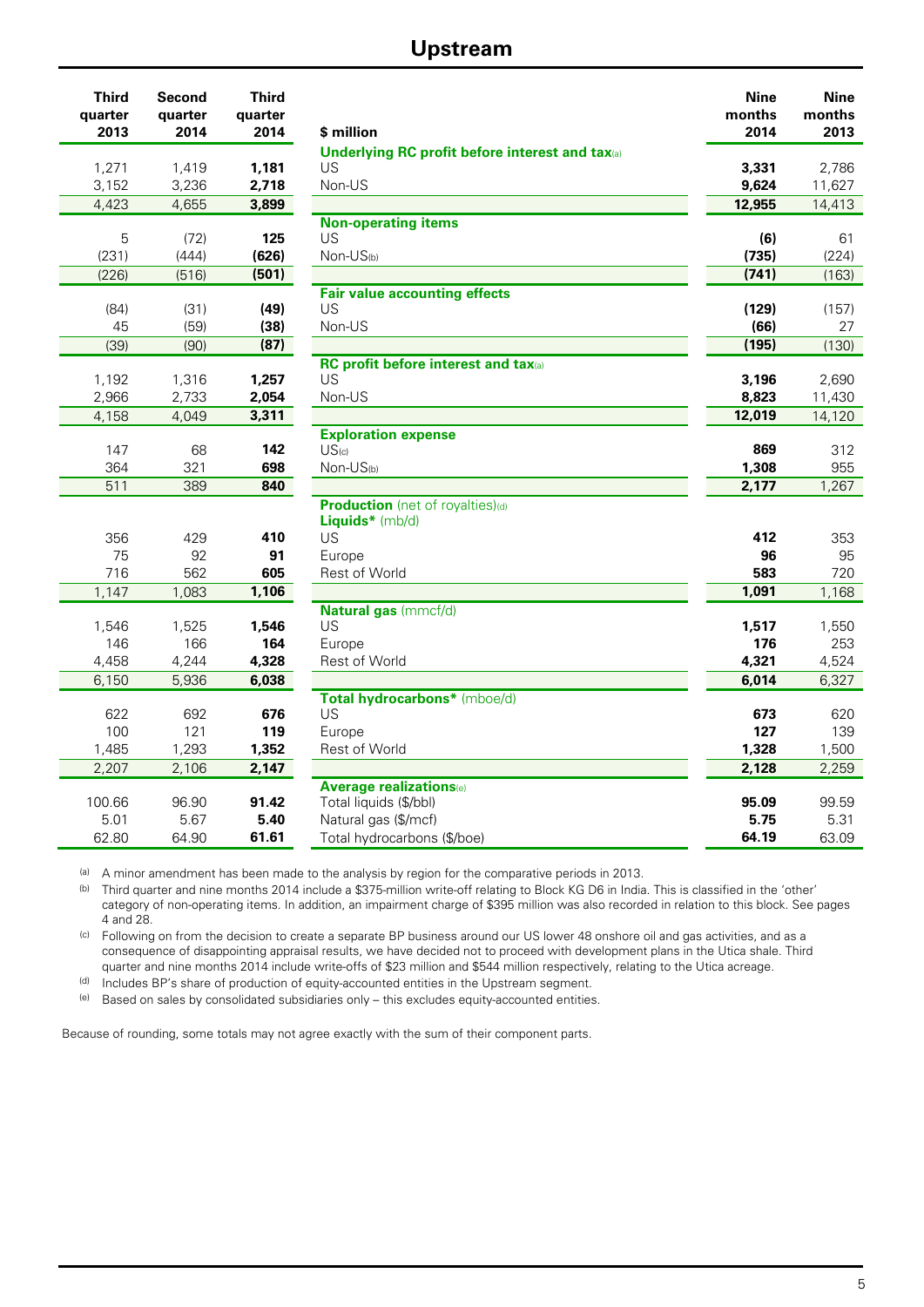### **Downstream**

| <b>Third</b><br>quarter<br>2013 | Second<br>quarter<br>2014 | Third<br>quarter<br>2014 | \$ million                                                                                 | <b>Nine</b><br>months<br>2014 | Nine<br>months<br>2013 |
|---------------------------------|---------------------------|--------------------------|--------------------------------------------------------------------------------------------|-------------------------------|------------------------|
| 1.009<br>(393)                  | 1.166<br>(233)            | (335)<br>1,566           | Profit (loss) before interest and tax<br>Inventory holding (gains) losses*                 | 1.702<br>1.256                | 3.565<br>(286)         |
| 616                             | 933                       | 1,231                    | RC profit before interest and tax<br>Net (favourable) unfavourable impact of non-operating | 2.958                         | 3.279                  |
| 104                             | (200)                     | 253                      | items* and fair value accounting effects*                                                  | 270                           | 283                    |
| 720                             | 733                       | 1,484                    | Underlying RC profit before interest and tax*(a)                                           | 3.228                         | 3.562                  |

See page 7 for a reconciliation to segment RC profit before interest and tax by region and by business.

#### **Financial results**

The replacement cost profit before interest and tax for the third quarter and nine months was \$1,231 million and \$2,958 million respectively, compared with \$616 million and \$3,279 million for the same periods in 2013.

The 2014 results included net non-operating charges of \$552 million for the third quarter and \$780 million for the nine months, compared with net non-operating charges of \$157 million and \$461 million for the same periods a year ago (see pages 7 and 28 for further information on non-operating items). The third quarter and the nine months net non-operating charges are mainly related to impairment charges in our petrochemicals business following a strategic business review. Fair value accounting effects had favourable impacts of \$299 million for the third quarter and \$510 million for the nine months, compared with \$53 million for the third quarter and \$178 million for the nine months of 2013.

After adjusting for non-operating items and fair value accounting effects, the underlying replacement cost profit before interest and tax for the third quarter and nine months was \$1,484 million and \$3,228 million respectively, compared with \$720 million and \$3,562 million a year ago.

Replacement cost profit before interest and tax for the fuels, lubricants and petrochemicals businesses is set out on page 7.

#### **Fuels business**

The fuels business reported an underlying replacement cost profit before interest and tax of \$1,078 million for the third quarter and \$2,294 million for the nine months, compared with \$344 million and \$2,434 million for the same periods in 2013. Compared with 2013, the third-quarter result benefited from significantly stronger refining margins, a stronger contribution from supply and trading and improved margin delivery in our fuels business, underpinned by the Whiting refinery. The year-to-date result was negatively affected by significantly weaker refining margins, partially offset by increased production at the Whiting refinery, which was ramping up operations of the newly commissioned units throughout the period.

#### **Lubricants business**

The lubricants business reported an underlying replacement cost profit before interest and tax of \$336 million in the third quarter and \$958 million in the nine months, compared with \$325 million and \$1,042 million in the same periods last year. The thirdquarter result reflects steady performance with continued gross margin improvement in growth markets; the decrease in the nine months reflects the impact of previously announced restructuring programme charges and foreign exchange effects.

#### **Petrochemicals business**

The petrochemicals business reported an underlying replacement cost profit before interest and tax of \$70 million in the third quarter and an underlying replacement cost loss before interest and tax of \$24 million in the nine months, compared with an underlying replacement cost profit before interest and tax of \$51 million and \$86 million respectively in the same periods last year. The third-quarter increase reflects a slight margin improvement in the acetyls market; however, the decrease in the nine months was mainly due to lower aromatics margins resulting from ongoing oversupply in the market.

#### **Outlook**

Looking to the fourth quarter, in the fuels business we expect a similar low level of turnarounds as in the third quarter of this year. Additionally, we anticipate lower seasonal demand versus third quarter levels to negatively impact margins in both the fuels and petrochemicals businesses.

*The commentary above contains forward-looking statements and should be read in conjunction with the cautionary statement on page 37.*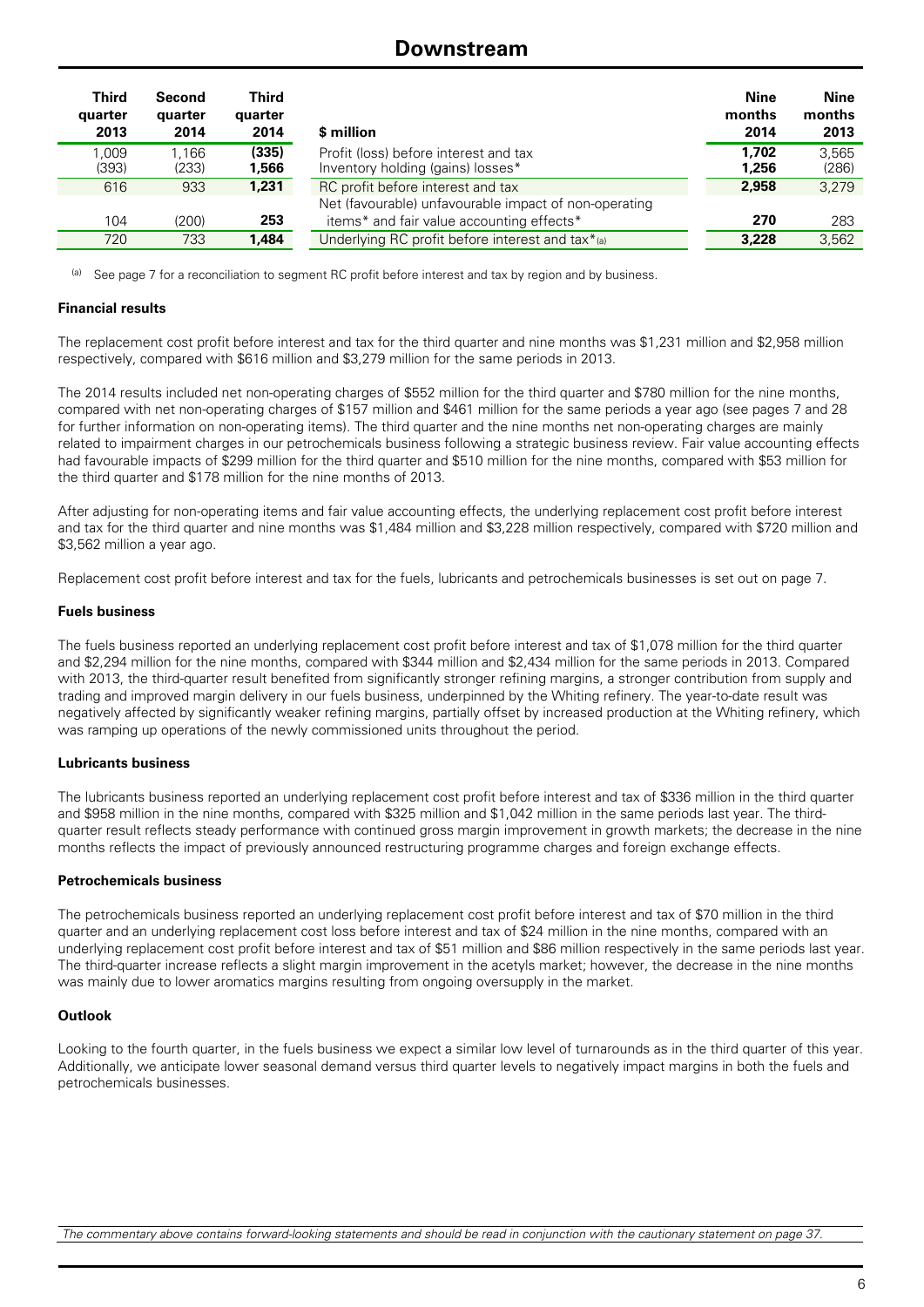### **Downstream**

| Third   |                                                                                                                                                                                                                                                                                                                                                                                                                                                                                                                           |
|---------|---------------------------------------------------------------------------------------------------------------------------------------------------------------------------------------------------------------------------------------------------------------------------------------------------------------------------------------------------------------------------------------------------------------------------------------------------------------------------------------------------------------------------|
| quarter |                                                                                                                                                                                                                                                                                                                                                                                                                                                                                                                           |
|         | \$ million                                                                                                                                                                                                                                                                                                                                                                                                                                                                                                                |
|         | <b>Underlying RC profit before i</b><br>by region                                                                                                                                                                                                                                                                                                                                                                                                                                                                         |
|         | US                                                                                                                                                                                                                                                                                                                                                                                                                                                                                                                        |
|         | Non-US                                                                                                                                                                                                                                                                                                                                                                                                                                                                                                                    |
|         |                                                                                                                                                                                                                                                                                                                                                                                                                                                                                                                           |
|         | <b>Non-operating items</b>                                                                                                                                                                                                                                                                                                                                                                                                                                                                                                |
| (181)   | US                                                                                                                                                                                                                                                                                                                                                                                                                                                                                                                        |
| (371)   | Non-US                                                                                                                                                                                                                                                                                                                                                                                                                                                                                                                    |
| (552)   |                                                                                                                                                                                                                                                                                                                                                                                                                                                                                                                           |
|         | <b>Fair value accounting effects</b>                                                                                                                                                                                                                                                                                                                                                                                                                                                                                      |
|         | US                                                                                                                                                                                                                                                                                                                                                                                                                                                                                                                        |
|         | Non-US                                                                                                                                                                                                                                                                                                                                                                                                                                                                                                                    |
|         |                                                                                                                                                                                                                                                                                                                                                                                                                                                                                                                           |
|         | <b>RC profit before interest and</b><br>US                                                                                                                                                                                                                                                                                                                                                                                                                                                                                |
|         | Non-US                                                                                                                                                                                                                                                                                                                                                                                                                                                                                                                    |
|         |                                                                                                                                                                                                                                                                                                                                                                                                                                                                                                                           |
|         | <b>Underlying RC profit (loss) b</b>                                                                                                                                                                                                                                                                                                                                                                                                                                                                                      |
|         | by business(a)(b)                                                                                                                                                                                                                                                                                                                                                                                                                                                                                                         |
| 1.078   | Fuels                                                                                                                                                                                                                                                                                                                                                                                                                                                                                                                     |
| 336     | Lubricants                                                                                                                                                                                                                                                                                                                                                                                                                                                                                                                |
|         | Petrochemicals                                                                                                                                                                                                                                                                                                                                                                                                                                                                                                            |
|         |                                                                                                                                                                                                                                                                                                                                                                                                                                                                                                                           |
|         | <b>Non-operating items and fair</b><br>effects(c)                                                                                                                                                                                                                                                                                                                                                                                                                                                                         |
|         | Fuels                                                                                                                                                                                                                                                                                                                                                                                                                                                                                                                     |
|         | Lubricants                                                                                                                                                                                                                                                                                                                                                                                                                                                                                                                |
| (444)   | Petrochemicals                                                                                                                                                                                                                                                                                                                                                                                                                                                                                                            |
| (253)   |                                                                                                                                                                                                                                                                                                                                                                                                                                                                                                                           |
|         | <b>RC profit (loss) before interes</b>                                                                                                                                                                                                                                                                                                                                                                                                                                                                                    |
| 1,274   | Fuels                                                                                                                                                                                                                                                                                                                                                                                                                                                                                                                     |
| 331     | Lubricants                                                                                                                                                                                                                                                                                                                                                                                                                                                                                                                |
|         | Petrochemicals                                                                                                                                                                                                                                                                                                                                                                                                                                                                                                            |
|         |                                                                                                                                                                                                                                                                                                                                                                                                                                                                                                                           |
|         | BP average refining marker r                                                                                                                                                                                                                                                                                                                                                                                                                                                                                              |
|         | Refinery throughputs (mb/d)                                                                                                                                                                                                                                                                                                                                                                                                                                                                                               |
|         | US                                                                                                                                                                                                                                                                                                                                                                                                                                                                                                                        |
| 766     | Europe                                                                                                                                                                                                                                                                                                                                                                                                                                                                                                                    |
| 312     | Rest of World                                                                                                                                                                                                                                                                                                                                                                                                                                                                                                             |
| 1,729   |                                                                                                                                                                                                                                                                                                                                                                                                                                                                                                                           |
| 94.8    | <b>Refining availability*</b> (%)                                                                                                                                                                                                                                                                                                                                                                                                                                                                                         |
|         | <b>Marketing sales of refined pr</b>                                                                                                                                                                                                                                                                                                                                                                                                                                                                                      |
|         | US                                                                                                                                                                                                                                                                                                                                                                                                                                                                                                                        |
|         | Europe<br>Rest of World                                                                                                                                                                                                                                                                                                                                                                                                                                                                                                   |
|         |                                                                                                                                                                                                                                                                                                                                                                                                                                                                                                                           |
|         | Trading/supply sales of refined                                                                                                                                                                                                                                                                                                                                                                                                                                                                                           |
|         | Total sales volumes of refined                                                                                                                                                                                                                                                                                                                                                                                                                                                                                            |
|         | <b>Petrochemicals production (</b>                                                                                                                                                                                                                                                                                                                                                                                                                                                                                        |
| 932     | US                                                                                                                                                                                                                                                                                                                                                                                                                                                                                                                        |
| 1,048   | Europe                                                                                                                                                                                                                                                                                                                                                                                                                                                                                                                    |
| 1,676   | Rest of World                                                                                                                                                                                                                                                                                                                                                                                                                                                                                                             |
|         | Second<br>quarter<br>2014<br>2014<br>603<br>331<br>402<br>881<br>733<br>1,484<br>180<br>(130)<br>50<br>206<br>238<br>(56)<br>61<br>299<br>150<br>717<br>660<br>216<br>571<br>1,231<br>933<br>516<br>315<br>70<br>(98)<br>733<br>1,484<br>15<br>196<br>186<br>(5)<br>(1)<br>200<br>531<br>501<br>(99)<br>(374)<br>1,231<br>933<br>15.4<br>15.6<br>645<br>651<br>757<br>250<br>1,652<br>95.3<br>1,183<br>1,197<br>1,154<br>1,240<br>515<br>522<br>2,852<br>2,959<br>2,439<br>2,468<br>5,320<br>5,398<br>969<br>895<br>1,501 |

| <b>Third</b><br>quarter<br>2013 | Second<br>quarter<br>2014 | <b>Third</b><br>quarter<br>2014 | \$ million                                                                        | <b>Nine</b><br>months<br>2014 | <b>Nine</b><br>months<br>2013 |
|---------------------------------|---------------------------|---------------------------------|-----------------------------------------------------------------------------------|-------------------------------|-------------------------------|
|                                 |                           |                                 | Underlying RC profit before interest and tax -                                    |                               |                               |
| (22)                            | 331                       | 603                             | by region<br>US                                                                   | 1,346                         | 1,285                         |
| 742                             | 402                       | 881                             | Non-US                                                                            | 1,882                         | 2,277                         |
| 720                             | 733                       | 1,484                           |                                                                                   | 3,228                         | 3,562                         |
|                                 |                           |                                 | <b>Non-operating items</b>                                                        |                               |                               |
| (145)                           | 180                       | (181)                           | US                                                                                | (2)                           | (134)                         |
| (12)                            | (130)                     | (371)                           | Non-US                                                                            | (778)                         | (327)                         |
| (157)                           | 50                        | (552)                           |                                                                                   | (780)                         | (461)                         |
| 81                              | 206                       | 238                             | <b>Fair value accounting effects</b><br>US                                        | 535                           | 235                           |
| (28)                            | (56)                      | 61                              | Non-US                                                                            | (25)                          | (57)                          |
| 53                              | 150                       | 299                             |                                                                                   | 510                           | 178                           |
|                                 |                           |                                 | <b>RC profit before interest and tax</b>                                          |                               |                               |
| (86)                            | 717                       | 660                             | US                                                                                | 1,879                         | 1,386                         |
| 702                             | 216                       | 571                             | Non-US                                                                            | 1,079                         | 1,893                         |
| 616                             | 933                       | 1,231                           |                                                                                   | 2,958                         | 3,279                         |
|                                 |                           |                                 | <b>Underlying RC profit (loss) before interest and tax -</b>                      |                               |                               |
| 344                             | 516                       | 1,078                           | by business(a)(b)<br>Fuels                                                        | 2,294                         | 2,434                         |
| 325                             | 315                       | 336                             | Lubricants                                                                        | 958                           | 1,042                         |
| 51                              | (98)                      | 70                              | Petrochemicals                                                                    | (24)                          | 86                            |
| 720                             | 733                       | 1,484                           |                                                                                   | 3,228                         | 3,562                         |
|                                 |                           |                                 | Non-operating items and fair value accounting                                     |                               |                               |
|                                 |                           |                                 | effects(c)                                                                        |                               |                               |
| (105)<br>4                      | 15<br>186                 | 196                             | Fuels                                                                             | (6)<br>181                    | (282)                         |
| (3)                             | (1)                       | (5)<br>(444)                    | Lubricants<br>Petrochemicals                                                      | (445)                         | 2<br>(3)                      |
| (104)                           | 200                       | (253)                           |                                                                                   | (270)                         | (283)                         |
|                                 |                           |                                 | RC profit (loss) before interest and tax(a)(b)                                    |                               |                               |
| 239                             | 531                       | 1,274                           | Fuels                                                                             | 2,288                         | 2,152                         |
| 329                             | 501                       | 331                             | Lubricants                                                                        | 1,139                         | 1,044                         |
| 48                              | (99)                      | (374)                           | Petrochemicals                                                                    | (469)                         | 83                            |
| 616                             | 933                       | 1,231                           |                                                                                   | 2,958                         | 3,279                         |
| 13.6                            | 15.4                      | 15.6                            | BP average refining marker margin (RMM)* (\$/bbl)                                 | 14.8                          | 16.8                          |
|                                 |                           |                                 | Refinery throughputs (mb/d)                                                       |                               |                               |
| 618                             | 645                       | 651                             | <b>US</b>                                                                         | 636                           | 755                           |
| 772<br>312                      | 757<br>250                | 766<br>312                      | Europe<br>Rest of World                                                           | 774<br>290                    | 774<br>295                    |
| 1,702                           | 1,652                     | 1,729                           |                                                                                   | 1,700                         | 1,824                         |
| 95.3                            | 95.3                      | 94.8                            | <b>Refining availability*</b> (%)                                                 | 95.0                          | 95.2                          |
|                                 |                           |                                 | Marketing sales of refined products (mb/d)                                        |                               |                               |
| 1,211                           | 1,183                     | 1,197                           | US                                                                                | 1,167                         | 1,317                         |
| 1,284                           | 1,154                     | 1,240                           | Europe                                                                            | 1,178                         | 1,253                         |
| 551                             | 515                       | 522                             | Rest of World                                                                     | 527                           | 552                           |
| 3,046                           | 2,852                     | 2,959                           |                                                                                   | 2,872                         | 3,122                         |
| 2,596                           | 2,468                     | 2,439                           | Trading/supply sales of refined products                                          | 2,441                         | 2,478                         |
| 5,642                           | 5,320                     | 5,398                           | Total sales volumes of refined products<br><b>Petrochemicals production (kte)</b> | 5,313                         | 5,600                         |
| 1,114                           | 969                       | 932                             | US                                                                                | 2,972                         | 3,272                         |
| 999                             | 895                       | 1,048                           | Europe                                                                            | 2,915                         | 2,827                         |
| 1,538                           | 1,501                     | 1,676                           | Rest of World                                                                     | 4,599                         | 4,474                         |
| 3,651                           | 3,365                     | 3,656                           |                                                                                   | 10,486                        | 10,573                        |

(a) Segment-level overhead expenses are included in the fuels business result.

(b) BP's share of income from petrochemicals at our Gelsenkirchen and Mülheim sites in Germany is reported in the fuels business.

(c) For Downstream, fair value accounting effects arise solely in the fuels business.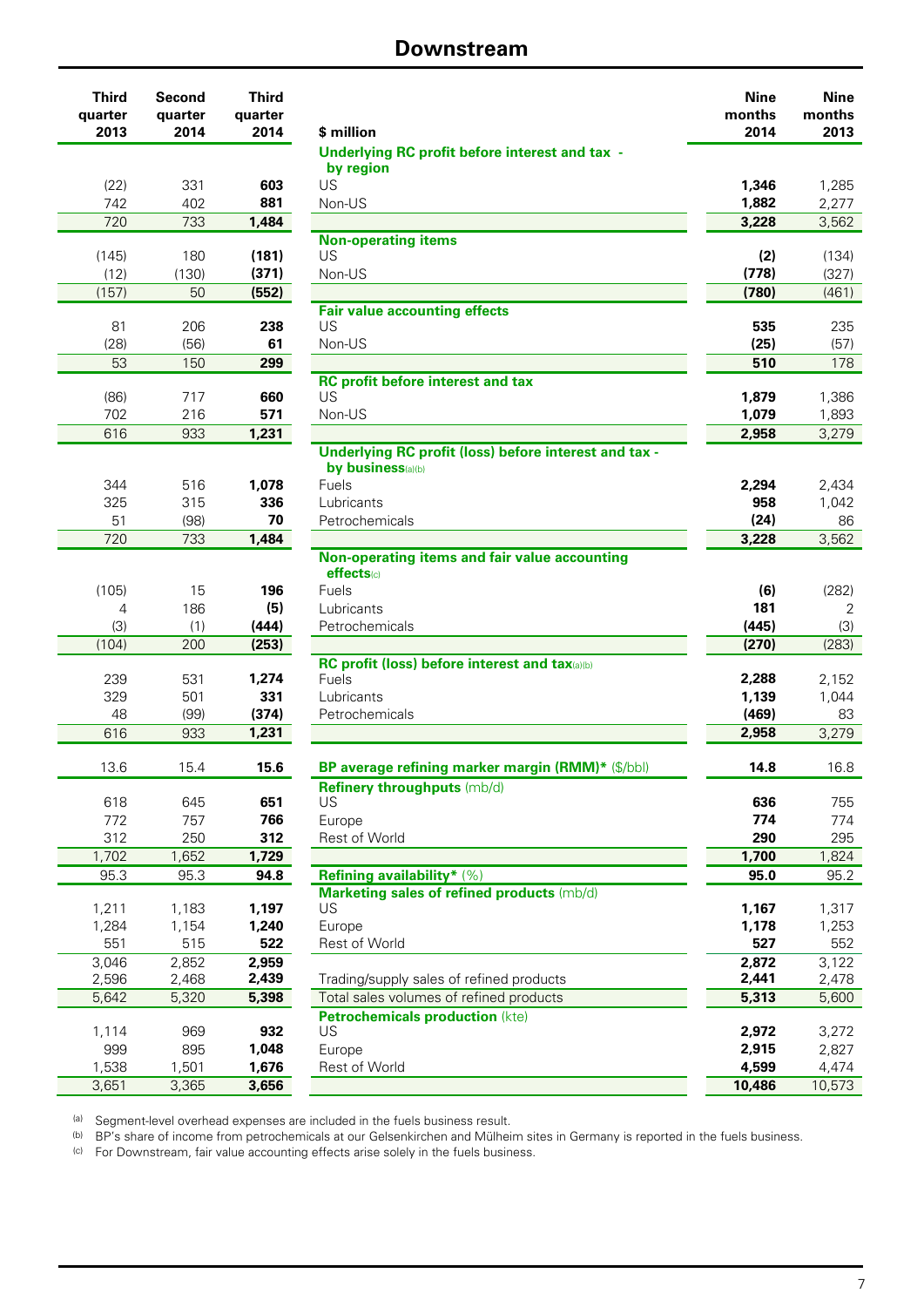### **Rosneft**

| <b>Third</b><br>quarter<br>2013 | Second<br>quarter<br>2014 | Third<br>quarter<br>$2014$ (a) | \$ million                                                                | <b>Nine</b><br>months<br>$2014$ (a) | Nine<br>months<br>2013 |
|---------------------------------|---------------------------|--------------------------------|---------------------------------------------------------------------------|-------------------------------------|------------------------|
| 836<br>(44)                     | 1.050<br>(26)             | 87<br>20                       | Profit before interest and tax(b)(c)<br>Inventory holding (gains) losses* | 1,686<br>(37)                       | 1.152<br>(57)          |
| 792                             | 1.024                     | 107                            | RC profit before interest and tax                                         | 1.649                               | 1.095                  |
| 16                              |                           | 3                              | Net charge (credit) for non-operating items*                              | (244)                               | 16                     |
| 808                             | 1.024                     | 110                            | Underlying RC profit before interest and tax*                             | 1,405                               | 1.111                  |

Replacement cost profit before interest and tax for the third quarter and nine months was \$107 million and \$1,649 million respectively, compared with \$792 million and \$1,095 million for the same periods in 2013.

The 2014 results included a non-operating charge of \$3 million for the third quarter and a gain of \$244 million for the nine months relating to Rosneft's sale of its interest in the Yugragazpererabotka joint venture, compared with a non-operating charge of \$16 million for the same periods in 2013.

After adjusting for non-operating items, the underlying replacement cost profit for the third quarter and nine months was \$110 million and \$1,405 million respectively, compared with \$808 million and \$1,111 million for the same periods in 2013. Compared with the same period last year, the third-quarter result was principally affected by adverse foreign exchange movements. It was also affected by an unfavourable duty lag effect and lower oil prices.

On 27 June 2014, Rosneft's Annual General Meeting of Shareholders approved the distribution of a dividend of 12.85 roubles per share. We received our share of this dividend in July 2014, which amounted to \$693 million after the deduction of withholding tax.

See also Other matters on page 36 for information on sanctions.

| <b>Third</b><br>quarter<br>2013 | Second<br>quarter<br>$2014$ (d) | Third<br>quarter<br>$2014$ (a) |                                                                    | <b>Nine</b><br>months<br>$2014$ (a)(d) | Nine<br>months<br>2013(e) |
|---------------------------------|---------------------------------|--------------------------------|--------------------------------------------------------------------|----------------------------------------|---------------------------|
| 828                             | 820                             | 817                            | <b>Production (net of royalties) (BP share)</b><br>Liquids* (mb/d) | 822                                    | 588                       |
| 793                             | 1.036                           | 1,073                          | Natural gas (mmcf/d)                                               | 1.044                                  | 526                       |
| 965                             | 999                             | 1,002                          | Total hydrocarbons* (mboe/d)                                       | 1.002                                  | 679                       |

(a) The operational and financial information of the Rosneft segment for the third quarter and nine months 2014 is based on preliminary operational and financial results of Rosneft for the three months ended 30 September 2014. Actual results may differ from these amounts. Any adjustments to this operational and financial information based on BP's review of actual reported results will be reflected in BP's fourth quarter results.

(b) The Rosneft segment result includes equity-accounted earnings arising from BP's 19.75% shareholding in Rosneft as adjusted for the accounting required under IFRS relating to BP's purchase of its interest in Rosneft and the amortization of the deferred gain relating to the disposal of BP's interest in TNK-BP. BP's share of Rosneft's earnings after finance costs, taxation and non-controlling interests, as adjusted, is included in the BP group income statement within profit before interest and taxation.

(c) Third quarter and nine months 2014 include \$25 million of foreign exchange losses arising on the dividend received (\$5 million loss in the third quarter and nine months 2013).

(d) A minor amendment has been made to the production volumes for the second quarter and nine months 2014.

(e) Nine months 2013 reflects production for the period 21 March – 30 September averaged over the nine months.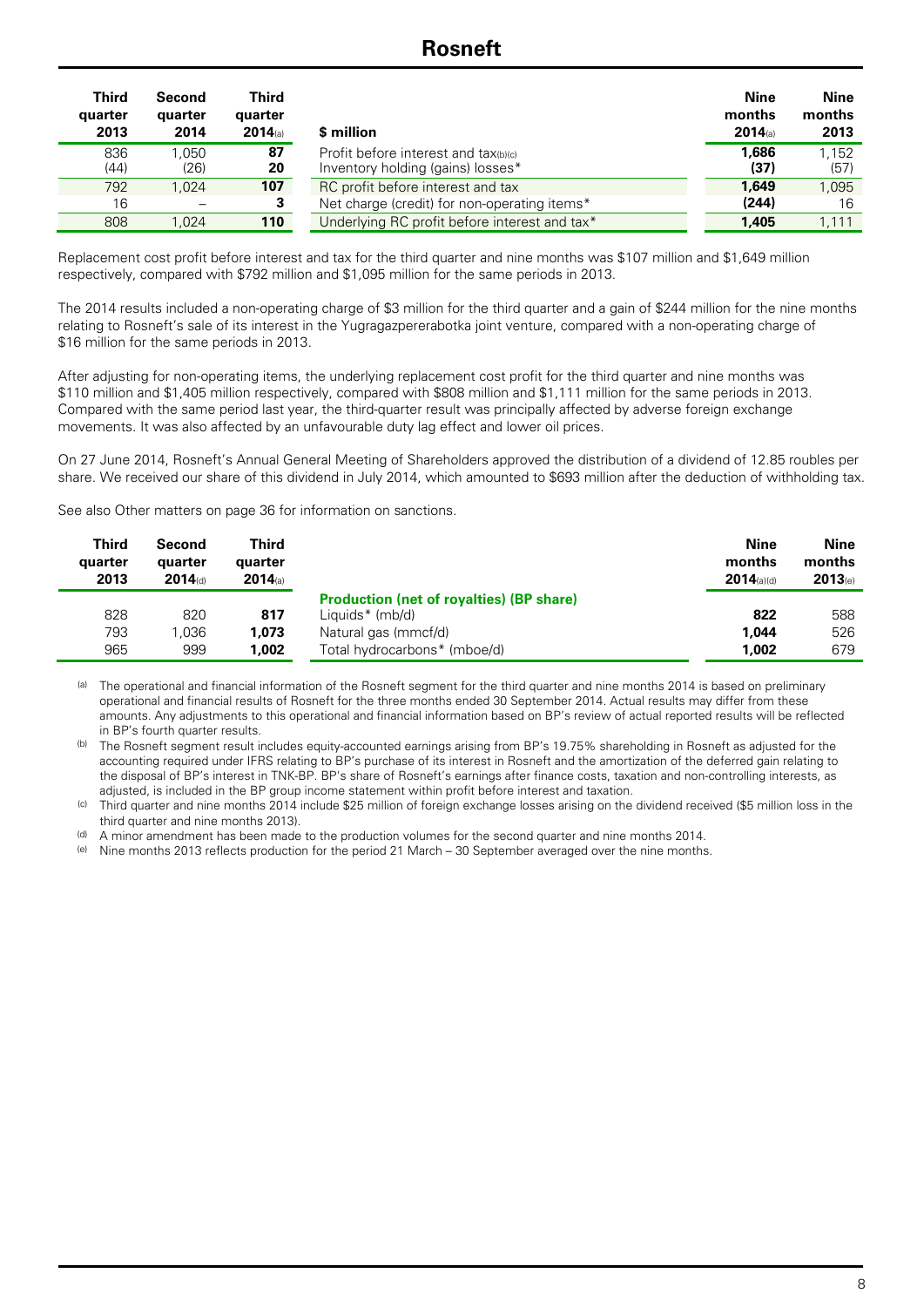### **Other businesses and corporate**

| <b>Third</b><br>quarter<br>2013 | Second<br>quarter<br>2014        | <b>Third</b><br>quarter<br>2014 | \$ million                                                                 | <b>Nine</b><br>months<br>2014 | <b>Nine</b><br>months<br>2013 |
|---------------------------------|----------------------------------|---------------------------------|----------------------------------------------------------------------------|-------------------------------|-------------------------------|
| (674)                           | (434)                            | (432)                           | Profit (loss) before interest and tax<br>Inventory holding (gains) losses* | (1, 363)                      | (1,714)                       |
| (674)                           | (434)                            | (432)                           | RC profit (loss) before interest and tax                                   | (1, 363)                      | (1, 714)                      |
| 289                             | (4)                              | 139                             | Net charge (credit) for non-operating items*                               | 143                           | 430                           |
| (385)                           | (438)                            | (293)                           | Underlying RC profit (loss) before interest and tax*                       | (1,220)                       | (1, 284)                      |
| (309)<br>(76)<br>(385)          | (226)<br>(212)<br>(438)          | (102)<br>(191)<br>(293)         | Underlying RC profit (loss) before interest and tax<br>US.<br>Non-US       | (427)<br>(793)<br>(1,220)     | (572)<br>(712)<br>(1, 284)    |
| (297)<br>8<br>(289)             | $\overline{4}$<br>$\overline{4}$ | (144)<br>5<br>(139)             | <b>Non-operating items</b><br>US<br>Non-US                                 | (141)<br>(2)<br>(143)         | (435)<br>5<br>(430)           |
| (606)<br>(68)<br>(674)          | (222)<br>(212)<br>(434)          | (246)<br>(186)<br>(432)         | <b>RC profit (loss) before interest and tax</b><br>US<br>Non-US            | (568)<br>(795)<br>(1, 363)    | (1,007)<br>(707)<br>(1, 714)  |

Other businesses and corporate comprises the Alternative Energy business, Shipping, Treasury (which includes interest income on the group's cash and cash equivalents), and corporate activities including centralized functions.

#### **Financial results**

The replacement cost loss before interest and tax for the third quarter and nine months was \$432 million and \$1,363 million respectively, compared with \$674 million and \$1,714 million for the same periods last year.

The third-quarter result included a net non-operating charge of \$139 million, primarily relating to environmental provisions, compared with a net charge of \$289 million a year ago. For the nine months, the net non-operating charge was \$143 million, compared with a net charge of \$430 million a year ago.

After adjusting for non-operating items, the underlying replacement cost loss before interest and tax for the third quarter was \$293 million, reflecting certain one-off benefits, compared with \$385 million for the same period in 2013. For the nine months, the underlying replacement cost loss before interest and tax was \$1,220 million compared with \$1,284 million a year ago.

#### **Alternative Energy**

#### *Biofuels*

In our biofuels business the net ethanol-equivalent production (which includes ethanol and sugar) for the third quarter and nine months was 255 million litres and 411 million litres respectively, compared with 248 million litres and 364 million litres for the same periods of 2013.

#### *Wind*

Net wind generation capacity\*(a) was 1,590MW at 30 September 2014, the same level as at 30 September 2013. BP's net share of wind generation for the third quarter and nine months was 837GWh and 3,377GWh respectively, compared with 714GWh and 3,001GWh for the same periods of 2013.

(a) Capacity figures include 32MW in the Netherlands managed by our Downstream segment.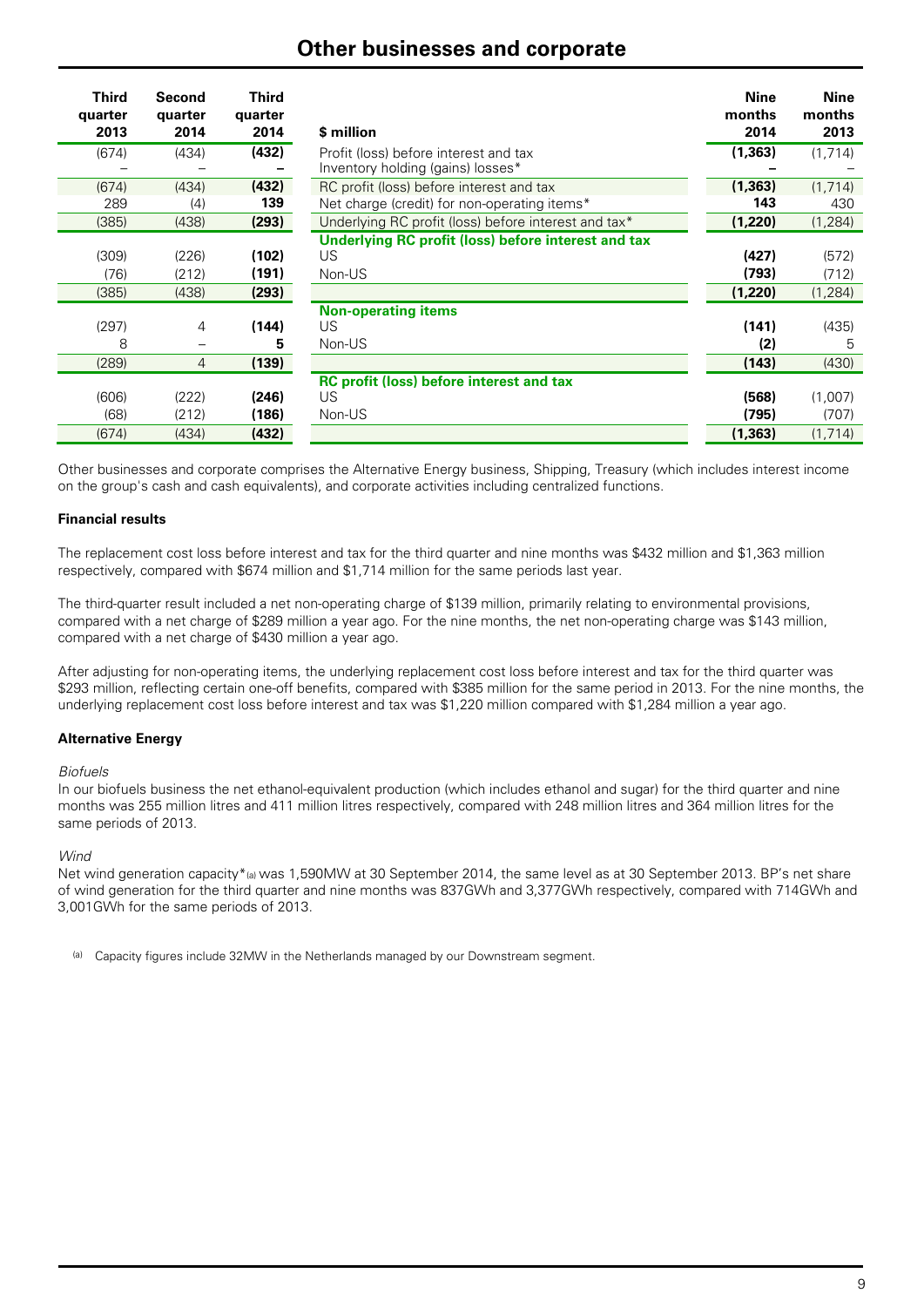#### **Financial update**

The replacement cost loss before interest and tax for the third quarter and nine months was \$33 million and \$313 million respectively, compared with \$30 million and \$251 million for the same periods last year. The third-quarter charge reflects adjustments to provisions and the ongoing costs of the Gulf Coast Restoration Organization. The cumulative pre-tax charge recognized to date amounts to \$43.0 billion.

The cumulative income statement charge does not include amounts for obligations that BP currently considers are not possible to measure reliably. The total amounts that will ultimately be paid by BP in relation to all the obligations relating to the incident are subject to significant uncertainty and the ultimate exposure and cost to BP will be dependent on many factors, as discussed under Provisions and contingent liabilities in Note 2 on page 18. These could have a material impact on our consolidated financial position, results and cash flows.

As described under Legal proceedings below, the federal district court in New Orleans (the district court) has ruled on Phase 1 of MDL 2179. For the reasons described in Note 2, no adjustment has been made to the provision previously recognized for the liability under the Clean Water Act.

#### **Trust update**

As at 30 September 2014, the cumulative charges to be paid from the Trust, and the associated reimbursement asset recognized, reached \$20 billion. Subsequent additional costs will be charged to the income statement as they arise. See Note 2 on page 16 and Legal proceedings on page 33 for further details.

During the third quarter, \$314 million was paid out of the Deepwater Horizon Oil Spill Trust (the Trust) and qualified settlement funds (QSFs), including \$289 million for claims payments, administrative costs of the Deepwater Horizon Court Supervised Settlement Program (DHCSSP) and other resolved items, and \$25 million for natural resource damage assessment. At 30 September 2014, the aggregate cash balances in the Trust and the QSFs amounted to \$6.0 billion, including \$1.1 billion remaining in the seafood compensation fund which is yet to be distributed, and \$0.9 billion held for natural resource damage early restoration projects.

In October 2014 federal and state Trustees issued final approval for the third phase of Gulf of Mexico restoration projects, totalling \$627 million for 44 projects, funded as part of BP's commitment to provide up to \$1 billion for early restoration to expedite recovery of natural resources injured as a result of the oil spill. These projects are in addition to 10 other early restoration projects that are in place or under way.

#### **Legal proceedings**

The district court issued its ruling on Phase 1 in the Trial of Liability, Limitation, Exoneration and Fault Allocation in MDL 2179 on 4 September 2014. It found that BP Exploration & Production Inc. (BPXP), BP America Production Company (BPAPC) and various other parties are each liable under general maritime law for the blowout, explosion and oil spill from the Macondo well. With respect to the United States' claim against BPXP under the Clean Water Act, the district court found that the discharge of oil was the result of BPXP's gross negligence and wilful misconduct and that BPXP is therefore subject to enhanced civil penalties, which may be up to \$4,300 per barrel.

BPXP and BPAPC intend to appeal the Phase 1 ruling to the United States Court of Appeals for the Fifth Circuit (the Fifth Circuit). In the meantime, on 2 October 2014, BPXP and BPAPC filed a motion with the district court to amend the findings in the Phase 1 ruling, to alter or amend the judgment, or for a new trial, on the grounds that the district court allocation of fault and findings of gross negligence and wilful misconduct relied upon testimony which had been excluded from the evidence presented at the Phase 1 trial.

The penalty phase trial in MDL 2179 is scheduled to commence in January 2015. In this phase, the district court will determine the amount of civil penalties owed to the United States under the Clean Water Act based on the court's rulings or ultimate determinations on appeal as to the presence of negligence, gross negligence or wilful misconduct and quantification of discharge in the earlier phases of the trial and the application of the penalty factors under the Clean Water Act.

With regard to the Plaintiffs' Steering Committee (PSC) settlement, on 24 September 2014, the district court denied BP's motion to order the return of excessive payments made by the DHCSSP under the matching policy in effect before the district court's December 2013 ruling requiring a claimant's revenue to be matched with variable expenses. BP has filed a notice of appeal of this decision to the Fifth Circuit.

In March 2014, the Fifth Circuit affirmed the district court's ruling that the Economic and Property Damages Settlement Agreement contained no causation requirement beyond the revenue and related tests set out in an exhibit to that agreement. BP filed a petition that all the active judges of the Fifth Circuit review the decision; in May 2014 this was denied. The district court dissolved the injunction that had halted the processing and payment of business economic loss claims and instructed the claims administrator to resume the processing and payment of claims. In August 2014, BP petitioned for review by the US Supreme Court of the Fifth Circuit's decisions relating to compensation of claims for losses with no apparent connection to the Deepwater Horizon spill.

In August 2014, the final instalment of \$175 million, plus accrued interest, was paid under the civil penalty of \$525 million to which BP agreed in resolving the SEC's Deepwater Horizon-related claims.

For further details, see Legal proceedings on page 33.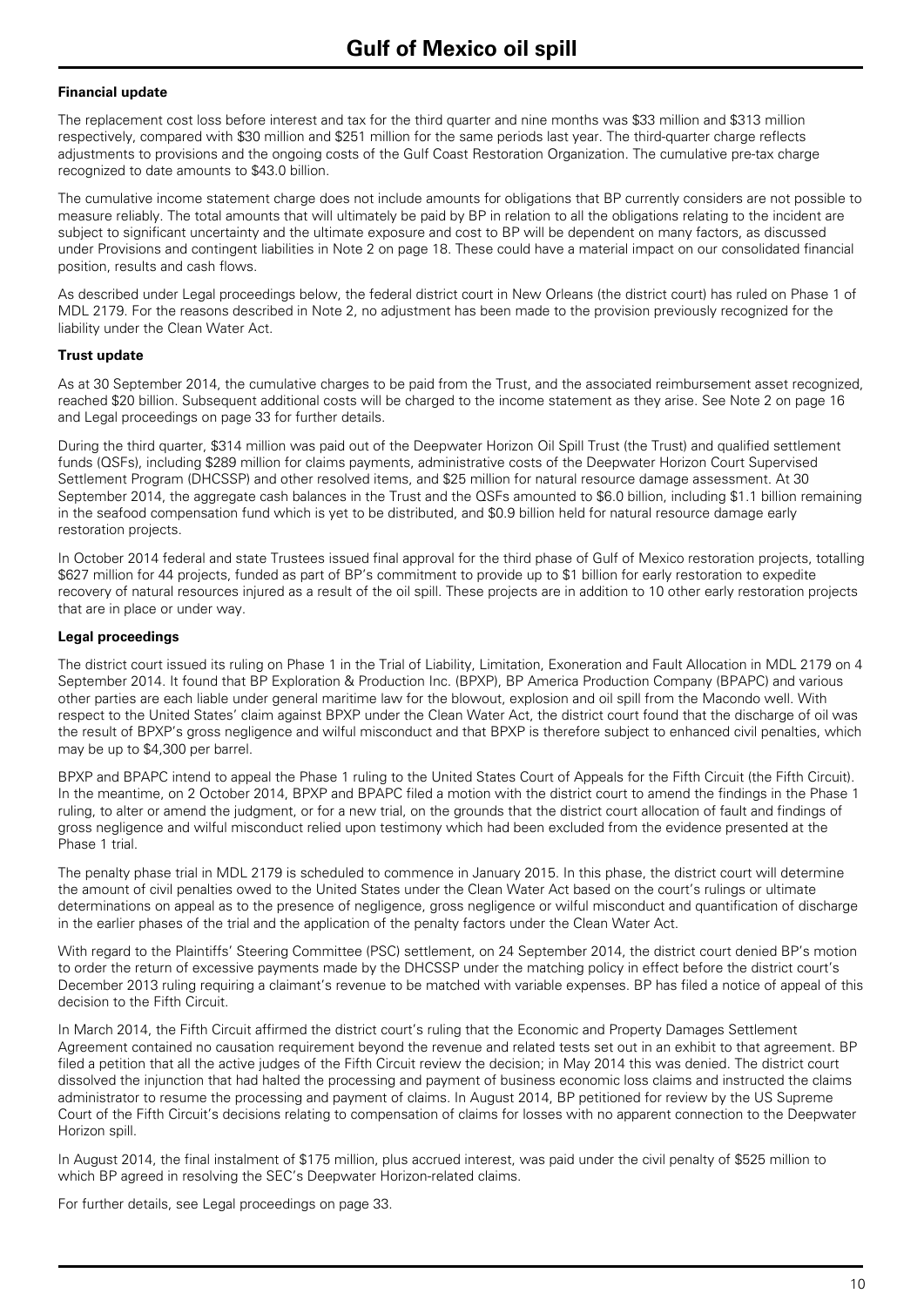# **Group income statement**

| <b>Third</b> | Second  | <b>Third</b> |                                                                                                                           | <b>Nine</b> | <b>Nine</b> |
|--------------|---------|--------------|---------------------------------------------------------------------------------------------------------------------------|-------------|-------------|
| quarter      | quarter | quarter      |                                                                                                                           | months      | months      |
| 2013         | 2014    | 2014         | \$ million                                                                                                                | 2014        | 2013        |
| 96,601       | 93,957  | 93,904       | Sales and other operating revenues (Note 5)                                                                               | 279,571     | 285,419     |
| 119          | 155     | 119          | Earnings from joint ventures - after interest and tax                                                                     | 389         | 346         |
| 1,010        | 1,228   | 272          | Earnings from associates - after interest and tax                                                                         | 2,283       | 1,742       |
| 178          | 157     | 117          | Interest and other income                                                                                                 | 605         | 542         |
| 295          | 330     | 355          | Gains on sale of businesses and fixed assets                                                                              | 734         | 13,072      |
| 98,203       | 95,827  | 94,767       | Total revenues and other income                                                                                           | 283,582     | 301,121     |
| 76,603       | 74,536  | 75,492       | Purchases                                                                                                                 | 221,496     | 223,391     |
| 6,276        | 6,980   | 6,562        | Production and manufacturing expenses                                                                                     | 20,373      | 20,270      |
| 1,889        | 816     | 744          | Production and similar taxes (Note 6)                                                                                     | 2,546       | 5,556       |
| 3,415        | 3,751   | 3,956        | Depreciation, depletion and amortization                                                                                  | 11,297      | 9,774       |
|              |         |              | Impairment and losses on sale of businesses and                                                                           |             |             |
| 767          | 774     | 997          | fixed assets                                                                                                              | 2,197       | 1,487       |
| 511          | 389     | 840          | Exploration expense                                                                                                       | 2,177       | 1,267       |
| 3,411        | 3,110   | 3,320        | Distribution and administration expenses                                                                                  | 9,630       | 9,588       |
| (238)        | (32)    | (113)        | Fair value gain on embedded derivatives                                                                                   | (243)       | (404)       |
| 5,569        | 5,503   | 2,969        | Profit before interest and taxation                                                                                       | 14,109      | 30,192      |
| 279          | 277     | 285          | Finance costs                                                                                                             | 849         | 813         |
|              |         |              | Net finance expense relating to pensions and other                                                                        |             |             |
| 118          | 79      | 73           | post-retirement benefits                                                                                                  | 232         | 357         |
| 5,172        | 5,147   | 2,611        | Profit before taxation                                                                                                    | 13,028      | 29,022      |
| 1,580        | 1,714   | 1,287        | Taxation                                                                                                                  | 4,652       | 6,362       |
| 3,592        | 3,433   | 1,324        | Profit for the period                                                                                                     | 8,376       | 22,660      |
|              |         |              | Attributable to                                                                                                           |             |             |
| 3,504        | 3,369   | 1,290        | <b>BP</b> shareholders                                                                                                    | 8,187       | 22,409      |
| 88           | 64      | 34           | Non-controlling interests                                                                                                 | 189         | 251         |
| 3,592        | 3,433   | 1,324        |                                                                                                                           | 8,376       | 22,660      |
|              |         |              | <b>Earnings per share (Note 7)</b><br>Profit for the period attributable to BP shareholders<br>Per ordinary share (cents) |             |             |
| 18.57        | 18.26   | 7.01         | <b>Basic</b>                                                                                                              | 44.40       | 117.86      |
| 18.47        | 18.15   | 6.97         | <b>Diluted</b>                                                                                                            | 44.14       | 117.20      |
|              |         |              | Per ADS (dollars)                                                                                                         |             |             |
| 1.11         | 1.10    | 0.42         | <b>Basic</b>                                                                                                              | 2.66        | 7.07        |
| 1.11         | 1.09    | 0.42         | Diluted                                                                                                                   | 2.65        | 7.03        |
|              |         |              |                                                                                                                           |             |             |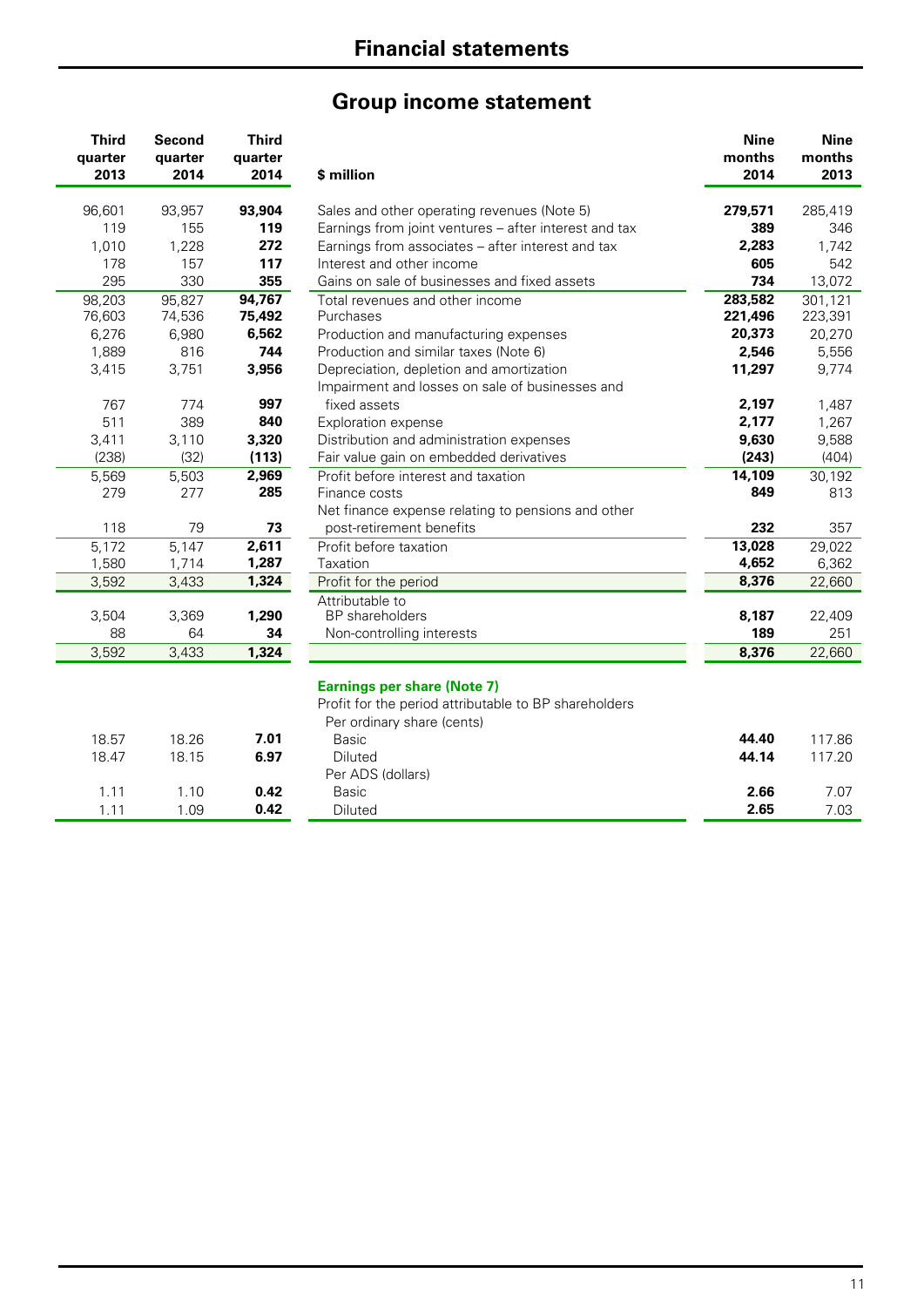|                                 |                           |                                 | Group statement of comprehensive income                                                                                                                                                                      |                               |                               |
|---------------------------------|---------------------------|---------------------------------|--------------------------------------------------------------------------------------------------------------------------------------------------------------------------------------------------------------|-------------------------------|-------------------------------|
| <b>Third</b><br>quarter<br>2013 | Second<br>quarter<br>2014 | <b>Third</b><br>quarter<br>2014 | \$ million                                                                                                                                                                                                   | <b>Nine</b><br>months<br>2014 | <b>Nine</b><br>months<br>2013 |
| 3,592                           | 3,433                     | 1,324                           | Profit for the period                                                                                                                                                                                        | 8,376                         | 22,660                        |
|                                 |                           |                                 | <b>Other comprehensive income</b><br>Items that may be reclassified subsequently to profit<br>or loss                                                                                                        |                               |                               |
| 662                             | 1,005                     | (3, 434)                        | Currency translation differences<br>Exchange gains (losses) on translation of foreign<br>operations reclassified to gain or loss on sale of                                                                  | (3, 342)                      | (1,431)                       |
| $\boldsymbol{9}$                |                           | (3)                             | business and fixed assets                                                                                                                                                                                    | (3)                           | g                             |
|                                 | $\overline{2}$            |                                 | Available-for-sale investments marked to market<br>Available-for-sale investments reclassified to the                                                                                                        | (1)                           | (172)                         |
| $\qquad \qquad -$               | 1                         |                                 | income statement                                                                                                                                                                                             | 1                             | (523)                         |
| 104                             | 77                        | (144)                           | Cash flow hedges marked to market(a)                                                                                                                                                                         | (44)                          | (2,062)                       |
| 2                               | (49)                      | (21)                            | Cash flow hedges reclassified to the income statement                                                                                                                                                        | (90)                          | 1                             |
| 10                              | (2)                       | (8)                             | Cash flow hedges reclassified to the balance sheet<br>Share of items relating to equity-accounted entities,                                                                                                  | (11)                          | 25                            |
| 31                              | 51                        | (144)                           | net of tax                                                                                                                                                                                                   | (166)                         | (24)                          |
| (25)                            | 9                         | (13)                            | Income tax relating to items that may be reclassified                                                                                                                                                        | (4)                           | 170                           |
| 793                             | 1,094                     | (3, 767)                        |                                                                                                                                                                                                              | (3,660)                       | (4,007)                       |
| 310                             | 222                       | (1,051)                         | Items that will not be reclassified to profit or loss<br>Remeasurements of the net pension and other post-<br>retirement benefit liability or asset<br>Share of items relating to equity-accounted entities, | (1,765)                       | 2,466                         |
|                                 |                           |                                 | net of tax                                                                                                                                                                                                   | 5                             |                               |
| (114)                           | (73)                      | 257                             | Income tax relating to items that will not be reclassified                                                                                                                                                   | 478                           | (845)                         |
| 196                             | 149                       | (794)                           |                                                                                                                                                                                                              | (1, 282)                      | 1,621                         |
| 989                             | 1,243                     | (4, 561)                        | Other comprehensive income                                                                                                                                                                                   | (4, 942)                      | (2, 386)                      |
| 4,581                           | 4,676                     | (3, 237)                        | Total comprehensive income                                                                                                                                                                                   | 3,434                         | 20,274                        |
| 4,485                           | 4,606                     | (3,257)                         | <b>Attributable to</b><br><b>BP</b> shareholders                                                                                                                                                             | 3,252                         | 20,041                        |

4,485 4,606 **(3,257)** BP shareholders **3,252** 20,041

4,581 4,676 **(3,237) 3,434** 20,274

Production and the controlling interests and the controlling interests and the controlling interests and the control of the control of the control of the control of the control of the control of the control of the control

### **Group statement of comprehensive income**

(a) Nine months 2013 includes \$2,061 million loss relating to the contracts to acquire Rosneft shares.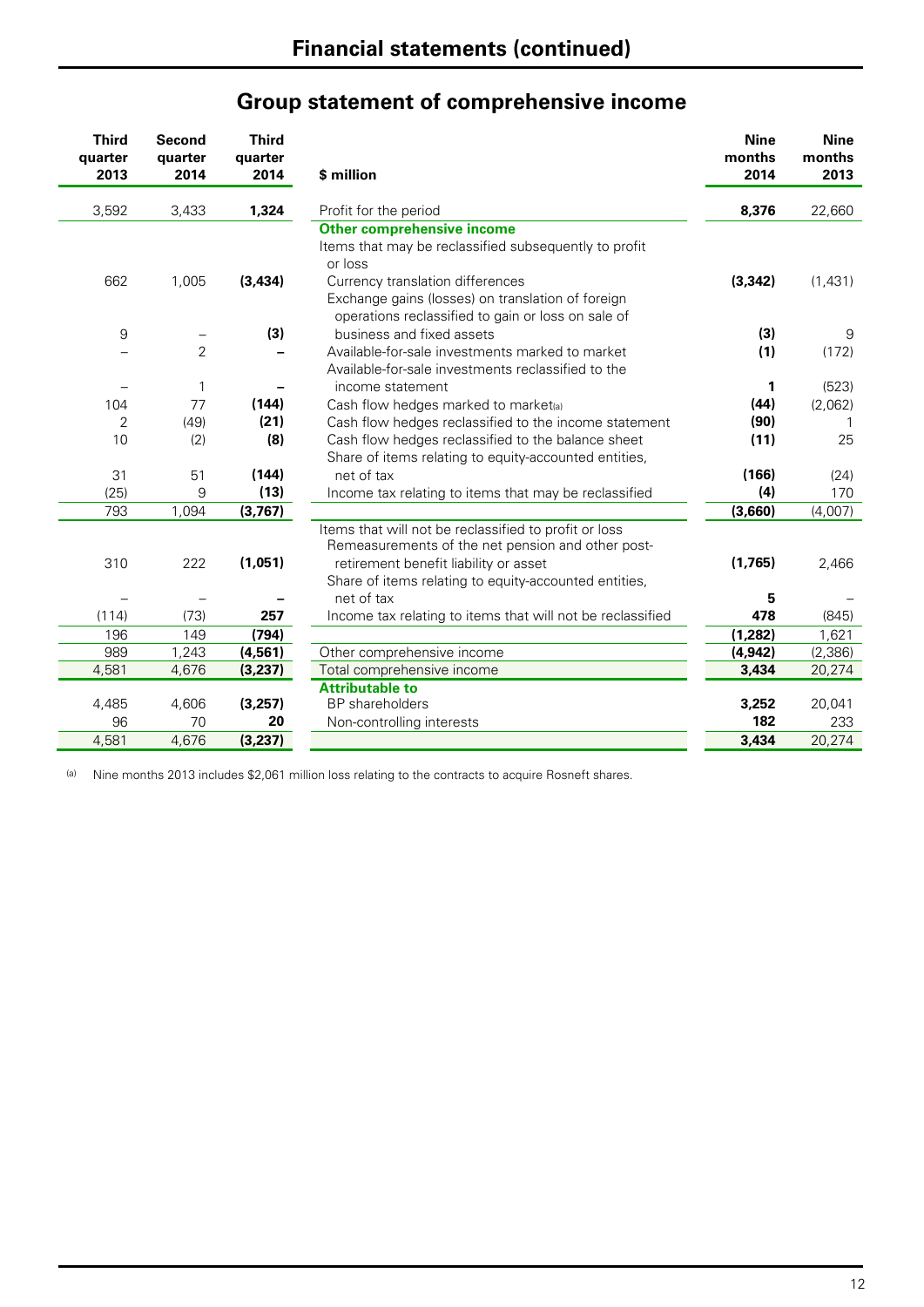# **Group statement of changes in equity**

|                                                       | <b>BP</b>     |                 |              |
|-------------------------------------------------------|---------------|-----------------|--------------|
|                                                       | shareholders' | Non-controlling | <b>Total</b> |
| \$ million                                            | equity        | interests       | equity       |
| At 1 January 2014                                     | 129,302       | 1.105           | 130,407      |
| Total comprehensive income                            | 3.252         | 182             | 3,434        |
| <b>Dividends</b>                                      | (4, 121)      | (215)           | (4, 336)     |
| Repurchases of ordinary share capital                 | (3, 147)      |                 | (3, 147)     |
| Share-based payments, net of tax                      | 452           |                 | 452          |
| Share of equity-accounted entities' changes in equity | 80            |                 | 80           |
| Transactions involving non-controlling interests      |               | 4               | 4            |
| At 30 September 2014                                  | 125,818       | 1.076           | 126,894      |
|                                                       |               |                 |              |

|                                                       | <b>BP</b><br>shareholders' |                                     | <b>Total</b> |
|-------------------------------------------------------|----------------------------|-------------------------------------|--------------|
| \$ million                                            | equity                     | Non-controlling<br><b>interests</b> | equity       |
| At 1 January 2013                                     | 118,546                    | 1.206                               | 119,752      |
|                                                       | 20.041                     | 233                                 | 20,274       |
| Total comprehensive income<br><b>Dividends</b>        | (4, 266)                   | (331)                               | (4,597)      |
| Repurchases of ordinary share capital                 | (3,963)                    |                                     | (3,963)      |
| Share-based payments, net of tax                      | 477                        |                                     | 477          |
| Share of equity-accounted entities' changes in equity | (761)                      |                                     | (761)        |
| Transactions involving non-controlling interests      |                            | 69                                  | 69           |
| At 30 September 2013                                  | 130,074                    | 1.177                               | 131,251      |
|                                                       |                            |                                     |              |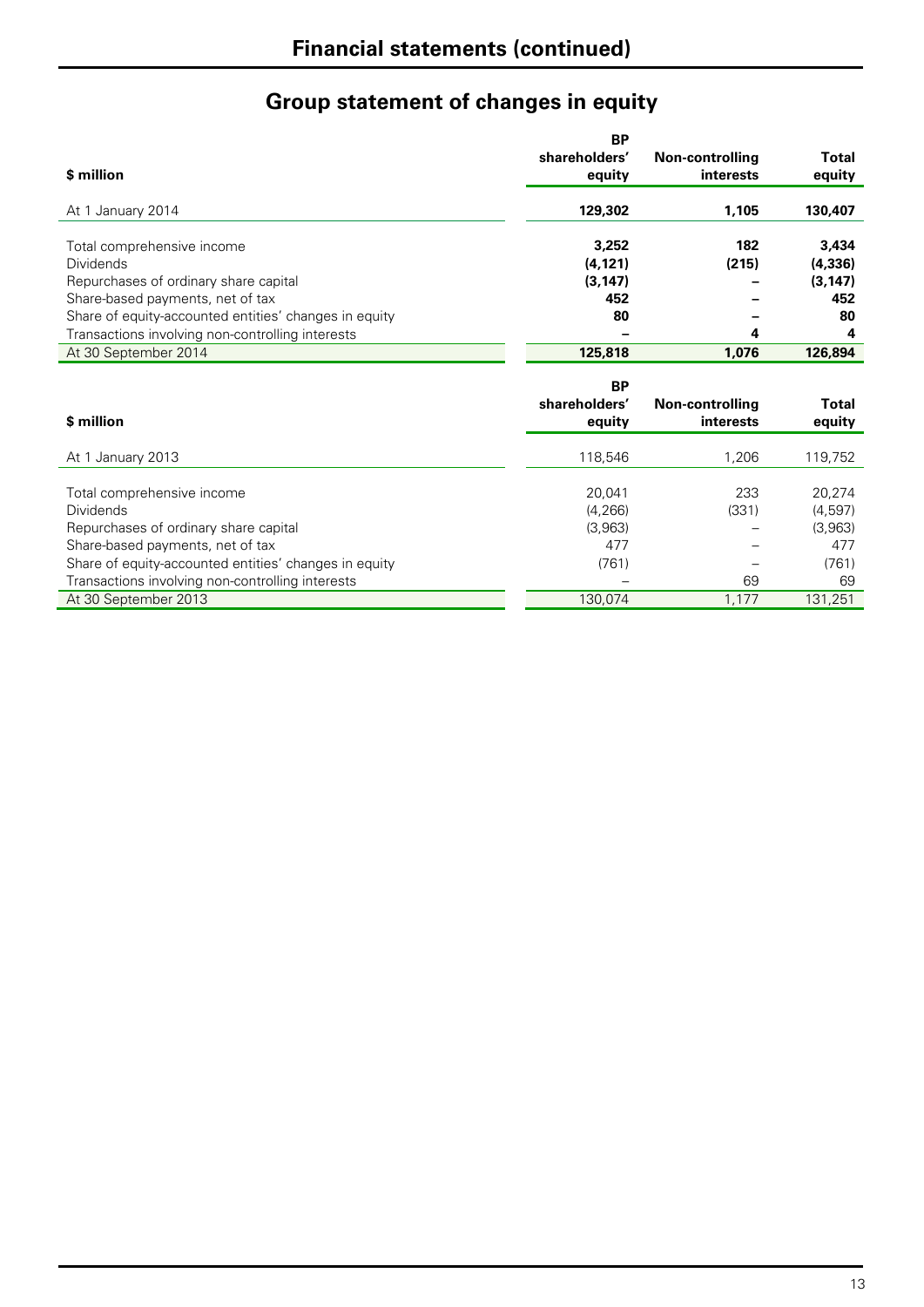# **Group balance sheet**

|                                                                                  | 30 September  | 31 December |
|----------------------------------------------------------------------------------|---------------|-------------|
| \$ million                                                                       | 2014          | 2013        |
| <b>Non-current assets</b>                                                        |               |             |
| Property, plant and equipment                                                    | 134,726       | 133,690     |
| Goodwill                                                                         | 11,971        | 12,181      |
| Intangible assets                                                                | 21,483        | 22,039      |
| Investments in joint ventures                                                    | 9,091         | 9,199       |
| Investments in associates                                                        | 15,460        | 16,636      |
| Other investments                                                                | 1,169         | 1,565       |
| Fixed assets                                                                     | 193,900       | 195,310     |
| Loans                                                                            | 668           | 763         |
| Trade and other receivables                                                      | 6,414         | 5,985       |
| Derivative financial instruments                                                 | 3,536         | 3,509       |
| Prepayments                                                                      | 997           | 922         |
| Deferred tax assets                                                              | 1,583         | 985         |
| Defined benefit pension plan surpluses                                           | 77            | 1,376       |
|                                                                                  | 207,175       | 208,850     |
| <b>Current assets</b>                                                            |               |             |
| Loans                                                                            | 421           | 216         |
| Inventories                                                                      | 26,581        | 29,231      |
| Trade and other receivables                                                      | 38,011        | 39,831      |
| Derivative financial instruments                                                 | 2,551         | 2,675       |
| Prepayments                                                                      | 1,614         | 1,388       |
| Current tax receivable                                                           | 930           | 512         |
| Other investments                                                                | 296           | 467         |
| Cash and cash equivalents                                                        | 30,729        | 22,520      |
|                                                                                  | 101,133       | 96,840      |
| Assets classified as held for sale (Note 3)                                      | 1,384         |             |
|                                                                                  | 102,517       | 96,840      |
| Total assets                                                                     | 309,692       | 305,690     |
| <b>Current liabilities</b>                                                       |               |             |
| Trade and other payables                                                         | 49,394        | 47,159      |
| Derivative financial instruments                                                 | 2,140         | 2,322       |
| Accruals                                                                         | 7,223         | 8,960       |
| Finance debt                                                                     | 6,453         | 7,381       |
| Current tax payable                                                              | 2,413         | 1,945       |
| Provisions                                                                       | 4,122         | 5,045       |
|                                                                                  |               |             |
| Liabilities directly associated with assets classified as held for sale (Note 3) | 71,745<br>431 | 72,812      |
|                                                                                  | 72,176        |             |
| <b>Non-current liabilities</b>                                                   |               | 72,812      |
| Other payables                                                                   | 3,668         | 4,756       |
| Derivative financial instruments                                                 | 2,480         | 2,225       |
|                                                                                  | 871           |             |
| Accruals                                                                         |               | 547         |
| Finance debt                                                                     | 47,157        | 40,811      |
| Deferred tax liabilities                                                         | 18,366        | 17,439      |
| Provisions                                                                       | 28,415        | 26,915      |
| Defined benefit pension plan and other post-retirement benefit plan deficits     | 9,665         | 9,778       |
|                                                                                  | 110,622       | 102,471     |
| <b>Total liabilities</b>                                                         | 182,798       | 175,283     |
| Net assets                                                                       | 126,894       | 130,407     |
| <b>Equity</b>                                                                    |               |             |
| BP shareholders' equity                                                          | 125,818       | 129,302     |
| Non-controlling interests                                                        | 1,076         | 1,105       |
|                                                                                  | 126,894       | 130,407     |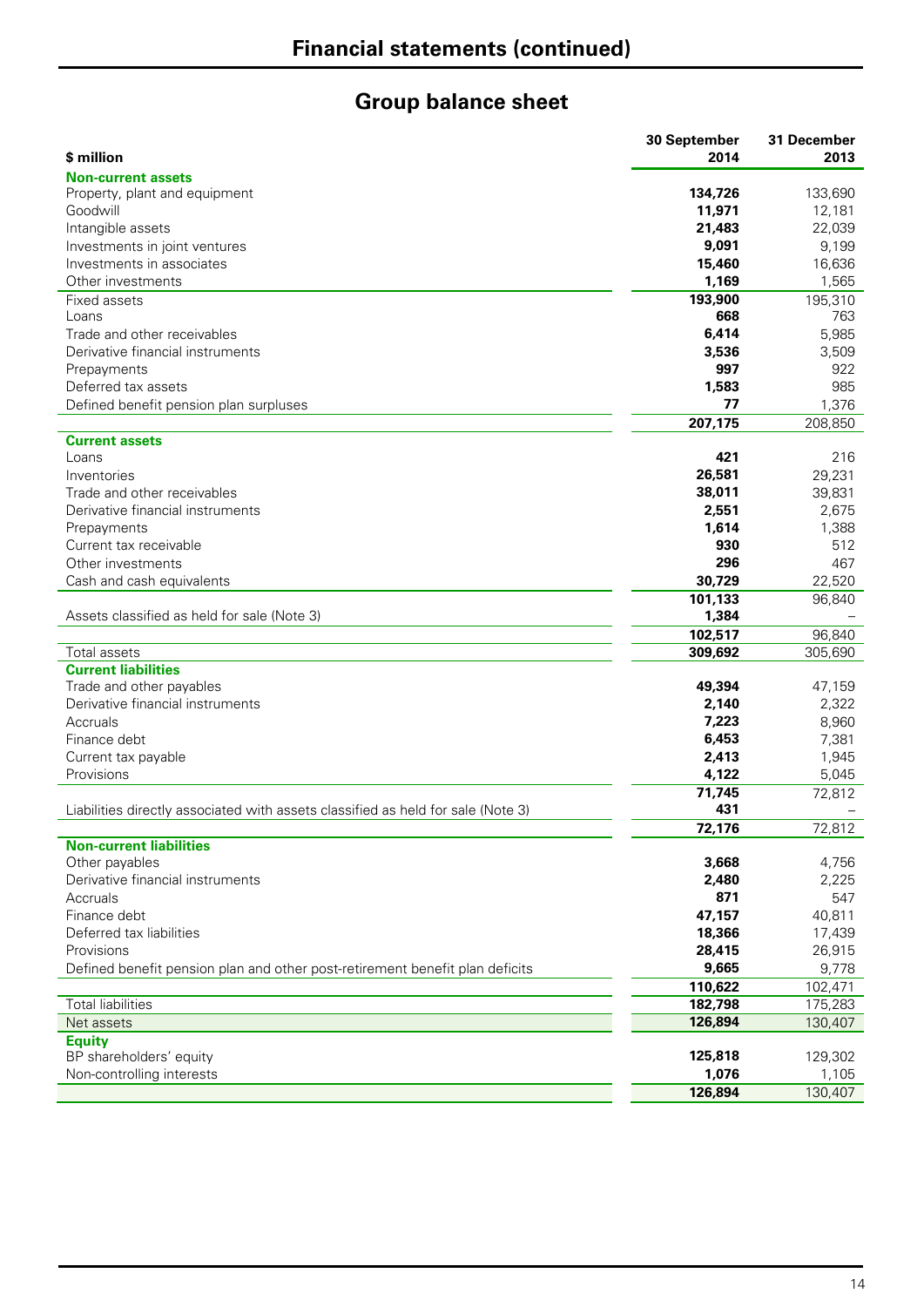# **Condensed group cash flow statement**

|     | <b>Third</b><br>quarter<br>2013 | <b>Second</b><br>quarter<br>2014 | <b>Third</b><br>quarter<br>2014 | \$ million                                                 | <b>Nine</b><br>months<br>2014 | <b>Nine</b><br>months<br>2013 |
|-----|---------------------------------|----------------------------------|---------------------------------|------------------------------------------------------------|-------------------------------|-------------------------------|
|     |                                 |                                  |                                 | <b>Operating activities</b>                                |                               |                               |
|     | 5,172                           | 5,147                            | 2,611                           | Profit before taxation                                     | 13,028                        | 29,022                        |
|     |                                 |                                  |                                 | Adjustments to reconcile profit before taxation to net     |                               |                               |
|     |                                 |                                  |                                 | cash provided by operating activities                      |                               |                               |
|     |                                 |                                  |                                 | Depreciation, depletion and amortization and               |                               |                               |
|     | 3,765                           | 3,953                            | 4,602                           | exploration expenditure written off                        | 12,977                        | 10,587                        |
|     |                                 |                                  |                                 | Impairment and (gain) loss on sale of businesses and       |                               |                               |
|     | 472                             | 444                              | 642                             | fixed assets                                               | 1,463                         | (11, 585)                     |
|     |                                 |                                  |                                 | Earnings from equity-accounted entities, less              |                               |                               |
|     | (489)                           | (1,080)                          | 527                             | dividends received                                         | (1, 237)                      | (943)                         |
|     |                                 |                                  |                                 | Net charge for interest and other finance expense,         |                               |                               |
|     | 170                             | (3)                              | 114                             | less net interest paid                                     | 281                           | 363                           |
|     | 153                             | 178                              | 153                             | Share-based payments                                       | 437                           | 374                           |
|     |                                 |                                  |                                 | Net operating charge for pensions and other post-          |                               |                               |
|     |                                 |                                  |                                 | retirement benefits, less contributions and benefit        |                               |                               |
|     | (67)                            | (105)                            | (92)                            | payments for unfunded plans                                | (299)                         | (437)                         |
|     | (360)                           | 56                               | 705                             | Net charge for provisions, less payments                   | 568                           | 1,145                         |
|     |                                 |                                  |                                 | Movements in inventories and other current and             |                               |                               |
|     | (812)                           | 654                              | 1,744                           | non-current assets and liabilities(a)                      | 2,083                         | (7, 953)                      |
|     | (1,672)                         | (1, 367)                         | (1,607)                         | Income taxes paid                                          | (3,794)                       | (4,887)                       |
|     | 6,332                           | 7,877                            | 9,399                           | Net cash provided by operating activities                  | 25,507                        | 15,686                        |
|     |                                 |                                  |                                 | <b>Investing activities</b>                                |                               |                               |
|     | (5,882)                         | (5, 499)                         | (5,256)                         | Capital expenditure                                        | (16, 646)                     | (17, 722)                     |
|     |                                 |                                  | (3)                             | Acquisitions, net of cash acquired                         | (13)                          |                               |
|     | (54)                            | (3)                              | (78)                            | Investment in joint ventures                               | (114)                         | (152)                         |
|     | (64)                            | (47)                             | (73)                            | Investment in associates                                   | (208)                         | (4,955)                       |
|     | 307                             | 227                              | 391                             | Proceeds from disposal of fixed assets                     | 1,596                         | 17,743                        |
|     |                                 |                                  |                                 | Proceeds from disposal of businesses, net of               |                               |                               |
|     | 94                              | 571                              | 194                             | cash disposed                                              | 791                           | 3,879                         |
|     | 36                              | 53                               | 9                               | Proceeds from loan repayments                              | 79                            | 126                           |
|     | (5, 563)                        | (4,698)                          | (4, 816)                        | Net cash provided by (used in) investing activities        | (14, 515)                     | (1,081)                       |
|     |                                 |                                  |                                 | <b>Financing activities</b>                                |                               |                               |
|     | (1, 258)                        | (447)                            | (1,623)                         | Net issue (repurchase) of shares                           | (3,796)                       | (3,093)                       |
|     | 3,245                           | 856                              | 2,780                           | Proceeds from long-term financing                          | 9,615                         | 6,347                         |
|     | (568)                           | (1,720)                          | (388)                           | Repayments of long-term financing                          | (3, 345)                      | (1, 747)                      |
|     | 122                             | (57)                             | (527)                           | Net increase (decrease) in short-term debt                 | (507)                         | (1,751)                       |
|     | 29                              |                                  |                                 | Net increase (decrease) in non-controlling interests       |                               | 29                            |
|     | (1, 247)                        | (1, 572)                         | (1, 122)                        | Dividends paid - BP shareholders                           | (4, 121)                      | (4, 267)                      |
|     | (140)                           | (140)                            | (62)                            | - non-controlling interests                                | (215)                         | (256)                         |
|     | 183                             | (3,080)                          | (942)                           | Net cash provided by (used in) financing activities        | (2, 369)                      | (4,738)                       |
|     |                                 |                                  |                                 | Currency translation differences relating to cash and      |                               |                               |
|     | 234                             | 49                               | (418)                           | cash equivalents                                           | (414)                         | (3)                           |
|     | 1,186                           | 148                              | 3,223                           | Increase (decrease) in cash and cash equivalents           | 8,209                         | 9,864                         |
|     | 28,313                          | 27,358                           | 27,506                          | Cash and cash equivalents at beginning of period           | 22,520                        | 19,635                        |
|     | 29,499                          | 27,506                           | 30,729                          | Cash and cash equivalents at end of period                 | 30,729                        | 29,499                        |
|     |                                 |                                  |                                 |                                                            |                               |                               |
| (a) | Includes                        |                                  |                                 |                                                            |                               |                               |
|     | (394)                           | (233)                            | 1,560                           | Inventory holding (gains) losses                           | 1,253                         | (292)                         |
|     | (238)                           | (32)                             | (113)                           | Fair value gain on embedded derivatives                    | (243)                         | (404)                         |
|     | 192                             | (33)                             | (846)                           | Movements related to the Gulf of Mexico oil spill response | (1, 457)                      | (2,066)                       |
|     |                                 |                                  |                                 |                                                            |                               |                               |

Inventory holding gains and losses and fair value gains on embedded derivatives are also included within profit before taxation. See Note 2 for further information on the cash flow impacts of the Gulf of Mexico oil spill.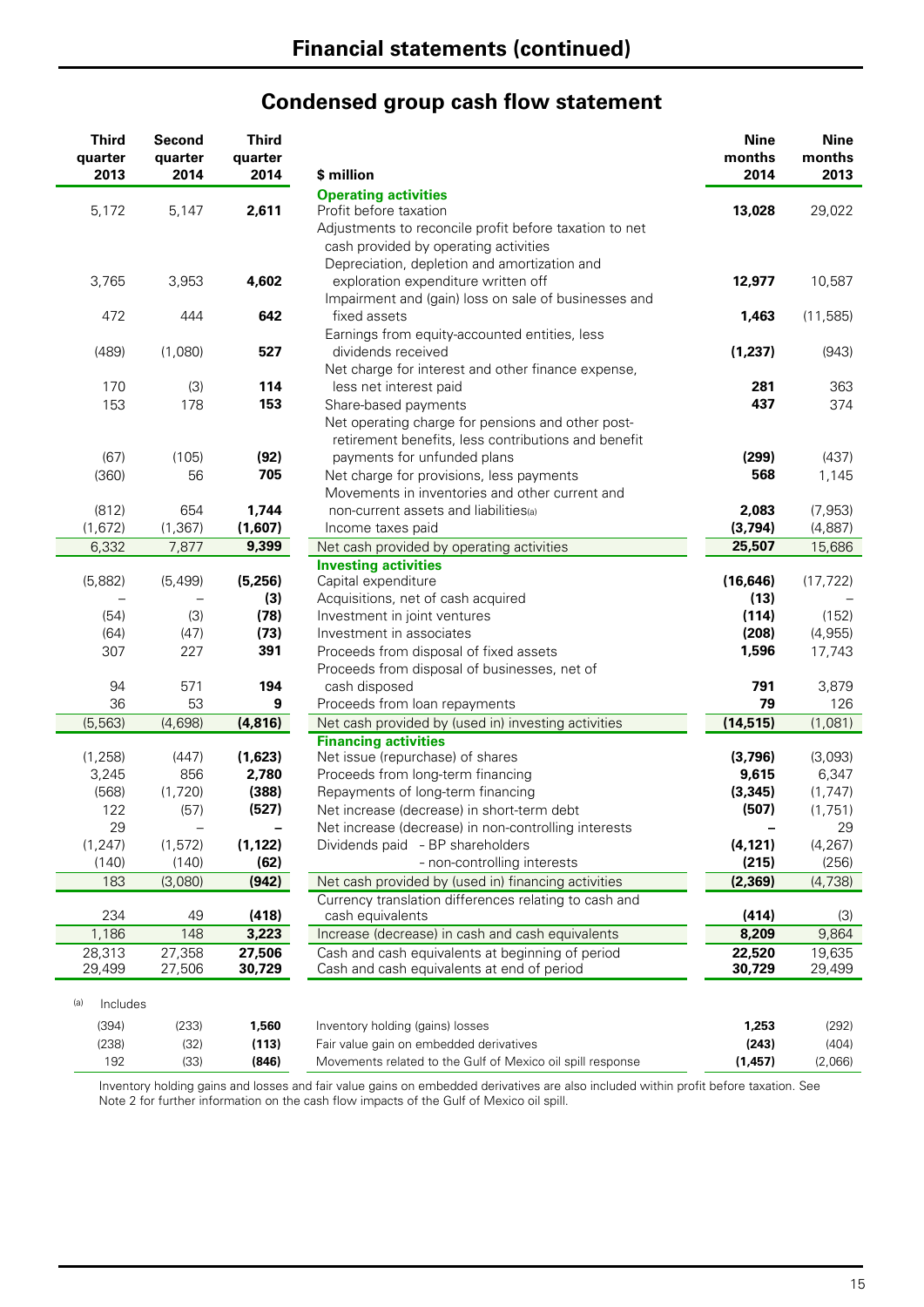### **1. Basis of preparation**

The interim financial information included in this report has been prepared in accordance with IAS 34 'Interim Financial Reporting'.

The results for the interim periods are unaudited and, in the opinion of management, include all adjustments necessary for a fair presentation of the results for each period. All such adjustments are of a normal recurring nature. This report should be read in conjunction with the consolidated financial statements and related notes for the year ended 31 December 2013 included in the *BP Annual Report and Form 20-F 2013*.

BP prepares its consolidated financial statements included within *BP Annual Report and Form 20-F* on the basis of International Financial Reporting Standards (IFRS) as issued by the International Accounting Standards Board (IASB), IFRS as adopted by the European Union (EU) and in accordance with the provisions of the UK Companies Act 2006. IFRS as adopted by the EU differs in certain respects from IFRS as issued by the IASB; however, the differences have no impact on the group's consolidated financial statements for the periods presented.

The financial information presented herein has been prepared in accordance with the accounting policies expected to be used in preparing *BP Annual Report and Form 20-F 2014,* which do not differ significantly from those used in *BP Annual Report and Form 20-F 2013*.

In *BP Annual Report and Form 20-F 2013* we disclosed a significant estimate or judgement in relation to the provision for penalties under the US Clean Water Act arising from the Gulf of Mexico oil spill, which had been estimated based on the assumption that BP did not act with gross negligence or engage in wilful misconduct. However, in September 2014 the district court ruled that the discharge of oil was the result of BP's gross negligence and wilful misconduct. No adjustment has been made to the provision and a contingent liability has been disclosed in relation to the potential for a higher penalty due to the recent ruling. See Note 2 for further information.

In *BP Annual Report and Form 20-F 2013* we disclosed a significant estimate or judgement in relation to exploration and appraisal expenditure which is capitalized and is subject to regular technical, commercial and management review on at least an annual basis to confirm the continued intent to develop, or otherwise extract value from, the discovery. Under IFRS 6 'Exploration for and Evaluation of Mineral Resources', one of the facts and circumstances which indicates that an entity should test such assets for impairment is that the period for which the entity has a right to explore in the specific area has expired during the period or will expire in the near future, and is not expected to be renewed.

BP has leases in the Gulf of Mexico making up a prospect, some with terms which were scheduled to expire at the end of last year and some with terms which are scheduled to expire in the near future. A significant proportion of our capitalized exploration and appraisal costs in the Gulf of Mexico relate to this prospect. This prospect requires the development of subsea technology to ensure that the hydrocarbons can be extracted safely. BP is in negotiation with the US Bureau of Safety and Environmental Enforcement in relation to seeking extension of these leases so that the discovered hydrocarbons can be developed. BP remains committed to developing this prospect and expects that the leases will be renewed and, therefore, continues to carry the capitalized costs on its balance sheet. See also Notes 10 and 16 in *BP Annual Report and Form 20-F 2013* – Financial Statements.

### **2. Gulf of Mexico oil spill**

#### (a) **Overview**

As a consequence of the Gulf of Mexico oil spill, BP continues to incur various costs and has also recognized liabilities for future costs. The information presented in this note should be read in conjunction with *BP Annual Report and Form 20-F 2013* – Financial statements – Note 2 and Legal proceedings on page 257 and on page 33 of this report.

The group income statement includes a pre-tax charge of \$43 million for the third quarter and \$342 million for the nine months of 2014 in relation to the Gulf of Mexico oil spill. The third-quarter charge reflects the ongoing costs of the Gulf Coast Restoration Organization and adjustments to provisions. This includes \$25 million for costs eligible to be paid from the Trust that have been charged to the income statement because the \$20-billion fund has now been exceeded. See Trust fund below for further details. The cumulative pre-tax income statement charge since the incident, in April 2010, amounts to \$43,018 million.

The cumulative income statement charge does not include amounts for obligations that BP currently considers are not possible to measure reliably. For further information, including developments in relation to the interpretation of business economic loss claims under the Plaintiffs' Steering Committee (PSC) settlement, see *Provisions* below.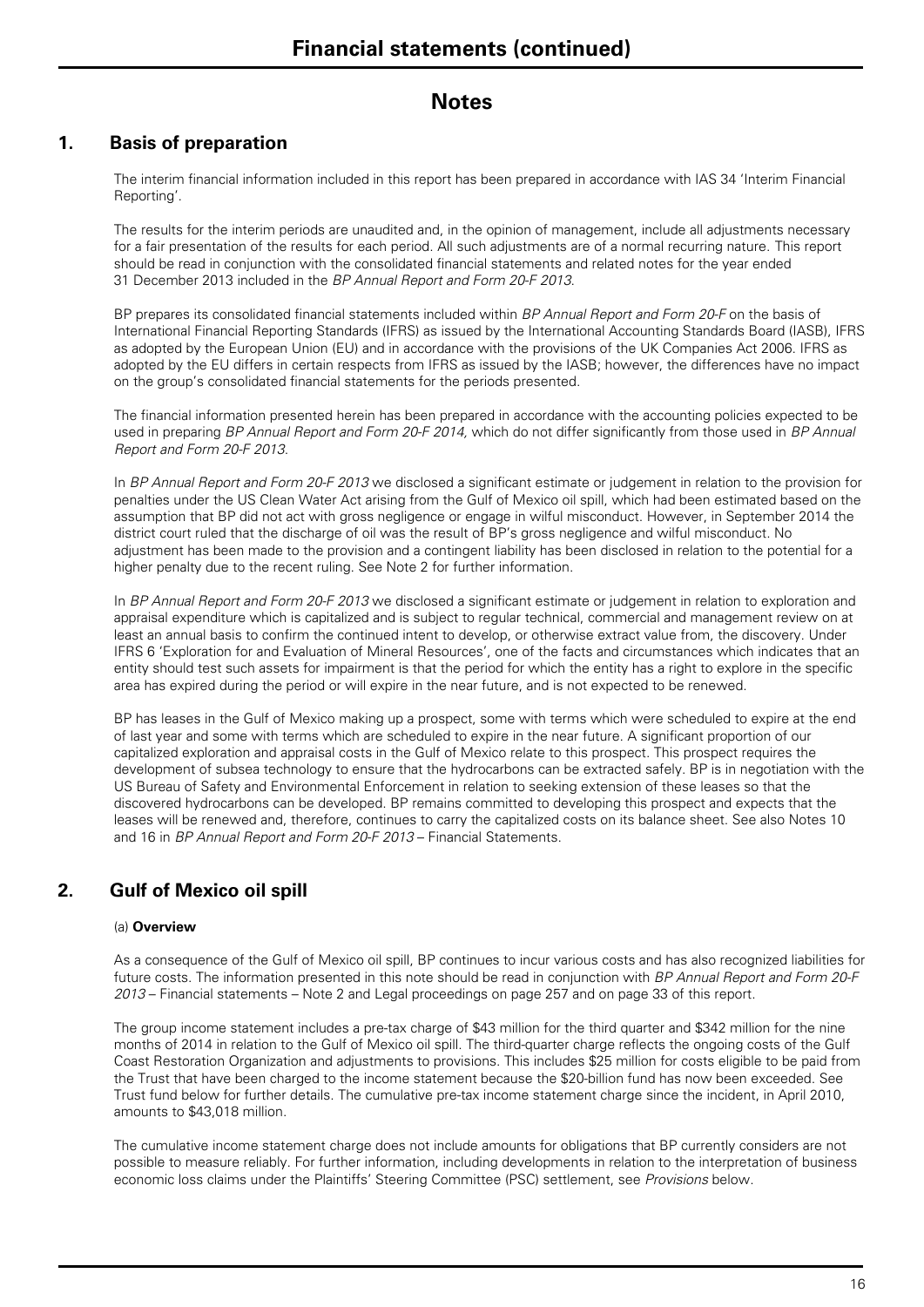### **2. Gulf of Mexico oil spill (continued)**

The total amounts that will ultimately be paid by BP in relation to all the obligations relating to the incident are subject to significant uncertainty and the ultimate exposure and cost to BP will be dependent on many factors, as discussed under *Provisions and contingent liabilities* below, including in relation to any new information or future developments. These could have a material impact on our consolidated financial position, results and cash flows.

The amounts set out below reflect the impacts on the financial statements of the Gulf of Mexico oil spill for the periods presented. The income statement, balance sheet and cash flow statement impacts are included within the relevant line items in those statements as set out below.

| <b>Third</b><br>quarter<br>2013 | Second<br>quarter<br>2014 | Third<br>quarter<br>2014 | \$ million                                 | <b>Nine</b><br>months<br>2014 | Nine<br>months<br>2013 |
|---------------------------------|---------------------------|--------------------------|--------------------------------------------|-------------------------------|------------------------|
|                                 |                           |                          | <b>Income statement</b>                    |                               |                        |
| 30                              | 251                       | 33                       | Production and manufacturing expenses      | 313                           | 251                    |
| (30)                            | (251)                     | (33)                     | Profit (loss) before interest and taxation | (313)                         | (251)                  |
| 9                               | 9                         | 10                       | Finance costs                              | 29                            | 29                     |
| (39)                            | (260)                     | (43)                     | <b>Profit (loss) before taxation</b>       | (342)                         | (280)                  |
| (44)                            | 44                        | 45                       | Taxation                                   | 99                            | (7)                    |
| (83)                            | (216)                     | $\overline{2}$           | Profit (loss) for the period               | (243)                         | (287)                  |

| \$ million                           | 30 September 2014 | <b>31 December 2013</b> |
|--------------------------------------|-------------------|-------------------------|
| <b>Balance sheet</b>                 |                   |                         |
| Current assets                       |                   |                         |
| Trade and other receivables          | 1,566             | 2,457                   |
| Current liabilities                  |                   |                         |
| Trade and other payables             | (653)             | (1,030)                 |
| <b>Provisions</b>                    | (1,942)           | (2,951)                 |
| Net current assets (liabilities)     | (1,029)           | (1,524)                 |
| Non-current assets                   |                   |                         |
| Other receivables                    | 3,289             | 2,442                   |
| Non-current liabilities              |                   |                         |
| Other payables                       | (2,406)           | (2,986)                 |
| Accruals                             | (166)             |                         |
| Provisions                           | (7, 328)          | (6, 395)                |
| Deferred tax                         | 1,995             | 2,748                   |
| Net non-current assets (liabilities) | (4,616)           | (4, 191)                |
| Net assets (liabilities)             | (5,645)           | (5, 715)                |

| <b>Third</b><br>quarter<br>2013 | Second<br>quarter<br>2014 | <b>Third</b><br>quarter<br>2014 | \$ million                                                                                                                                                                                                                                   | <b>Nine</b><br>months<br>2014 | <b>Nine</b><br>months<br>2013 |
|---------------------------------|---------------------------|---------------------------------|----------------------------------------------------------------------------------------------------------------------------------------------------------------------------------------------------------------------------------------------|-------------------------------|-------------------------------|
| (39)                            | (260)                     | (43)                            | <b>Cash flow statement - Operating activities</b><br>Profit (loss) before taxation<br>Adjustments to reconcile profit (loss) before<br>taxation to net cash provided by<br>operating activities<br>Net charge for interest and other finance | (342)                         | (280)                         |
| 9                               | 9                         | 10                              | expense, less net interest paid                                                                                                                                                                                                              | 29                            | 29                            |
| (576)                           | 116                       | 586                             | Net charge for provisions, less payments<br>Movements in inventories and other current                                                                                                                                                       | 605                           | 1.118                         |
| 192                             | (33)                      | (846)                           | and non-current assets and liabilities                                                                                                                                                                                                       | (1, 457)                      | (2,066)                       |
| (414)                           | (168)                     | (293)                           | Pre-tax cash flows                                                                                                                                                                                                                           | (1, 165)                      | (1, 199)                      |

Net cash from operating activities relating to the Gulf of Mexico oil spill, on a post-tax basis, amounted to an inflow of \$42 million and outflow of \$313 million in the third quarter and nine months of 2014 respectively. For the same periods in 2013, the amounts were an outflow of \$4 million and an outflow of \$193 million respectively.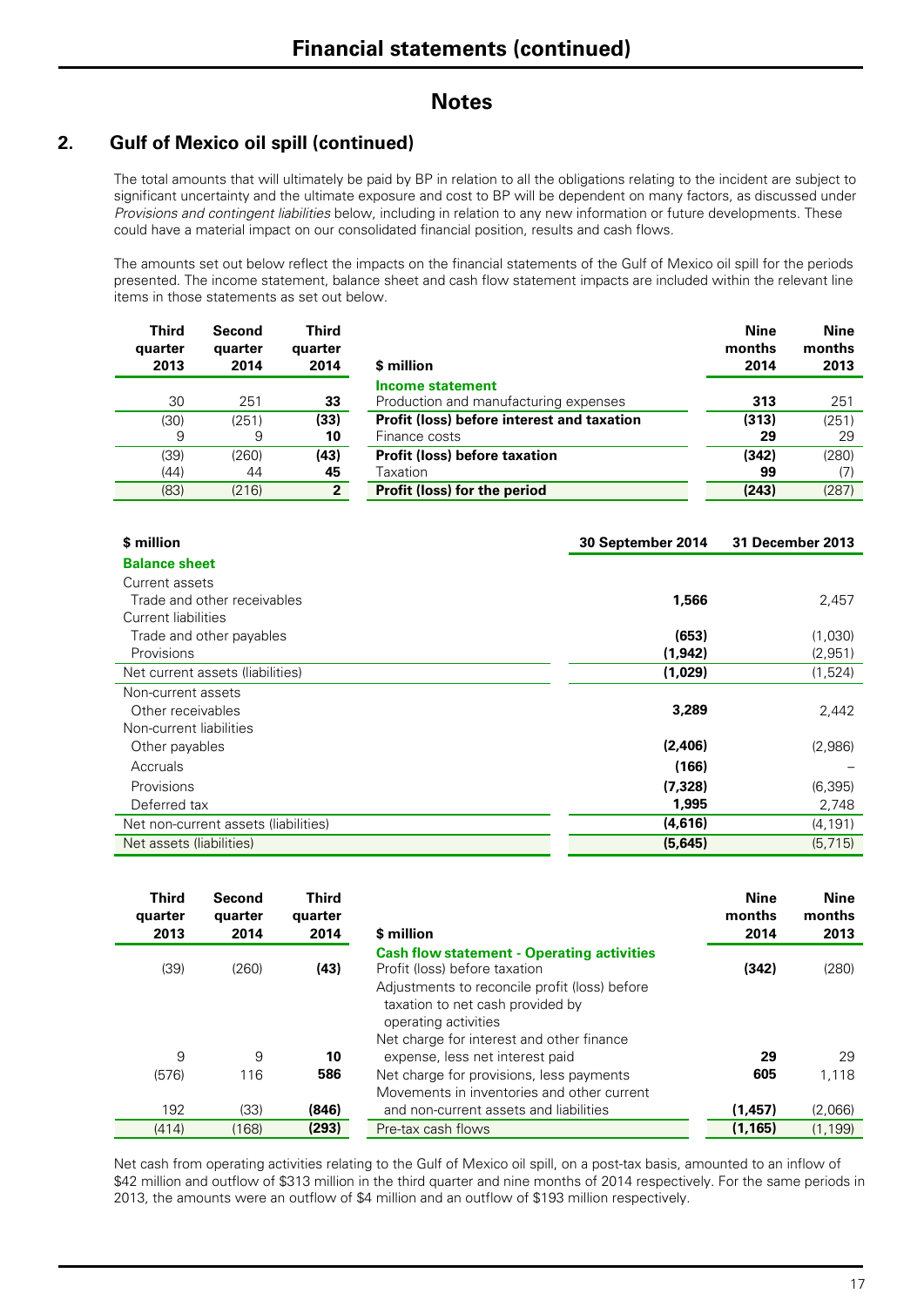### **2. Gulf of Mexico oil spill (continued)**

#### **Trust fund**

BP established the Deepwater Horizon Oil Spill Trust (the Trust), funded in the amount of \$20 billion, to satisfy legitimate individual and business claims, state and local government claims resolved by BP, final judgments and settlements, state and local response costs, and natural resource damages and related costs. Fines and penalties are not covered by the trust fund.

The funding of the Trust was completed in the fourth quarter of 2012. The obligation to fund the \$20-billion trust fund, adjusted to take account of the time value of money, was recognized in full in 2010 and charged to the income statement. An asset has been recognized representing BP's right to receive reimbursement from the trust fund. This is the portion of the estimated future expenditure provided for that will be settled by payments from the trust fund.

The table below shows movements in the reimbursement asset during the period to 30 September 2014. At 30 September 2014, \$4,855 million of the provisions and payables are eligible to be paid from the Trust. The reimbursement asset is recorded within other receivables on the balance sheet apportioned between current and noncurrent elements.

|                                                               | <b>Third</b> | Nine   |
|---------------------------------------------------------------|--------------|--------|
|                                                               | quarter      | months |
| \$ million                                                    | 2014         | 2014   |
| Opening balance                                               | 4.513        | 4.899  |
| Net increase in provision for items covered by the trust fund | 656          | 662    |
| Amounts paid directly by the trust fund                       | (314)        | (706)  |
| At 30 September 2014                                          | 4.855        | 4,855  |
| Of which $-$ current                                          | 1.566        | 1.566  |
| - non-current                                                 | 3,289        | 3,289  |

During the third quarter, cumulative charges to be paid by the Trust exceeded the remaining headroom within the Trust by \$25 million. Subsequent additional costs, over and above those provided within the \$20 billion, will be expensed to the income statement.

As at 30 September 2014, the aggregate cash balances in the Trust and the associated qualifying settlement funds amounted to \$6.0 billion, including \$1.1 billion remaining in the seafood compensation fund which has yet to be distributed and \$0.9 billion held for natural resource damage early restoration. Should the cash balances in the trust fund not be sufficient, payments in respect of legitimate claims and other costs will be made directly by BP.

#### (b) **Provisions and contingent liabilities**

BP has recorded certain provisions and disclosed certain contingent liabilities as a consequence of the Gulf of Mexico oil spill. These are described below and in more detail in *BP Annual Report and Form 20-F 2013* – Financial statements – Note 2.

#### **Provisions**

BP has recorded provisions relating to the Gulf of Mexico oil spill in relation to environmental expenditure, litigation and claims, and Clean Water Act penalties. Movements in each class of provision during the third quarter and nine months are presented in the tables below.

| \$ million                 | Environmental | Litigation<br>and<br>claims | <b>Clean</b><br><b>Water Act</b><br>penalties | Total |
|----------------------------|---------------|-----------------------------|-----------------------------------------------|-------|
| At 1 July 2014             | 1.593         | 3.895                       | 3,510                                         | 8,998 |
| Net increase in provision  | 190           | 472                         |                                               | 662   |
| Utilization $-$ paid by BP | (18)          | (58)                        |                                               | (76)  |
| - paid by the trust fund   | (25)          | (289)                       |                                               | (314) |
| At 30 September 2014       | 1.740         | 4.020                       | 3.510                                         | 9,270 |
| Of which<br>$-$ current    | 780           | 1.162                       |                                               | 1.942 |
| - non-current              | 960           | 2,858                       | 3,510                                         | 7,328 |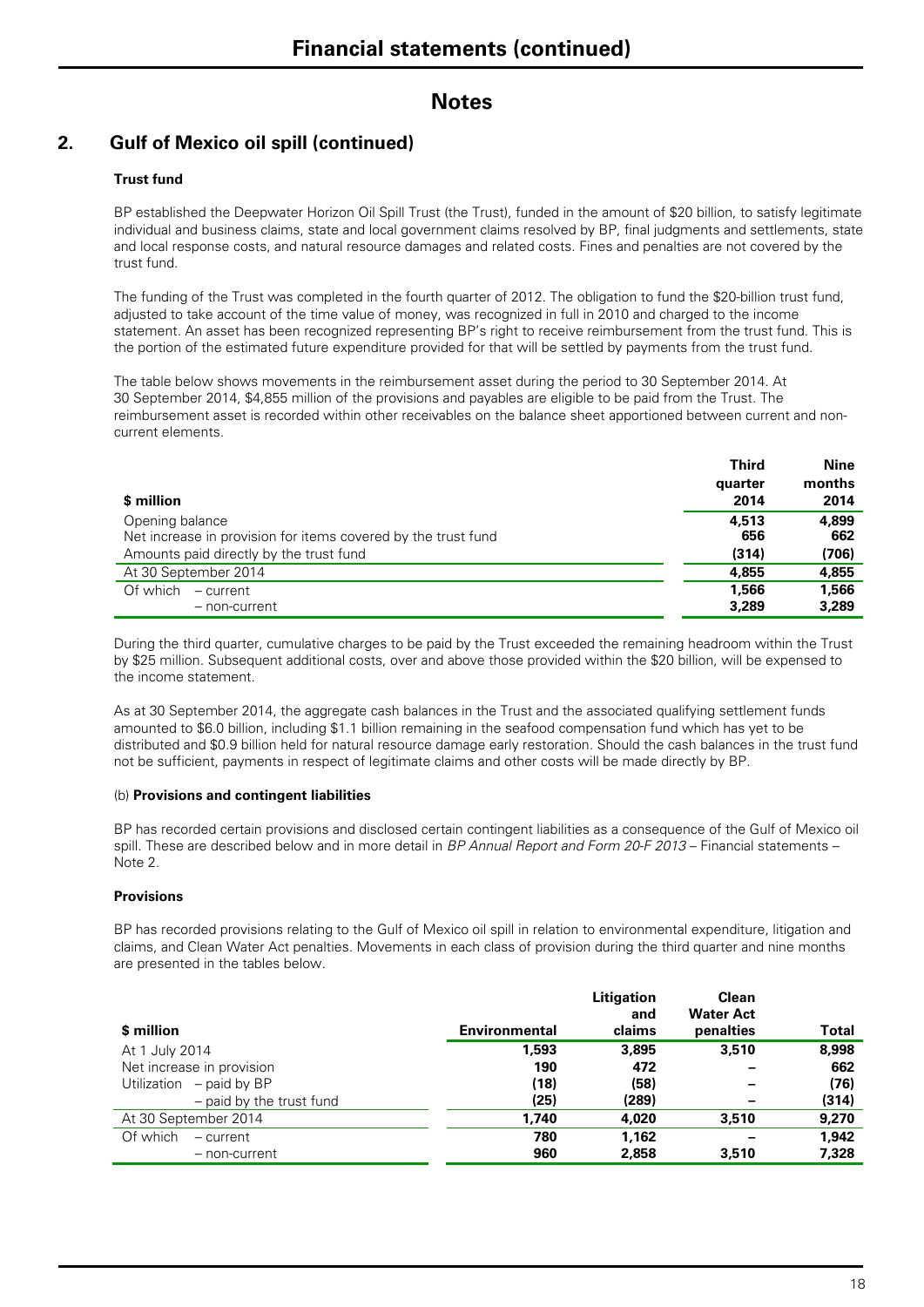### **2. Gulf of Mexico oil spill (continued)**

|                             |                      | Litigation | Clean            |              |
|-----------------------------|----------------------|------------|------------------|--------------|
|                             |                      | and        | <b>Water Act</b> |              |
|                             | <b>Environmental</b> | claims     | penalties        | <b>Total</b> |
| \$ million                  |                      |            |                  |              |
| At 1 January 2014           | 1.679                | 4.157      | 3.510            | 9,346        |
| Net increase in provision   | 190                  | 702        |                  | 892          |
| – paid by BP<br>Utilization | (62)                 | (225)      |                  | (287)        |
| - paid by the trust fund    | (67)                 | (614)      |                  | (681)        |
| At 30 September 2014        | 1.740                | 4,020      | 3.510            | 9,270        |

#### *Environmental*

The environmental provision includes amounts for BP's commitment to fund the Gulf of Mexico Research Initiative, estimated natural resource damage assessment costs and early natural resource damage restoration projects under the \$1-billion framework agreement with natural resource trustees for the US and five Gulf coast states. In October 2014, phase three of the natural resource damage early restoration projects was formally approved (comprising \$627 million of approved project spend) under the framework agreement. Until the size, location and duration of the impact is assessed, it is not possible to estimate reliably the amounts or timing of any further natural resource damages claims, therefore no additional amounts have been provided for these items and they are disclosed as a contingent liability.

#### *Litigation and claims*

The litigation and claims provision includes amounts that can be estimated reliably for the future cost of settling claims by individuals and businesses for damage to real or personal property, lost profits or impairment of earning capacity and loss of subsistence use of natural resources (Individual and Business Claims), and claims by state and local government entities for removal costs, damage to real or personal property, loss of government revenue and increased public services costs (State and Local Claims) under the Oil Pollution Act of 1990 and other legislation, except as described under *Contingent liabilities* below. Claims administration costs and legal costs have also been provided for.

BP has provided for its best estimate of the cost associated with the PSC settlement agreements with the exception of the cost of business economic loss claims, except where an eligibility notice has been issued and is not subject to further appeal by BP within the claims facility. As disclosed in *BP Annual Report and Form 20-F 2013*, as part of its monitoring of payments made by the DHCSSP, BP identified multiple business economic loss claim determinations that appeared to result from an interpretation of the Economic and Property Damages Settlement Agreement (EPD Settlement Agreement) by the claims administrator that BP believes was incorrect. See Legal proceedings on pages 257- 265 of *BP Annual Report and Form 20-F 2013* and page 33 of this report for further details on the settlements with the PSC and related matters.

Until the uncertainties described below are resolved, management is unable to estimate reliably the value and volume of future business economic loss claims and whether, and to what extent, received or processed but unpaid business economic loss claims will be paid, except where an eligibility notice has been issued and is not subject to further appeal by BP within the claims facility. Firstly, the inherent uncertainty as to the interpretation of the EPD Settlement Agreement in respect of causation issues will continue until the issue of causation and the requirements for class membership under the EPD Settlement Agreement are resolved on appeal, if an appeal to the Supreme Court is allowed, and until the impact of any new policies and procedures implemented in response to these issues and of the revised policy for the matching of revenue and expenses for business economic loss claims on the value and volume of business economic loss claims becomes clear. Secondly, uncertainty arises from the lack of sufficient claims data under the DHCSSP from which to extrapolate any reliable trends – the number of business economic loss claims received and the average amounts paid in respect of such claims prior to the district court's injunction were higher than previously assumed by BP. This inability to extrapolate any reliable trends will continue until a sufficient number of relevant claims have been assessed against the revised policy for the matching of revenue and expenses for business economic loss claims (implemented in May 2014) and uncertainties concerning interpretation of the EPD Settlement Agreement described above have been resolved. Assessment of existing claims by the DHCSSP under the revised policy is ongoing. The PSC has filed a motion seeking to amend the revised policy. Thirdly, there is uncertainty as to the ultimate deadline for filing business economic loss claims, which is dependent on the date on which all relevant appeals are concluded. Management believes, therefore, that no reliable estimate can currently be made of any business economic loss claims not yet received, processed or paid by the DHCSSP, except where an eligibility notice has been issued and is not subject to further appeal by BP within the claims facility. A provision for such business economic loss claims will be established when a reliable estimate can be made of the liability.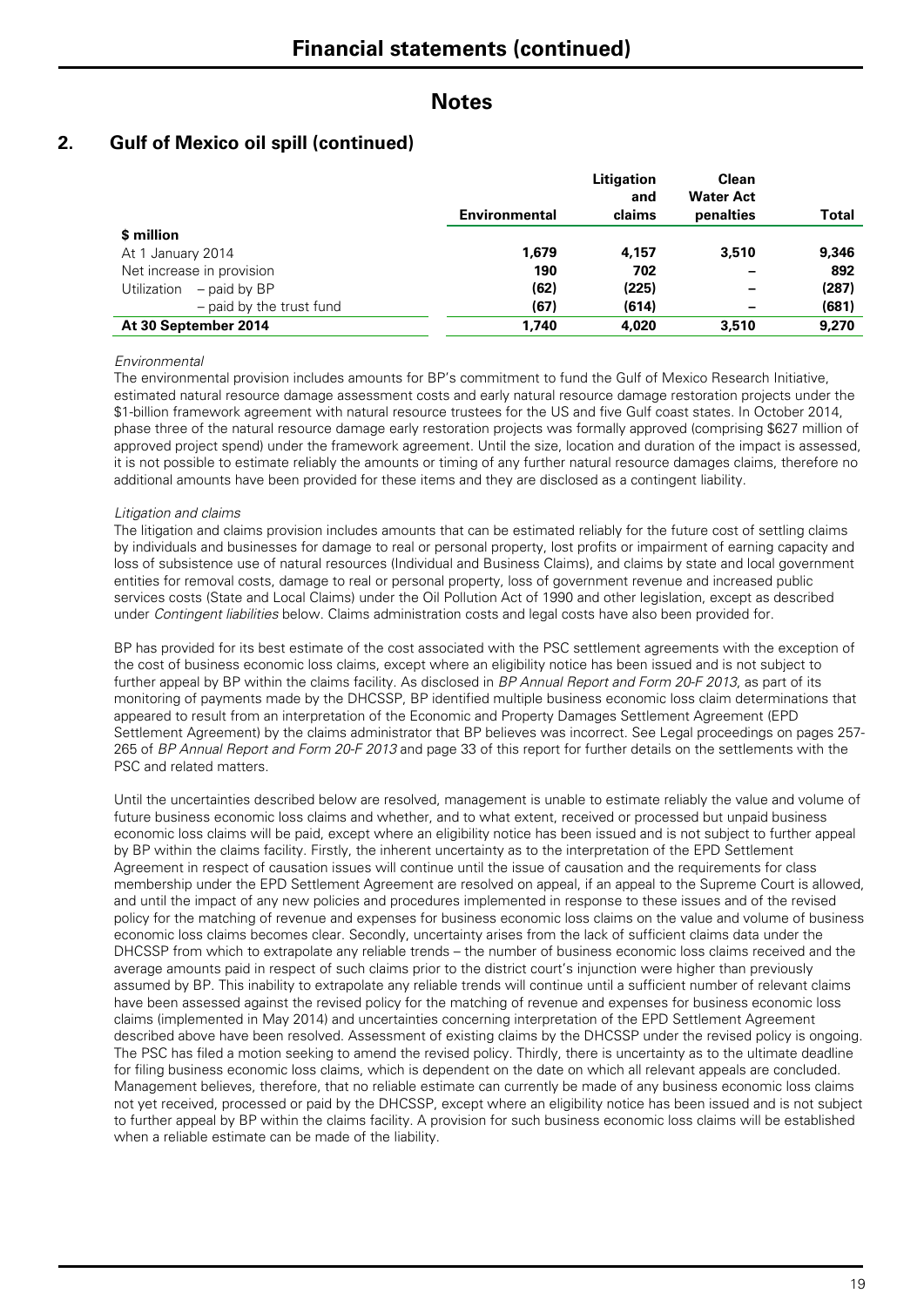### **2. Gulf of Mexico oil spill (continued)**

The current estimate for the total cost of those elements of the PSC settlement that BP considers can be reliably estimated is \$9.7 billion. The DHCSSP has issued eligibility notices, most of which are disputed by BP, in respect of business economic loss claims of \$906 million which have not been provided for. The majority of these claims are being re-assessed using the new matching policy. Furthermore, a significant number of business economic loss claims have been received but have not yet been processed, and further claims are likely to be received. The total cost of the PSC settlement is likely to be significantly higher than the amount recognized to date of \$9.7 billion because the current estimate does not reflect business economic loss claims not yet received, processed or paid, except where an eligibility notice has been issued and is not subject to further appeal by BP within the claims facility.

The provision recognized for litigation and claims includes an estimate for State and Local Claims. Although the provision recognized is BP's current reliable best estimate of the amount required to settle these obligations, significant uncertainty exists in relation to the outcome of any litigation proceedings and the amount of claims that will become payable by BP. See Legal proceedings on pages 257-265 of *BP Annual Report and Form 20-F 2013* and *Contingent liabilities* below for further details*.*

Significant uncertainties exist in relation to the amount of claims that are to be paid and will become payable, including claims payable under the DHCSSP and State and Local Claims. There is significant uncertainty in relation to the amounts that ultimately will be paid in relation to current claims, and the number, type and amounts payable for claims not yet reported as described above and in Legal proceedings on page 33 and the outcomes of any further litigation including in relation to potential opt-outs from the PSC settlement or otherwise. There is also uncertainty as to the cost of administering the claims process under the DHCSSP.

#### *Clean Water Act penalties*

A provision of \$3,510 million was recognized in 2010 for estimated civil penalties under Section 311 of the Clean Water Act, which was determined by using the mid-point in the range of estimates for the number of barrels of oil spilled (3.2 million barrels). A penalty rate of \$1,100 per barrel was applied, the statutory maximum penalty in the absence of gross negligence or wilful misconduct.

In September 2014, the district court issued its decision in the Phase 1 trial that the discharge of oil was the result of the gross negligence and wilful misconduct of BP Exploration & Production Inc. (BPXP) and that BPXP is therefore subject to enhanced civil penalties. The statutory maximum penalty is up to \$4,300 per barrel of oil discharged where gross negligence or wilful misconduct is proven.

BP does not believe that the evidence at trial supports a finding of gross negligence and wilful misconduct and intends to appeal the Phase 1 ruling. In the meantime BP has filed a motion with the district court to amend the findings in the Phase 1 ruling, to alter or amend the judgment, or for a new trial.

BP continues to believe that a provision of \$3,510 million represents a reliable estimate of the amount of the liability if the appeal is successful and this provision, calculated on the basis of the previous assumptions, has been maintained in the accounts.

If BP is unsuccessful in its appeal, and the ruling of gross negligence and wilful misconduct is upheld, the maximum penalty that could be imposed is up to \$4,300 per barrel. Based upon this penalty rate and the US government's current estimate of the number of barrels spilled, the maximum penalty could be up to \$18 billion.

However, in assessing the amount of the penalty, the court is directed to consider a number of statutory penalty factors, including 'the seriousness of the violation or violations, the economic benefit to the violator, if any, resulting from the violation, the degree of culpability involved, any other penalty for the same incident, any history of prior violations, the nature, extent, and degree of success of any efforts of the violator to minimize or mitigate the effects of the discharge, the economic impact of the penalty on the violator, and any other matters as justice may require'. The court has wide discretion in deciding how to apply these factors to determine the penalty and what weighting to ascribe to different factors. BP is therefore unable to ascribe probabilities to possible outcomes within the range of potential penalties and cannot determine a reliable estimate for any additional penalty which might apply should the gross negligence finding be upheld.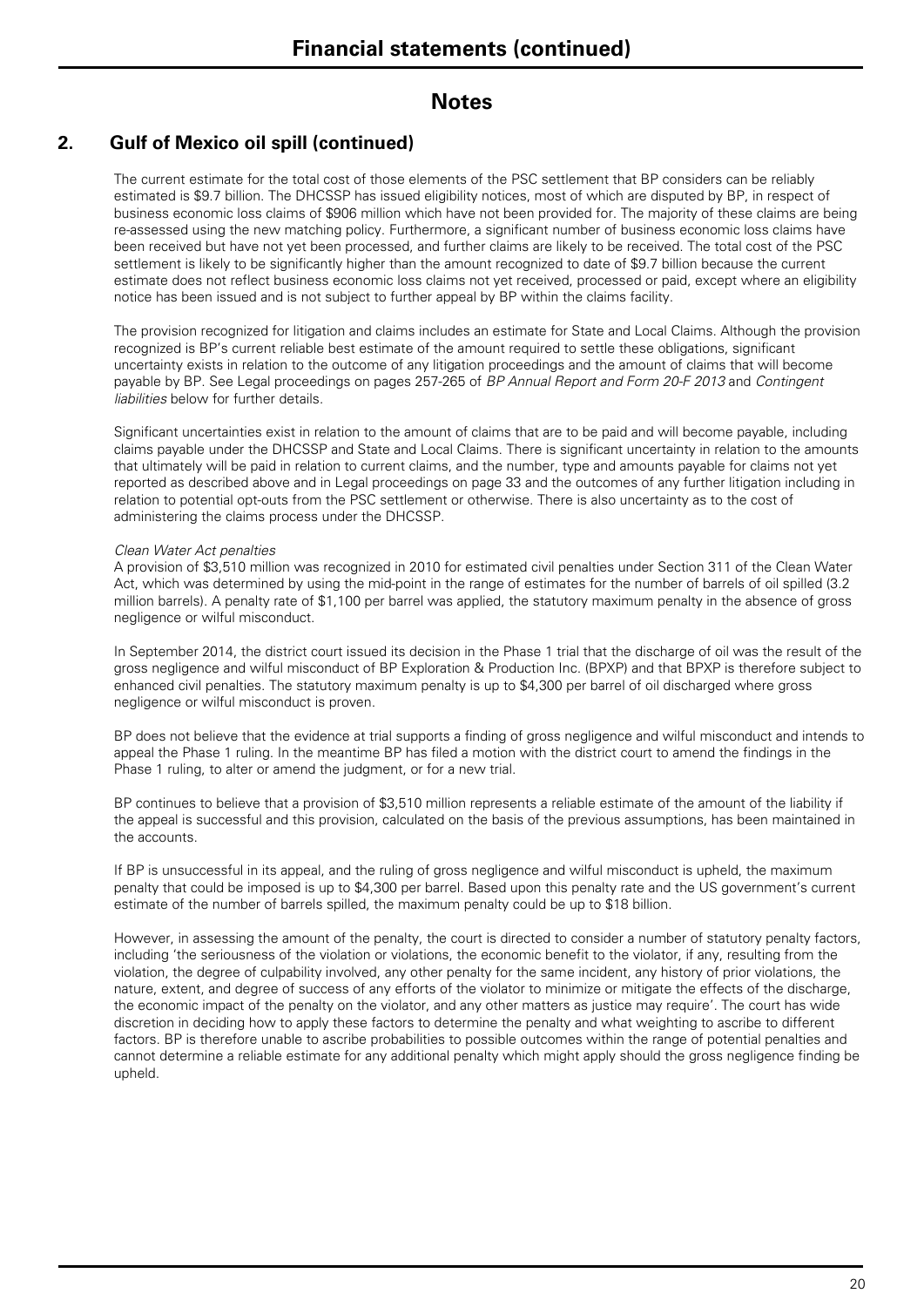### **2. Gulf of Mexico oil spill (continued)**

Any amount that may become payable by BP is subject to a very high level of uncertainty since it will depend on the outcome of BP's appeal as well as what is determined by the court in the federal multi-district litigation proceedings in New Orleans (MDL 2179) with respect to the volume of oil spilled and the application of statutory penalty factors as noted above. Furthermore, in the second phase of the trial the court will also rule on whether BP's conduct involved negligence or gross negligence with respect to source control and although this does not affect the maximum penalty following a finding of gross negligence in the first phase of the trial, it could bear on the court's consideration of the statutory penalty factors. The district court could issue its decision on the second phase of the trial, relating to source control and the volume of oil spilled, at any time, and has scheduled a trial on the subsequent phase to determine the amount of the Clean Water Act penalty to start on 20 January 2015.

The court has wide discretion in its determination as to whether a defendant's conduct involved negligence or gross negligence as well as in its determinations on the volume of oil spilled and the application of statutory penalty factors.

Given the significant uncertainty, the very wide range of possible outcomes if BP is unsuccessful in its appeal of the recent ruling, and the inability to ascribe probabilities to possible outcomes within the range, management is not able to estimate reliably any further liability for the Clean Water Act penalty arising in the event that BP is not successful in its appeal. A contingent liability is therefore disclosed. See *Contingent liabilities* below for further information.

See *BP Annual Report and Form 20-F 2013* – Financial statements – Note 2 for further details and Legal proceedings on pages 257-265 and on page 33 of this report.

#### *Provision movements and analysis of income statement charge*

A net increase in provisions of \$662 million for the third quarter (\$892 million for the nine months) arises due to increases in the provisions for natural resource damage assessment, claims administration costs and business economic loss claims, offset by adjustments to other claims provisions. The increase in provisions for the nine months also includes an increase in estimated legal costs. Expenses incurred that are eligible to be paid from the Trust exceeded the Trust headroom by \$25 million.

| \$ million                                           | <b>Third</b><br>quarter<br>2014 | <b>Nine</b><br>months<br>2014 | <b>Cumulative</b><br>since the<br>incident |
|------------------------------------------------------|---------------------------------|-------------------------------|--------------------------------------------|
| Environmental costs                                  | 190                             | 190                           | 3.221                                      |
| Spill response costs                                 |                                 |                               | 14,304                                     |
| Litigation and claims costs                          | 472                             | 702                           | 26,345                                     |
| Clean Water Act penalties - amount provided          |                                 |                               | 3,510                                      |
| Other costs charged directly to the income statement | 27                              | 83                            | 1.226                                      |
| Recoveries credited to the income statement          |                                 |                               | (5,681)                                    |
| Charge (credit) related to the trust fund            | (656)                           | (662)                         | (137)                                      |
| Other costs of the trust fund                        |                                 |                               | 8                                          |
| Loss before interest and taxation                    | 33                              | 313                           | 42.796                                     |
| Finance costs - related to the trust funds           |                                 |                               | 137                                        |
| - not related to the trust funds                     | 10                              | 29                            | 85                                         |
| Loss before taxation                                 | 43                              | 342                           | 43,018                                     |

Further information on provisions is provided in *BP Annual Report and Form 20-F 2013* – Financial statements – Note 2.

#### **Contingent liabilities**

BP considers that it is not currently possible to measure reliably other obligations arising from the incident, namely any obligation in relation to natural resource damages claims or associated legal costs (except for the estimated costs of the assessment phase and the costs relating to early restoration agreements referred to above), claims asserted in civil litigation including any further litigation through excluded parties from the PSC settlement including as set out in Legal proceedings on pages 257-265 of *BP Annual Report and Form 20-F 2013* and page 33 of this report, the cost of business economic loss claims under the PSC settlement not yet received, processed or paid by the claims facility (except where an eligibility notice has been issued and is not subject to further appeal by BP within the claims facility), any further obligation that may arise from state and local government submissions under OPA 90, any obligation that may arise from securities-related litigation, and any obligation in relation to other potential private or governmental litigation, fines or penalties (except for State and Local Claims, and Clean Water Act penalties provided for as a reliable estimate of the liability in the event of a final determination of negligence rather than gross negligence or wilful misconduct, as described above under Provisions), nor is it practicable to estimate their magnitude or possible timing of payment.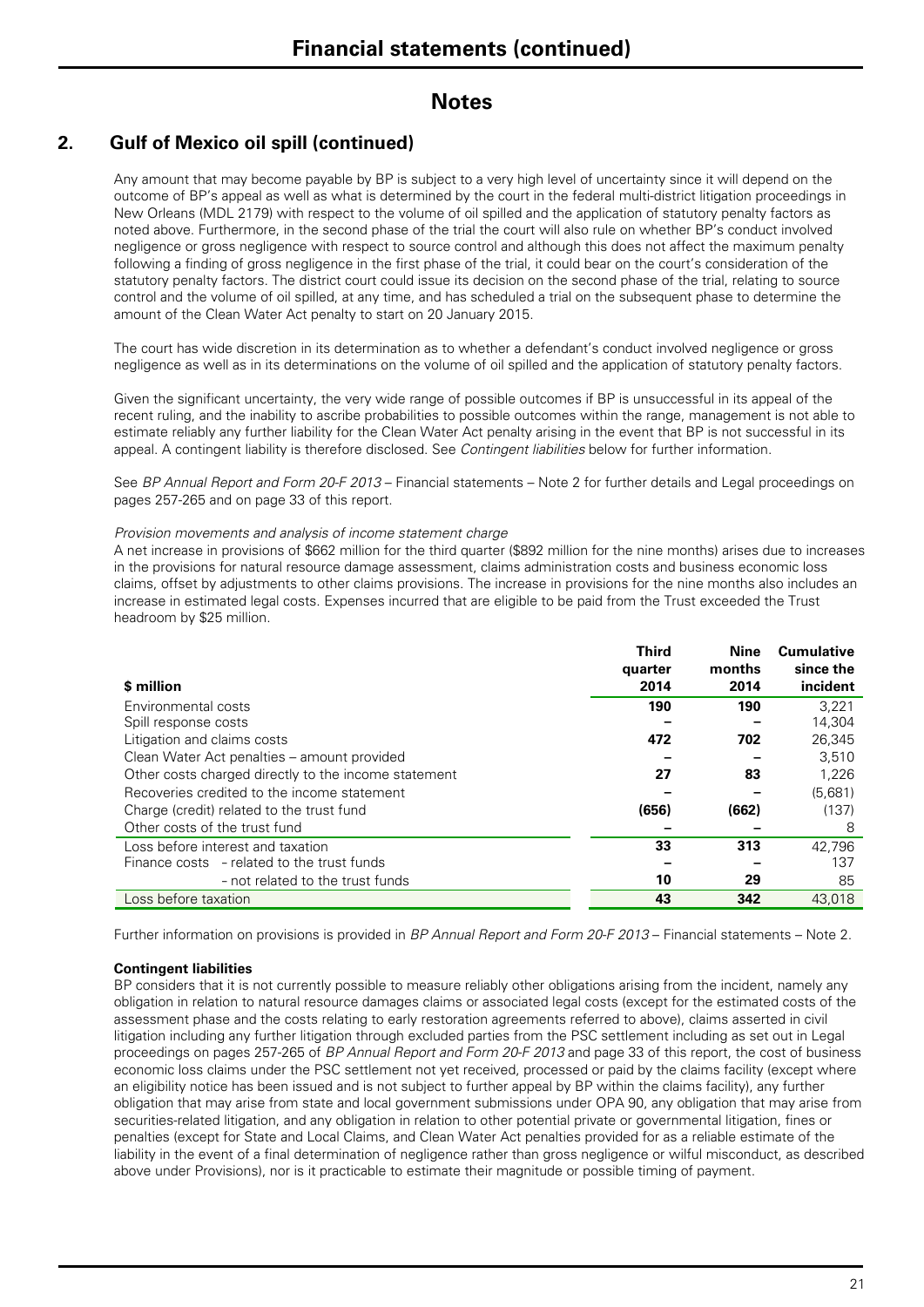### **2. Gulf of Mexico oil spill (continued)**

The magnitude and timing of all possible obligations in relation to the Gulf of Mexico oil spill continue to be subject to a very high degree of uncertainty.

See also *BP Annual Report and Form 20-F 2013* – Financial statements – Note 2.

#### **3. Non-current assets held for sale**

On 22 April 2014, BP announced that it had reached agreement to sell its interests in the Northstar and Endicott oilfields and 50% of its interests in each of the Milne Point and Liberty oilfields on the North Slope of Alaska to Hilcorp Alaska LLC, a subsidiary of Hilcorp Energy for \$1.25 billion, subject to closing adjustments, plus an additional carry of up to \$250 million if the Liberty field is developed. The sale also includes BP's interests in the oil and gas pipelines associated with these fields. These assets, amounting to \$1,384 million, and associated liabilities of \$431 million, have been classified as held for sale in the group balance sheet at 30 September 2014. The sale is expected to be complete by the end of the year, subject to state and federal regulatory approval.

### **4. Analysis of replacement cost profit before interest and tax and reconciliation to profit before taxation**

| Third<br>quarter<br>2013 | Second<br>quarter<br>2014 | Third<br>quarter<br>2014 | \$ million                               | <b>Nine</b><br>months<br>2014 | <b>Nine</b><br>months<br>2013 |
|--------------------------|---------------------------|--------------------------|------------------------------------------|-------------------------------|-------------------------------|
| 4,158                    | 4,049                     | 3,311                    | Upstream                                 | 12,019                        | 14,120                        |
| 616                      | 933                       | 1,231                    | Downstream                               | 2,958                         | 3,279                         |
|                          |                           |                          | $TNK-BP_{(a)}$                           |                               | 12,500                        |
| 792                      | 1,024                     | 107                      | Rosneft <sub>(b)</sub>                   | 1,649                         | 1,095                         |
| (674)                    | (434)                     | (432)                    | Other businesses and corporate           | (1, 363)                      | (1, 714)                      |
| 4,892                    | 5,572                     | 4.217                    |                                          | 15,263                        | 29,280                        |
| (30)                     | (251)                     | (33)                     | Gulf of Mexico oil spill response        | (313)                         | (251)                         |
| 263                      | (76)                      | 370                      | Consolidation adjustment - UPII*         | 384                           | 819                           |
| 5,125                    | 5,245                     | 4,554                    | RC profit before interest and tax        | 15,334                        | 29,848                        |
|                          |                           |                          | Inventory holding gains (losses)*        |                               |                               |
| 7                        | (1)                       | 1                        | Upstream                                 | (6)                           |                               |
| 393                      | 233                       | (1,566)                  | Downstream                               | (1,256)                       | 286                           |
| 44                       | 26                        | (20)                     | Rosneft (net of tax)                     | 37                            | 57                            |
| 5,569                    | 5,503                     | 2,969                    | Profit before interest and tax           | 14,109                        | 30,192                        |
| 279                      | 277                       | 285                      | Finance costs                            | 849                           | 813                           |
|                          |                           |                          | Net finance expense relating to pensions |                               |                               |
| 118                      | 79                        | 73                       | and other post-retirement benefits       | 232                           | 357                           |
| 5,172                    | 5,147                     | 2,611                    | Profit before taxation                   | 13,028                        | 29,022                        |
|                          |                           |                          | RC profit before interest and tax*(c)    |                               |                               |
| 530                      | 1,643                     | 1,800                    | US                                       | 4,568                         | 3,413                         |
| 4,595                    | 3,602                     | 2,754                    | Non-US                                   | 10,766                        | 26,435                        |
| 5,125                    | 5,245                     | 4,554                    |                                          | 15,334                        | 29,848                        |

(a) BP ceased equity accounting for its share of TNK-BP's earnings from 22 October 2012. Nine months 2013 includes the gain arising on disposal of BP's interest in TNK-BP.

(b) BP's investment in Rosneft is accounted under the equity method from 21 March 2013. See Rosneft on page 8 for further information.

(c) A minor amendment has been made to the analysis by region for the comparative periods in 2013.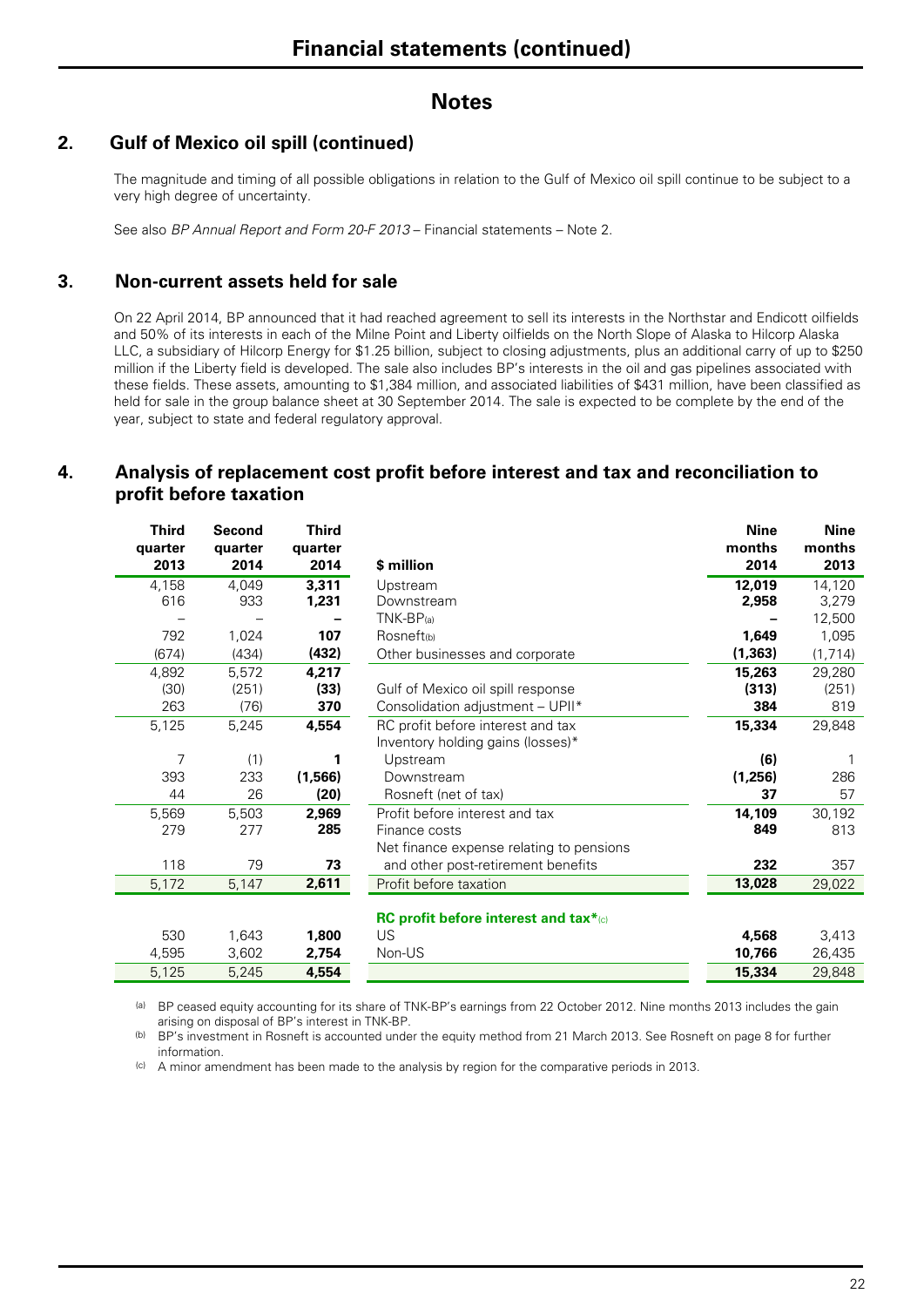### **5. Sales and other operating revenues**

| <b>Third</b><br>quarter<br>2013 | <b>Second</b><br>quarter<br>2014 | <b>Third</b><br>quarter<br>2014 | \$ million                                                   | <b>Nine</b><br>months<br>2014 | <b>Nine</b><br>months<br>2013 |
|---------------------------------|----------------------------------|---------------------------------|--------------------------------------------------------------|-------------------------------|-------------------------------|
|                                 |                                  |                                 | <b>By segment</b>                                            |                               |                               |
| 16,810                          | 16,739                           | 15,879                          | Upstream                                                     | 49,624                        | 51,446                        |
| 90,481                          | 86,871                           | 87,068                          | Downstream                                                   | 258,237                       | 265,613                       |
| 454                             | 412                              | 530                             | Other businesses and corporate                               | 1,373                         | 1,288                         |
| 107,745                         | 104,022                          | 103,477                         |                                                              | 309,234                       | 318,347                       |
|                                 |                                  |                                 | Less: sales and other operating revenues<br>between segments |                               |                               |
| 10,512                          | 9,729                            | 9,427                           | Upstream                                                     | 28,373                        | 31,489                        |
| 440                             | 152                              | (73)                            | Downstream                                                   | 641                           | 789                           |
| 192                             | 184                              | 219                             | Other businesses and corporate                               | 649                           | 650                           |
| 11,144                          | 10,065                           | 9,573                           |                                                              | 29,663                        | 32,928                        |
|                                 |                                  |                                 | Third party sales and other operating revenues               |                               |                               |
| 6,298                           | 7,010                            | 6,452                           | Upstream                                                     | 21,251                        | 19,957                        |
| 90,041                          | 86.719                           | 87,141                          | Downstream                                                   | 257,596                       | 264,824                       |
| 262                             | 228                              | 311                             | Other businesses and corporate                               | 724                           | 638                           |
|                                 |                                  |                                 | Total third party sales and other operating                  |                               |                               |
| 96,601                          | 93,957                           | 93,904                          | revenues                                                     | 279,571                       | 285,419                       |
|                                 |                                  |                                 | By geographical area(a)                                      |                               |                               |
| 35,541                          | 35,507                           | 34,678                          | US                                                           | 105,010                       | 105,272                       |
| 71,892                          | 67,303                           | 66,402                          | Non-US                                                       | 200,010                       | 210,178                       |
| 107,433                         | 102,810                          | 101,080                         |                                                              | 305,020                       | 315,450                       |
|                                 |                                  |                                 | Less: sales and other operating revenues                     |                               |                               |
| 10,832                          | 8,853                            | 7,176                           | between areas                                                | 25,449                        | 30,031                        |
| 96,601                          | 93,957                           | 93,904                          |                                                              | 279,571                       | 285,419                       |

(a) A minor amendment has been made to the analysis by region for the comparative periods in 2013.

### **6. Production and similar taxes**

| <b>Third</b> | Second  | Third   | \$ million | <b>Nine</b> | Nine   |
|--------------|---------|---------|------------|-------------|--------|
| quarter      | quarter | quarter |            | months      | months |
| 2013         | 2014    | 2014    |            | 2014        | 2013   |
| 223          | 215     | 140     | US         | 634         | 813    |
| .666         | 601     | 604     | Non-US     | 1.912       | 4.743  |
| ,889         | 816     | 744     |            | 2,546       | 5,556  |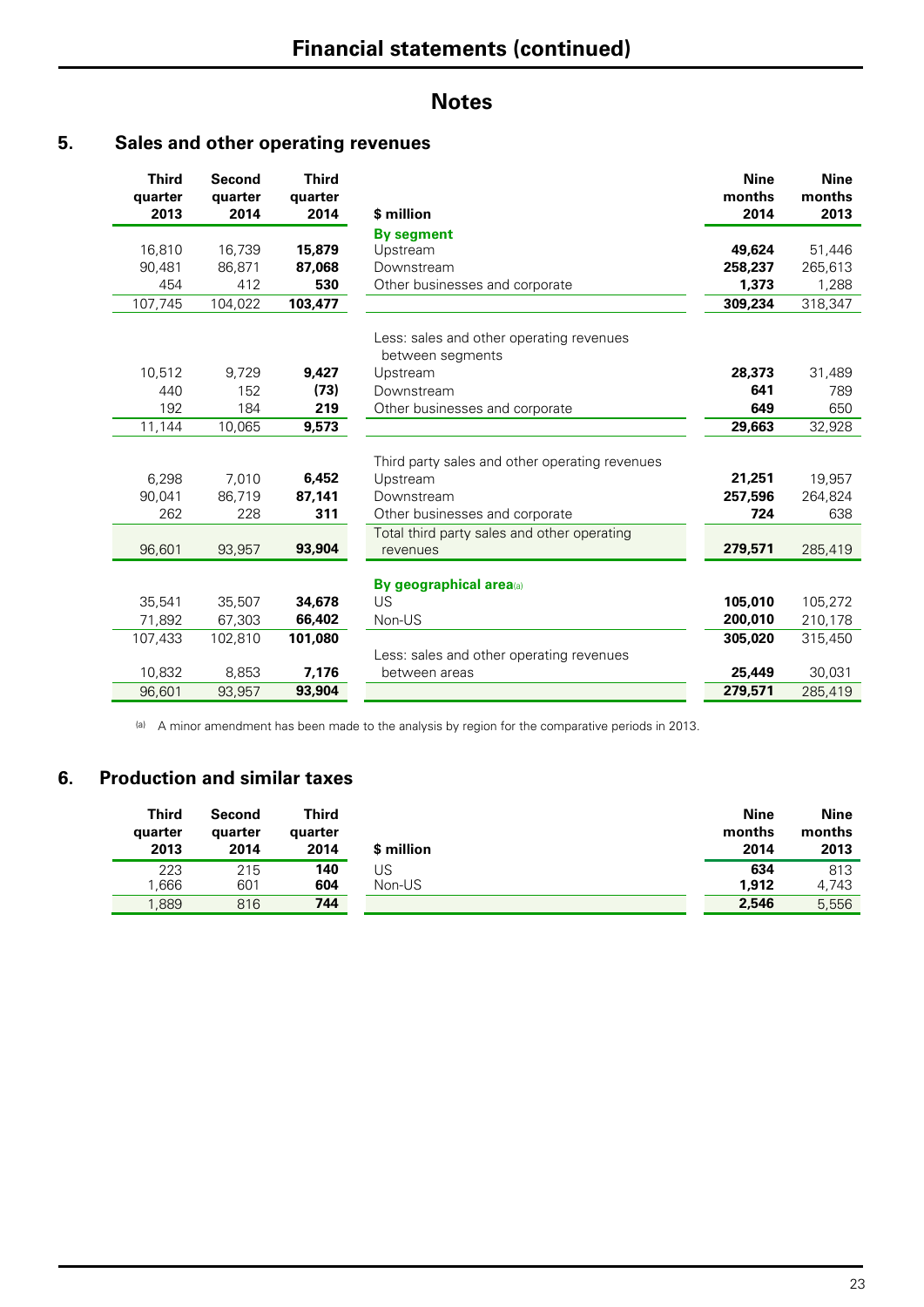## **7. Earnings per share and shares in issue**

Basic earnings per ordinary share (EpS) amounts are calculated by dividing the profit for the period attributable to ordinary shareholders by the weighted average number of ordinary shares outstanding during the period. During the quarter the company repurchased 209 million ordinary shares at a cost of \$1,637 million - 12 million ordinary shares at a cost of \$100 million completed the share repurchase programme announced on 22 March 2013. The remaining repurchases continue the share buybacks as announced on 29 April 2014. The number of shares in issue is reduced when shares are repurchased, but is not reduced in respect of the period-end commitment to repurchase shares subsequent to the end of the period.

The calculation of EpS is performed separately for each discrete quarterly period, and for the year-to-date period. As a result, the sum of the discrete quarterly EpS amounts in any particular year-to-date period may not be equal to the EpS amount for the year-to-date period. For the diluted EpS calculation the weighted average number of shares outstanding during the period is adjusted for the number of shares that are potentially issuable in connection with employee sharebased payment plans using the treasury stock method.

| <b>Third</b><br>quarter<br>2013 | Second<br>quarter<br>2014 | <b>Third</b><br>quarter<br>2014 | \$ million                                                                 | <b>Nine</b><br>months<br>2014 | <b>Nine</b><br>months<br>2013 |
|---------------------------------|---------------------------|---------------------------------|----------------------------------------------------------------------------|-------------------------------|-------------------------------|
|                                 |                           |                                 | <b>Results for the period</b><br>Profit for the period attributable to BP  |                               |                               |
| 3,504                           | 3,369                     | 1,290                           | shareholders<br>Less: preference dividend                                  | 8,187                         | 22,409                        |
| 3,504                           | 3,368                     | 1,290                           | Profit attributable to BP ordinary<br>shareholders                         | 8,186                         | 22,408                        |
|                                 |                           |                                 | <b>Number of shares (thousand)</b> (a)                                     |                               |                               |
| 18,867,320<br>3,144,553         | 18,440,909<br>3,073,484   | 18,390,006<br>3,065,001         | Basic weighted average number of<br>shares outstanding<br>ADS equivalent   | 18,436,995<br>3,072,832       | 19,012,247<br>3,168,708       |
|                                 |                           |                                 | Weighted average number of shares<br>outstanding used to calculate diluted |                               |                               |
| 18,967,190<br>3,161,198         | 18,556,789<br>3,092,798   | 18,499,505<br>3,083,250         | earnings per share<br>ADS equivalent                                       | 18,544,448<br>3,090,741       | 19,120,033<br>3,186,672       |
| 18,821,216<br>3,136,869         | 18,435,266<br>3,072,544   | 18,311,461<br>3,051,910         | Shares in issue at period-end<br>ADS equivalent                            | 18,311,461<br>3,051,910       | 18,821,216<br>3,136,869       |

(a) Excludes treasury shares and the shares held by the Employee Share Ownership Plans (ESOPs) and includes certain shares that will be issued in the future under employee share-based payment plans.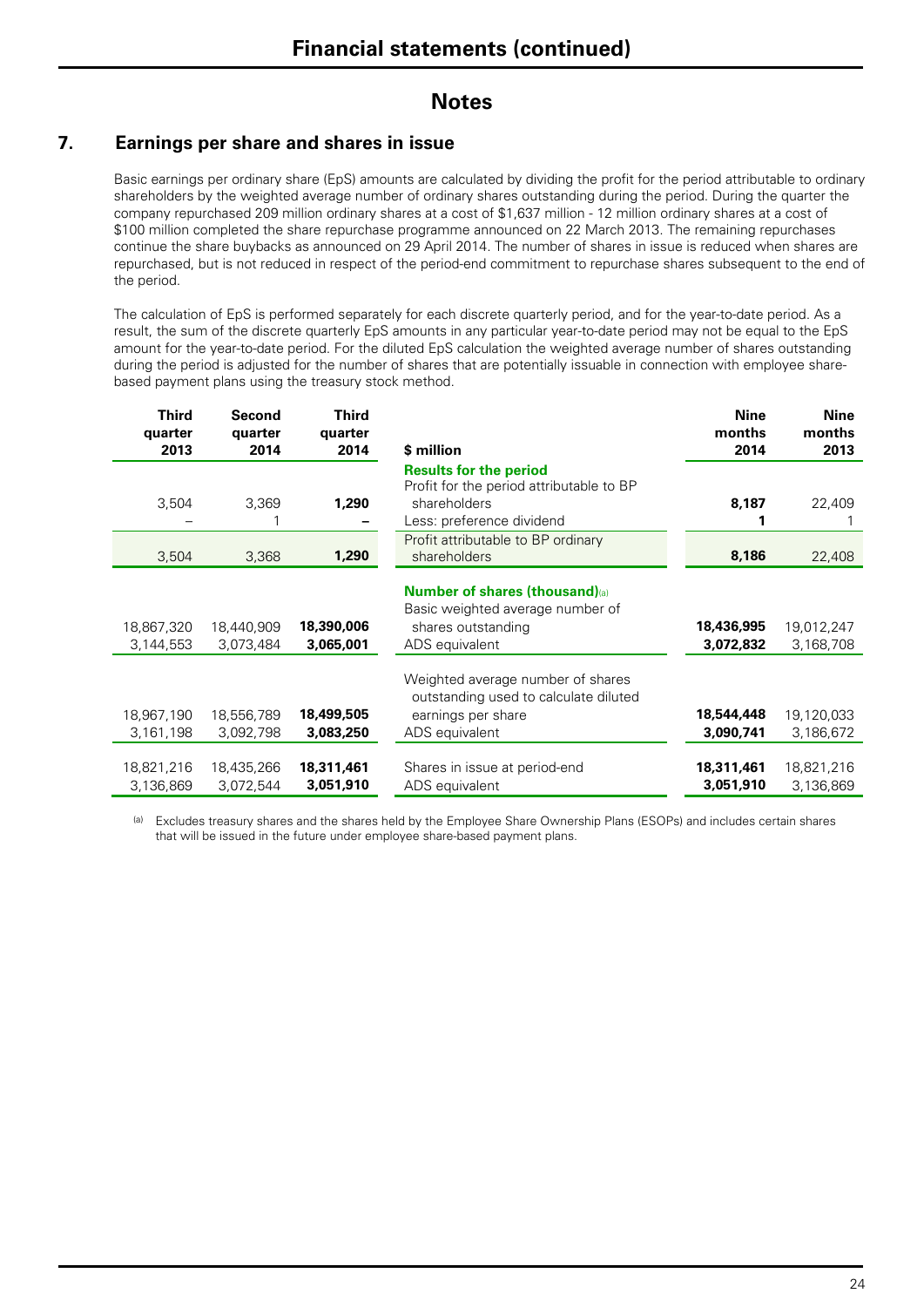### **8. Dividends**

#### **Dividends payable**

BP today announced a dividend of 10.00 cents per ordinary share expected to be paid in December. The corresponding amount in sterling will be announced on 8 December 2014, calculated based on the average of the market exchange rates for the four dealing days commencing on 2 December 2014. Holders of American Depositary Shares (ADSs) will receive \$0.600 per ADS. The dividend is due to be paid on 19 December 2014 to shareholders and ADS holders on the register on 7 November 2014. A scrip dividend alternative is available, allowing shareholders to elect to receive their dividend in the form of new ordinary shares and ADS holders in the form of new ADSs. Details of the third-quarter dividend and timetable are available at *bp.com/dividends* and details of the scrip dividend programme are available at *bp.com/scrip*.

#### **Dividends paid**

| <b>Third</b><br>quarter<br>2013 | <b>Second</b><br>quarter<br>2014 | <b>Third</b><br>quarter<br>2014 |                                                                                                     | <b>Nine</b><br>months<br>2014 | <b>Nine</b><br>months<br>2013 |
|---------------------------------|----------------------------------|---------------------------------|-----------------------------------------------------------------------------------------------------|-------------------------------|-------------------------------|
|                                 |                                  |                                 | Dividends paid per ordinary share                                                                   |                               |                               |
| 9.000                           | 9.750                            | 9.750                           | cents                                                                                               | 29.000                        | 27.000                        |
| 5.763                           | 5.807                            | 5.959                           | pence                                                                                               | 17.473                        | 17.598                        |
| 54.00                           | 58.50                            | 58.50                           | Dividends paid per ADS (cents)                                                                      | 174.00                        | 162.00                        |
| 65.7<br>452                     | 26.5<br>225                      | 85.2<br>672                     | <b>Scrip dividends</b><br>Number of shares issued (millions)<br>Value of shares issued (\$ million) | 151.9<br>1.223                | 124.0<br>868                  |

#### **9. Net debt\***

**Net debt ratio\*** 

| <b>Third</b><br>quarter<br>2013 | Second<br>quarter<br>2014 | Third<br>quarter<br>2014 | \$ million                                                   | <b>Nine</b><br>months<br>2014 | <b>Nine</b><br>months<br>2013 |
|---------------------------------|---------------------------|--------------------------|--------------------------------------------------------------|-------------------------------|-------------------------------|
| 50.284                          | 52.906                    | 53,610                   | Gross debt<br>Fair value (asset) liability of hedges related | 53,610                        | 50.284                        |
| (734)                           | (1,001)                   | (434)                    | to finance debt                                              | (434)                         | (734)                         |
| 49.550                          | 51.905                    | 53,176                   |                                                              | 53,176                        | 49,550                        |
| 29,499                          | 27,506                    | 30,729                   | Less: cash and cash equivalents                              | 30,729                        | 29,499                        |
| 20,051                          | 24,399                    | 22,447                   | Net debt                                                     | 22,447                        | 20,051                        |
| 131.251<br>13.3%                | 132.978<br>15.5%          | 126.894<br>$15.0\%$      | Equity<br>Net debt ratio                                     | 126,894<br>15.0%              | 131,251<br>13.3%              |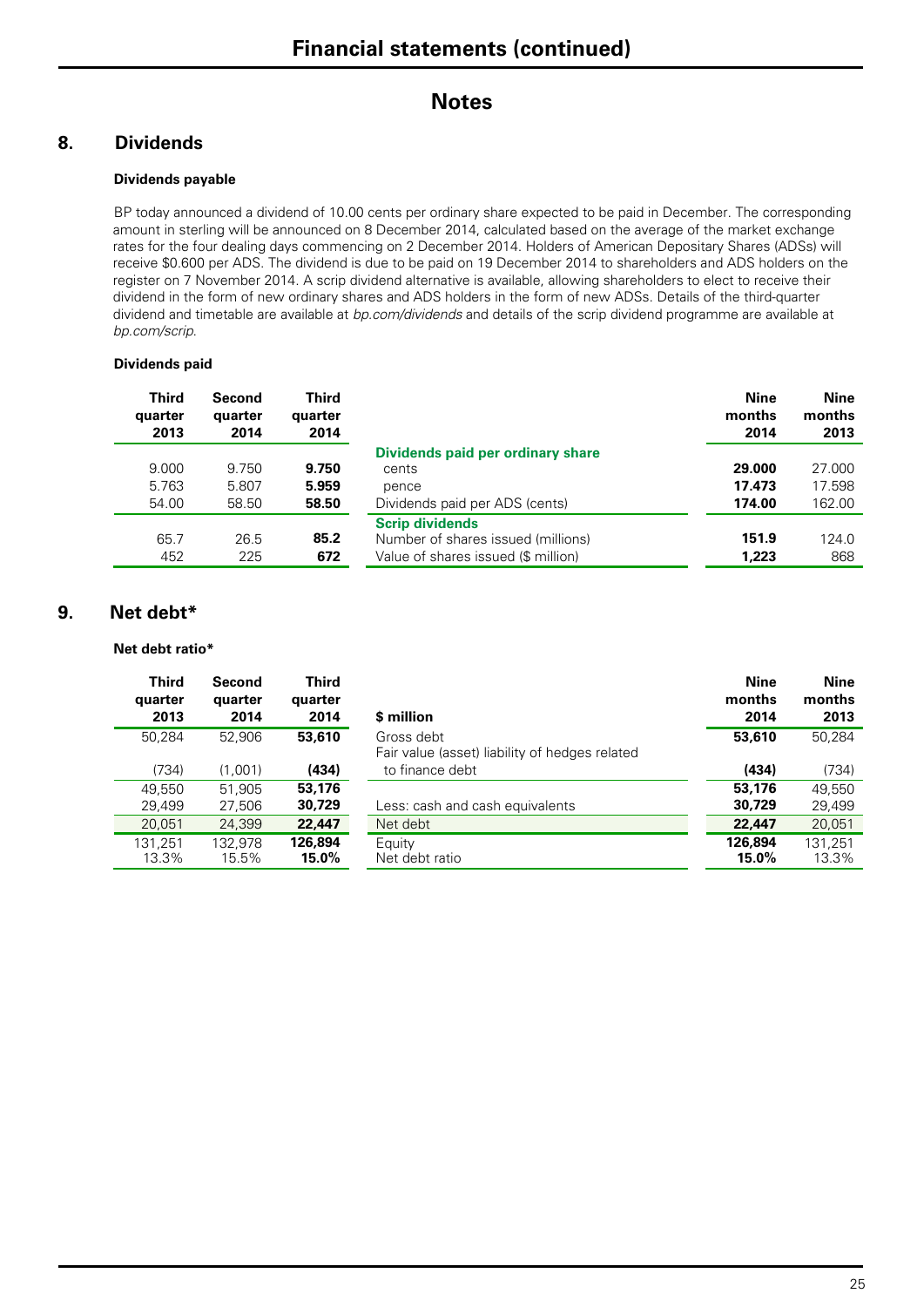### **9. Net debt\* (continued)**

#### **Analysis of changes in net debt**

| <b>Third</b><br>quarter<br>2013 | Second<br>quarter<br>2014 | <b>Third</b><br>quarter<br>2014 | \$ million                               | <b>Nine</b><br>months<br>2014 | <b>Nine</b><br>months<br>2013 |
|---------------------------------|---------------------------|---------------------------------|------------------------------------------|-------------------------------|-------------------------------|
|                                 |                           |                                 | <b>Opening balance</b>                   |                               |                               |
| 46,990                          | 53,249                    | 52,906                          | Finance debt                             | 48,192                        | 48,800                        |
|                                 |                           |                                 | Fair value (asset) liability of hedges   |                               |                               |
| (460)                           | (633)                     | (1,001)                         | related to finance debt                  | (477)                         | (1,700)                       |
| 28,313                          | 27,358                    | 27,506                          | Less: cash and cash equivalents          | 22,520                        | 19,635                        |
| 18,217                          | 25,258                    | 24,399                          | Opening net debt                         | 25,195                        | 27,465                        |
|                                 |                           |                                 | <b>Closing balance</b>                   |                               |                               |
| 50,284                          | 52,906                    | 53,610                          | Finance debt                             | 53,610                        | 50,284                        |
|                                 |                           |                                 | Fair value (asset) liability of hedges   |                               |                               |
| (734)                           | (1,001)                   | (434)                           | related to finance debt                  | (434)                         | (734)                         |
| 29,499                          | 27,506                    | 30,729                          | Less: cash and cash equivalents          | 30,729                        | 29,499                        |
| 20,051                          | 24,399                    | 22,447                          | Closing net debt                         | 22,447                        | 20,051                        |
| (1,834)                         | 859                       | 1,952                           | Decrease (increase) in net debt          | 2,748                         | 7,414                         |
|                                 |                           |                                 | Movement in cash and cash equivalents    |                               |                               |
| 952                             | 99                        | 3,641                           | (excluding exchange adjustments)         | 8,623                         | 9,867                         |
|                                 |                           |                                 | Net cash outflow (inflow) from financing |                               |                               |
| (2,799)                         | 921                       | (1,865)                         | (excluding share capital and dividends)  | (5,763)                       | (2,849)                       |
|                                 |                           |                                 | Movement in finance debt relating to     |                               |                               |
|                                 |                           |                                 | investing activities                     |                               | 632                           |
| (17)                            | (276)                     | (38)                            | Other movements                          | (432)                         | (123)                         |
|                                 |                           |                                 | Movement in net debt before              |                               |                               |
| (1,864)                         | 744                       | 1,738                           | exchange effects                         | 2,428                         | 7,527                         |
| 30                              | 115                       | 214                             | Exchange adjustments                     | 320                           | (113)                         |
| (1,834)                         | 859                       | 1,952                           | Decrease (increase) in net debt          | 2,748                         | 7,414                         |

#### **10. Inventory valuation**

A provision of \$1,006 million was held at 30 September 2014 (\$468 million at 30 June 2014 and \$322 million at 31 December 2013) to write inventories down to their net realizable value. The net movement charged to the income statement during the third quarter 2014 was \$554 million (second quarter 2014 was a charge of \$59 million and third quarter 2013 was a charge of \$407 million).

#### **11. Statutory accounts**

The financial information shown in this publication, which was approved by the Board of Directors on 27 October 2014, is unaudited and does not constitute statutory financial statements. *BP Annual Report and Form 20-F 2013* has been filed with the Registrar of Companies in England and Wales. The report of the auditor on those accounts was unqualified and contained an emphasis of matter paragraph relating to significant uncertainty over provisions and contingencies related to the Gulf of Mexico oil spill. The report of the auditor on those accounts did not contain a statement under section 498(2) or section 498(3) of the UK Companies Act 2006.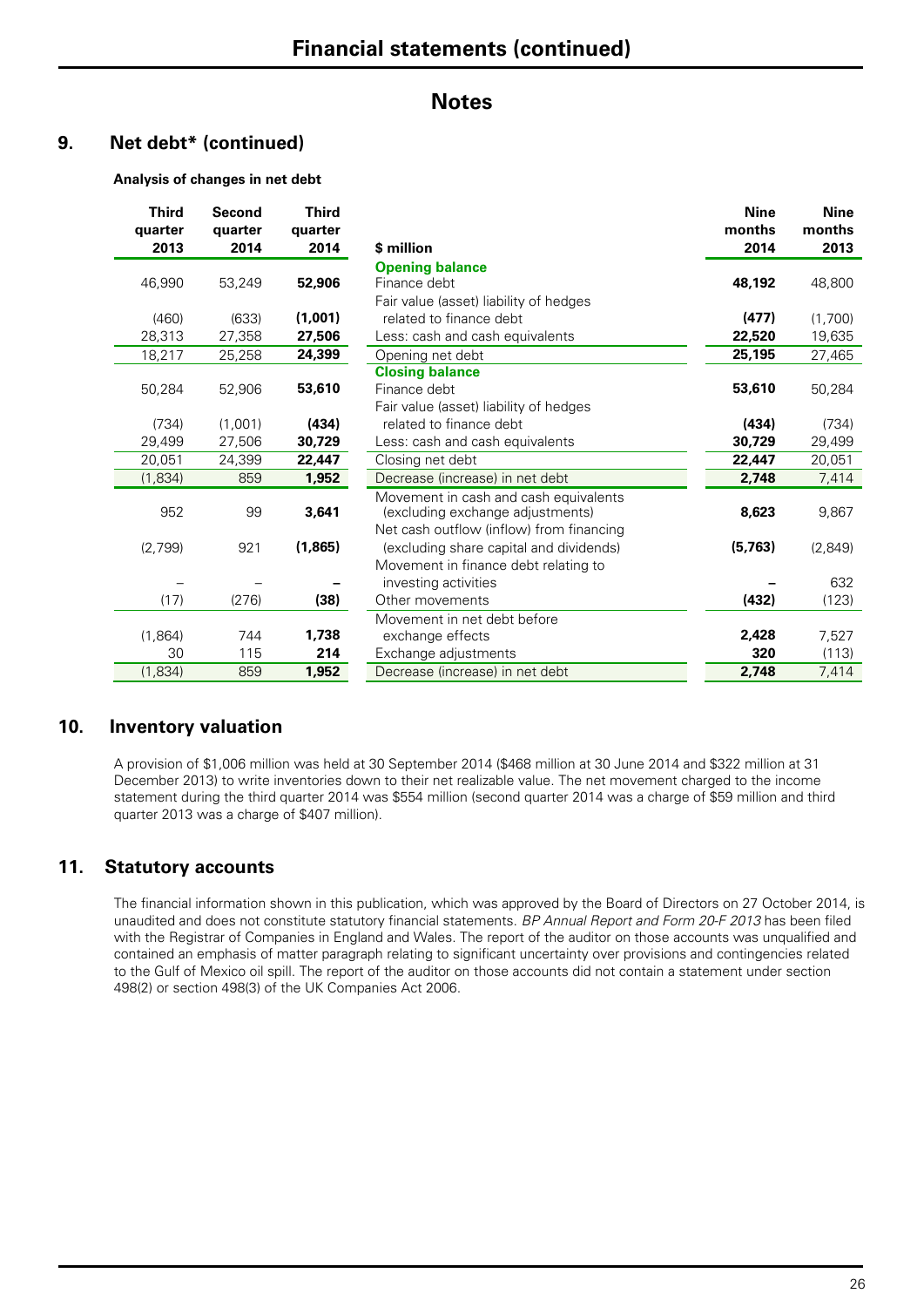### **Capital expenditure and acquisitions**

| <b>Third</b><br>quarter<br>2013 | <b>Second</b><br>quarter<br>2014 | <b>Third</b><br>quarter<br>2014 | \$ million                                | <b>Nine</b><br>months<br>2014 | <b>Nine</b><br>months<br>2013 |
|---------------------------------|----------------------------------|---------------------------------|-------------------------------------------|-------------------------------|-------------------------------|
|                                 |                                  |                                 | <b>By segment</b>                         |                               |                               |
|                                 |                                  |                                 | <b>Upstream</b> (a)                       |                               |                               |
| 1,599                           | 1,435                            | 1,510                           | US                                        | 4,643                         | 4,684                         |
| 3,136                           | 3,351                            | 2,973                           | $Non-US(b)$                               | 10,023                        | 8,953                         |
| 4,735                           | 4,786                            | 4,483                           |                                           | 14,666                        | 13,637                        |
|                                 |                                  |                                 | <b>Downstream</b>                         |                               |                               |
| 559                             | 232                              | 239                             | <b>US</b>                                 | 677                           | 2,175                         |
| 438                             | 378                              | 458                             | Non-US                                    | 1,180                         | 1,050                         |
| 997                             | 610                              | 697                             |                                           | 1,857                         | 3,225                         |
|                                 |                                  |                                 | <b>Rosneft</b>                            |                               |                               |
|                                 |                                  |                                 | $Non-US(c)$                               |                               | 11,941                        |
| $\overline{\phantom{0}}$        | $\overline{\phantom{m}}$         |                                 |                                           | $\overline{\phantom{0}}$      | 11,941                        |
|                                 |                                  |                                 | <b>Other businesses and corporate</b>     |                               |                               |
| 54                              | 13                               | 28                              | <b>US</b>                                 | 44                            | 146                           |
| 136                             | 204                              | 141                             | Non-US                                    | 480                           | 444                           |
| 190                             | 217                              | 169                             |                                           | 524                           | 590                           |
| 5.922                           | 5,613                            | 5,349                           |                                           | 17,047                        | 29,393                        |
|                                 |                                  |                                 | By geographical area(a)                   |                               |                               |
| 2,212                           | 1,680                            | 1,777                           | US                                        | 5,364                         | 7,005                         |
| 3,710                           | 3,933                            | 3,572                           | $Non-US(b)(c)$                            | 11,683                        | 22,388                        |
| 5,922                           | 5,613                            | 5,349                           |                                           | 17,047                        | 29,393                        |
|                                 |                                  |                                 | <b>Included above:</b>                    |                               |                               |
|                                 | 10                               | 24                              | Acquisitions and asset exchanges          | 270                           |                               |
|                                 |                                  |                                 | Other inorganic capital expenditure(b)(c) | 442                           | 11,941                        |

(a) A minor amendment has been made to the analysis by region for the comparative periods in 2013.<br>(b) Nine months 2014 includes \$442 million relating to the purchase of additional 3.3% equity in Shah

(b) Nine months 2014 includes \$442 million relating to the purchase of additional 3.3% equity in Shah Deniz, Azerbaijan and the South Caucasus Pipeline.

(c) Nine months 2013 includes \$11,941 million relating to our investment in Rosneft.

Capital expenditure shown in the table above is presented on an accruals basis.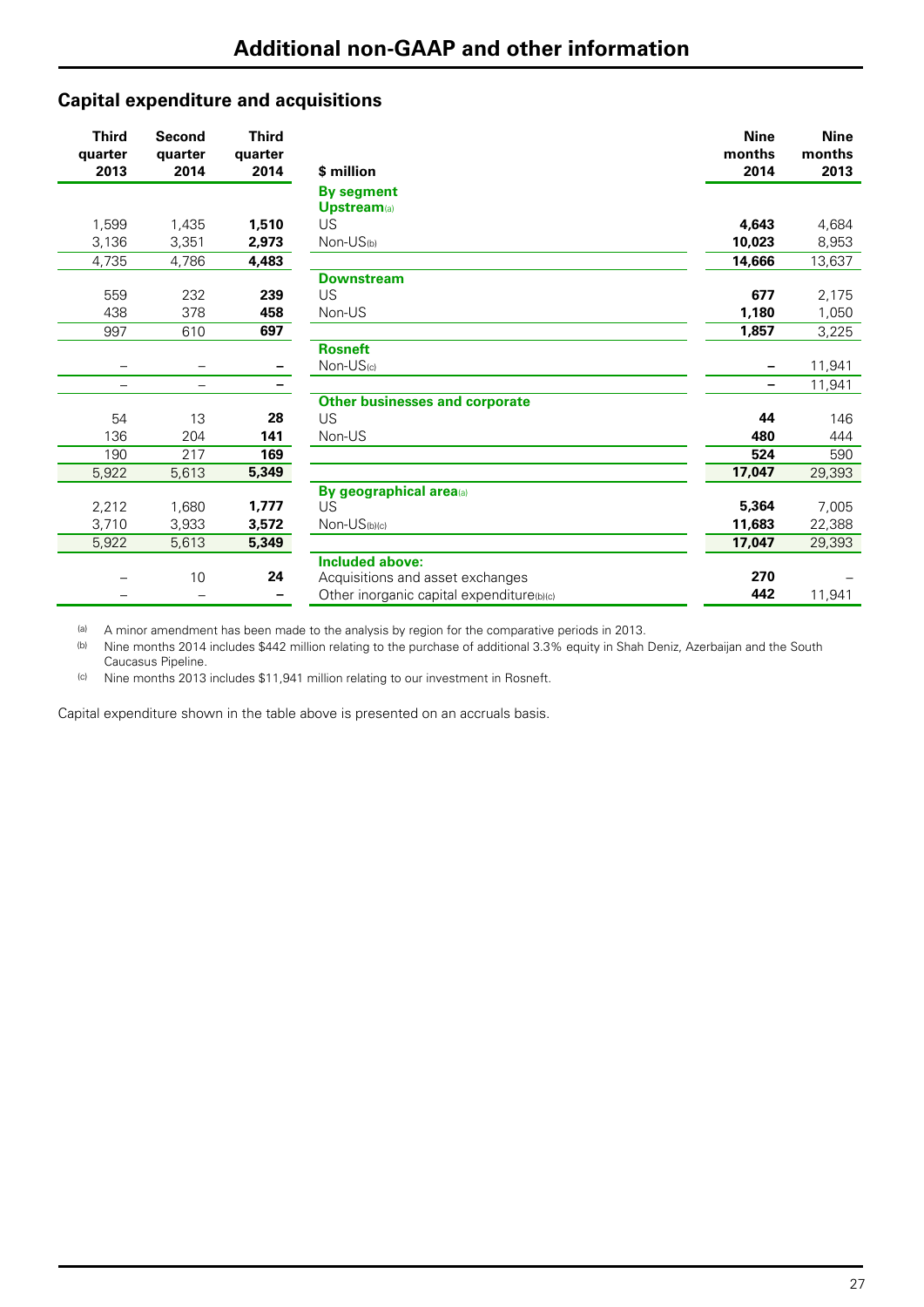#### **Non-operating items\***

| <b>Third</b><br>quarter<br>2013 | Second<br>quarter<br>2014 | <b>Third</b><br>quarter<br>2014 | \$ million                                           | <b>Nine</b><br>months<br>2014 | <b>Nine</b><br>months<br>2013 |
|---------------------------------|---------------------------|---------------------------------|------------------------------------------------------|-------------------------------|-------------------------------|
|                                 |                           |                                 | <b>Upstream</b>                                      |                               |                               |
|                                 |                           |                                 | Impairment and gain (loss) on sale of businesses and |                               |                               |
| (374)                           | (527)                     | (248)                           | fixed assets(a)                                      | (891)                         | (411)                         |
| (21)                            |                           | (59)                            | Environmental and other provisions                   | (59)                          | (21)                          |
|                                 |                           | $\qquad \qquad -$               | Restructuring, integration and rationalization costs |                               |                               |
| 238                             | 32                        | 113                             | Fair value gain (loss) on embedded derivatives       | 243                           | 404                           |
| (69)                            | (21)                      | (307)                           | Other(a)                                             | (34)                          | (135)                         |
| (226)                           | (516)                     | (501)                           |                                                      | (741)                         | (163)                         |
|                                 |                           |                                 | <b>Downstream</b>                                    |                               |                               |
|                                 |                           |                                 | Impairment and gain (loss) on sale of businesses and |                               |                               |
| (11)                            | 79                        | (400)                           | fixed assets                                         | (576)                         | (287)                         |
| (132)                           | $\overline{\phantom{0}}$  | (128)                           | Environmental and other provisions                   | (128)                         | (141)                         |
|                                 | (1)                       | (5)                             | Restructuring, integration and rationalization costs | (7)                           | (4)                           |
|                                 |                           | $\overline{\phantom{m}}$        | Fair value gain (loss) on embedded derivatives       |                               |                               |
| (14)                            | (28)                      | (19)                            | Other                                                | (69)                          | (29)                          |
| (157)                           | 50                        | (552)                           |                                                      | (780)                         | (461)                         |
|                                 |                           |                                 | <b>TNK-BP</b>                                        |                               |                               |
|                                 |                           |                                 | Impairment and gain (loss) on sale of businesses and |                               |                               |
|                                 |                           |                                 | fixed assets                                         |                               | 12,500                        |
|                                 |                           |                                 | Environmental and other provisions                   |                               |                               |
|                                 |                           |                                 | Restructuring, integration and rationalization costs |                               |                               |
|                                 |                           | -                               | Fair value gain (loss) on embedded derivatives       |                               |                               |
|                                 |                           |                                 | Other                                                |                               |                               |
|                                 | $\overline{\phantom{0}}$  |                                 |                                                      | Ξ.                            | 12,500                        |
|                                 |                           |                                 | <b>Rosneft</b>                                       |                               |                               |
|                                 |                           |                                 | Impairment and gain (loss) on sale of businesses and |                               |                               |
| (16)                            |                           | (3)                             | fixed assets                                         | 244                           | (16)                          |
|                                 |                           | -                               | Environmental and other provisions                   |                               |                               |
|                                 |                           | $\overline{\phantom{m}}$        | Restructuring, integration and rationalization costs |                               |                               |
|                                 |                           |                                 | Fair value gain (loss) on embedded derivatives       |                               |                               |
|                                 |                           |                                 | Other                                                |                               |                               |
| (16)                            | $\overline{\phantom{0}}$  | (3)                             |                                                      | 244                           | (16)                          |
|                                 |                           |                                 | <b>Other businesses and corporate</b>                |                               |                               |
|                                 |                           |                                 | Impairment and gain (loss) on sale of businesses and |                               |                               |
| (87)                            | 4                         | 6                               | fixed assets                                         | 4                             | (217)                         |
| (216)                           |                           | (145)                           | Environmental and other provisions                   | (145)                         | (222)                         |
| (4)                             |                           |                                 | Restructuring, integration and rationalization costs | (1)                           | (6)                           |
|                                 |                           |                                 | Fair value gain (loss) on embedded derivatives       |                               |                               |
| 18                              |                           |                                 | Other                                                | (1)                           | 15                            |
| (289)                           | $\overline{4}$            | (139)                           |                                                      | (143)                         | (430)                         |
| (30)                            | (251)                     | (33)                            | Gulf of Mexico oil spill response                    | (313)                         | (251)                         |
| (718)                           | (713)                     | (1,228)<br>(10)                 | Total before interest and taxation                   | (1,733)<br>(29)               | 11,179                        |
| (9)                             | (9)                       |                                 | Finance costs(b)<br>Total before taxation            |                               | (29)                          |
| (727)<br>205                    | (722)<br>241              | (1, 238)<br>440                 | Taxation credit (charge)(c)                          | (1,762)<br>707                | 11,150<br>386                 |
| (522)                           | (481)                     | (798)                           | Total after taxation for period                      | (1,055)                       | 11,536                        |
|                                 |                           |                                 |                                                      |                               |                               |

(a) Third quarter and nine months 2014 include a \$395-million impairment and \$375-million write-off in the 'other' non-operating item category relating to Block KG D6 in India (see pages 4-5).

(b) Finance costs relate to the Gulf of Mexico oil spill. See Note 2 for further details.

(c) From the first quarter 2014, tax is based on statutory rates except for non-deductible or non-taxable items. For earlier periods tax for the Gulf of Mexico oil spill and certain impairment losses, disposal gains and fair value gains and losses on embedded derivatives, is based on statutory rates, except for non-deductible items; for other items reported for consolidated subsidiaries, tax is calculated using the group's discrete quarterly effective tax rate (adjusted for the items noted above, equity-accounted earnings and a deferred tax adjustment in the third quarter 2013 relating to a reduction in UK corporation tax rates). Non-operating items reported within the equityaccounted earnings of Rosneft are reported net of income tax.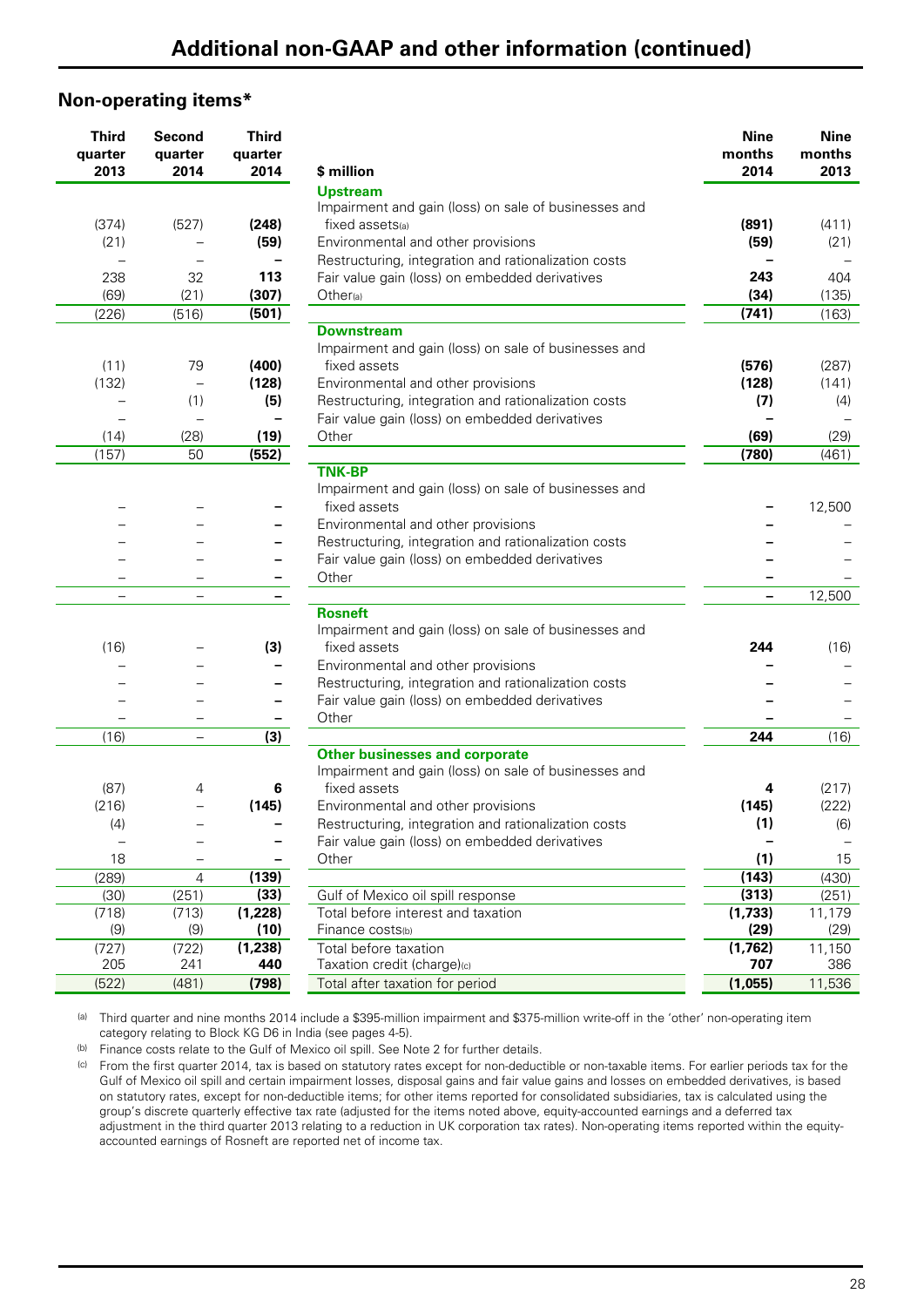### **Non-GAAP information on fair value accounting effects**

| Third<br>quarter<br>2013 | Second<br>quarter<br>2014 | Third<br>quarter<br>2014 | \$ million                                                                                 | <b>Nine</b><br>months<br>2014 | <b>Nine</b><br>months<br>2013 |
|--------------------------|---------------------------|--------------------------|--------------------------------------------------------------------------------------------|-------------------------------|-------------------------------|
|                          |                           |                          | <b>Favourable (unfavourable) impact relative to</b><br>management's measure of performance |                               |                               |
| (39)                     | (90)                      | (87)                     | Upstream                                                                                   | (195)                         | (130)                         |
| 53                       | 150                       | 299                      | Downstream                                                                                 | 510                           | 178                           |
| 14                       | 60                        | 212                      |                                                                                            | 315                           | 48                            |
| (6)                      | (32)                      | (66)                     | Taxation credit (charge)(a)                                                                | (115)                         | (29)                          |
| 8                        | 28                        | 146                      |                                                                                            | 200                           | 19                            |

From the first quarter 2014, tax is calculated using statutory rates. For earlier periods tax is calculated using the group's discrete quarterly effective tax rate (adjusted for certain non-operating items, equity-accounted earnings and a deferred tax adjustment in the third quarter 2013 relating to a reduction in UK coporation tax rates).

BP uses derivative instruments to manage the economic exposure relating to inventories above normal operating requirements of crude oil, natural gas and petroleum products. Under IFRS, these inventories are recorded at historic cost. The related derivative instruments, however, are required to be recorded at fair value with gains and losses recognized in income because hedge accounting is either not permitted or not followed, principally due to the impracticality of effectiveness testing requirements. Therefore, measurement differences in relation to recognition of gains and losses occur. Gains and losses on these inventories are not recognized until the commodity is sold in a subsequent accounting period. Gains and losses on the related derivative commodity contracts are recognized in the income statement, from the time the derivative commodity contract is entered into, on a fair value basis using forward prices consistent with the contract maturity.

BP enters into commodity contracts to meet certain business requirements, such as the purchase of crude for a refinery or the sale of BP's gas production. Under IFRS these contracts are treated as derivatives and are required to be fair valued when they are managed as part of a larger portfolio of similar transactions. Gains and losses arising are recognized in the income statement from the time the derivative commodity contract is entered into.

IFRS requires that inventory held for trading be recorded at its fair value using period-end spot prices whereas any related derivative commodity instruments are required to be recorded at values based on forward prices consistent with the contract maturity. Depending on market conditions, these forward prices can be either higher or lower than spot prices resulting in measurement differences.

BP enters into contracts for pipelines and storage capacity, oil and gas processing and liquefied natural gas (LNG) that, under IFRS, are recorded on an accruals basis. These contracts are risk-managed using a variety of derivative instruments, which are fair valued under IFRS. This results in measurement differences in relation to recognition of gains and losses.

The way that BP manages the economic exposures described above, and measures performance internally, differs from the way these activities are measured under IFRS. BP calculates this difference for consolidated entities by comparing the IFRS result with management's internal measure of performance. Under management's internal measure of performance the inventory and capacity contracts in question are valued based on fair value using relevant forward prices prevailing at the end of the period, the fair values of certain derivative instruments used to risk manage LNG and oil and gas processing contracts are deferred to match with the underlying exposure and the commodity contracts for business requirements are accounted for on an accruals basis. We believe that disclosing management's estimate of this difference provides useful information for investors because it enables investors to see the economic effect of these activities as a whole. The impacts of fair value accounting effects, relative to management's internal measure of performance, are shown in the table above. A reconciliation to GAAP information is set out below.

| Third<br>quarter<br>2013 | Second<br>quarter<br>2014 | <b>Third</b><br>quarter<br>2014 | \$ million                                                                                                                                                           | <b>Nine</b><br>months<br>2014 | <b>Nine</b><br>months<br>2013 |
|--------------------------|---------------------------|---------------------------------|----------------------------------------------------------------------------------------------------------------------------------------------------------------------|-------------------------------|-------------------------------|
| 4,197<br>(39)            | 4,139<br>(90)             | 3,398<br>(87)                   | <b>Upstream</b><br>Replacement cost profit before interest and tax adjusted<br>for fair value accounting effects<br>Impact of fair value accounting effects          | 12.214<br>(195)               | 14,250<br>(130)               |
| 4,158                    | 4,049                     | 3,311                           | Replacement cost profit before interest and tax                                                                                                                      | 12,019                        | 14,120                        |
| 563<br>53                | 783<br>150                | 932<br>299                      | <b>Downstream</b><br>Replacement cost profit (loss) before interest and tax<br>adjusted for fair value accounting effects<br>Impact of fair value accounting effects | 2,448<br>510                  | 3,101<br>178                  |
| 616                      | 933                       | 1,231                           | Replacement cost profit (loss) before interest and tax                                                                                                               | 2,958                         | 3,279                         |
| 5,555<br>14              | 5,443<br>60               | 2,757<br>212                    | <b>Total group</b><br>Profit before interest and tax adjusted for fair value<br>accounting effects<br>Impact of fair value accounting effects                        | 13.794<br>315                 | 30.144<br>48                  |
| 5,569                    | 5,503                     | 2,969                           | Profit before interest and tax                                                                                                                                       | 14,109                        | 30,192                        |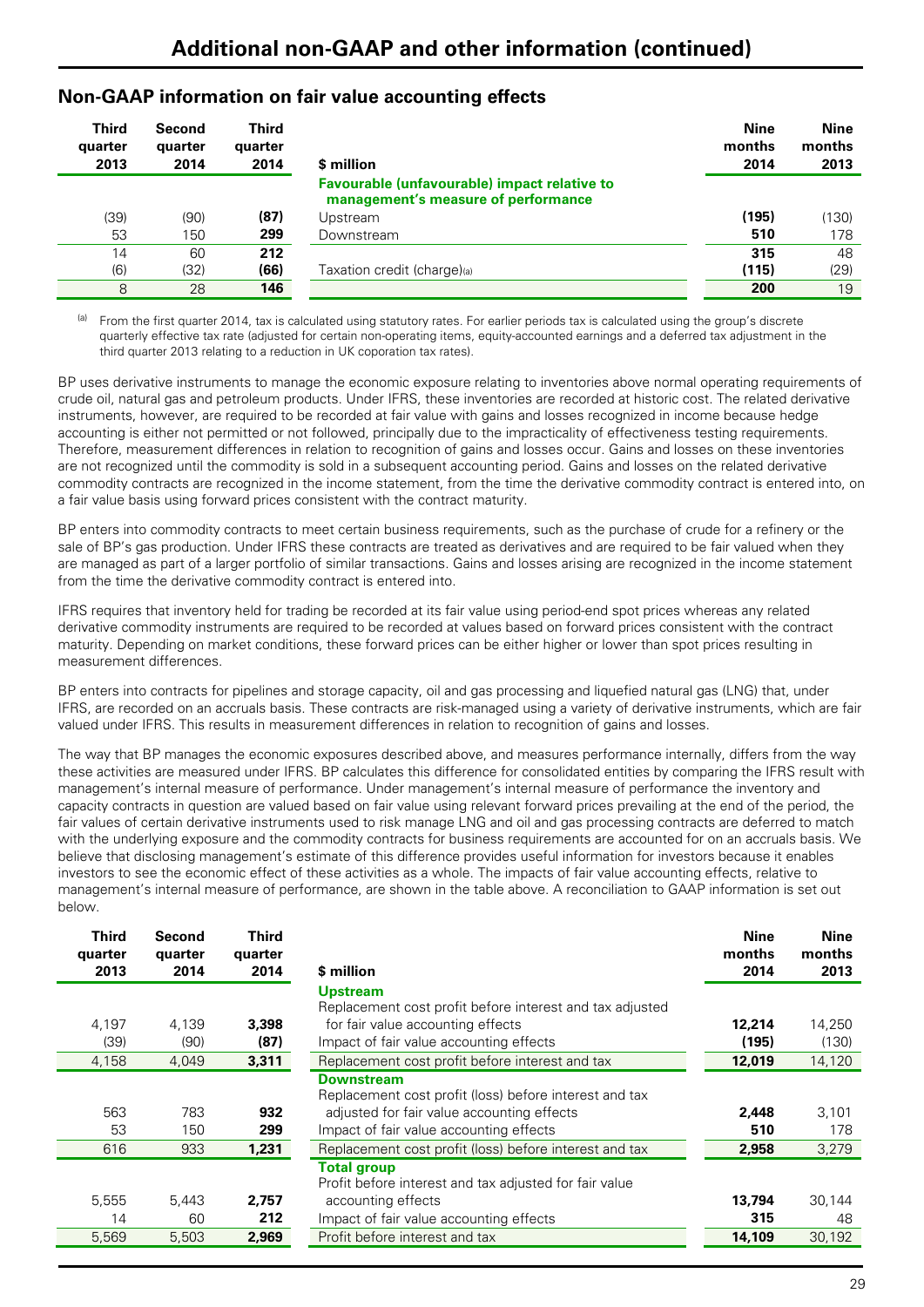## **Realizations and marker prices**

| <b>Third</b><br>quarter<br>2013                                  | <b>Second</b><br>quarter<br>2014                                 | <b>Third</b><br>quarter<br>2014                                |                                                                                                                                                                                                | <b>Nine</b><br>months<br>2014                                  | <b>Nine</b><br>months<br>2013                                   |
|------------------------------------------------------------------|------------------------------------------------------------------|----------------------------------------------------------------|------------------------------------------------------------------------------------------------------------------------------------------------------------------------------------------------|----------------------------------------------------------------|-----------------------------------------------------------------|
| 91.20<br>107.78<br>107.21                                        | 89.61<br>101.43<br>103.37                                        | 87.26<br>96.33<br>94.14                                        | <b>Average realizations</b> (a)<br><b>Liquids</b> * $(\frac{5}{bb})$<br>US<br>Europe<br><b>Rest of World</b>                                                                                   | 88.89<br>100.81<br>99.80                                       | 92.68<br>104.61<br>104.07                                       |
| 100.66                                                           | 96.90                                                            | 91.42                                                          | <b>BP</b> Average                                                                                                                                                                              | 95.09                                                          | 99.59                                                           |
| 2.91<br>9.72<br>5.67<br>5.01                                     | 3.86<br>8.07<br>6.31<br>5.67                                     | 3.48<br>6.41<br>6.15<br>5.40                                   | <b>Natural gas (\$/mcf)</b><br>US<br>Europe<br><b>Rest of World</b><br><b>BP</b> Average                                                                                                       | 3.97<br>8.18<br>6.36<br>5.75                                   | 3.07<br>9.61<br>5.90<br>5.31                                    |
| 59.24<br>95.00<br>61.74<br>62.80                                 | 63.83<br>88.22<br>62.89<br>64.90                                 | 60.69<br>82.16<br>59.91<br>61.61                               | Total hydrocarbons* (\$/boe)<br>US<br>Europe<br><b>Rest of World</b><br><b>BP</b> Average                                                                                                      | 63.37<br>87.95<br>61.81<br>64.19                               | 60.29<br>89.58<br>61.17<br>63.09                                |
| 110.29<br>105.79<br>82.01<br>110.52<br>104.77<br>109.36<br>57.11 | 109.67<br>103.05<br>82.66<br>108.05<br>100.70<br>107.30<br>57.51 | 101.93<br>97.56<br>77.67<br>101.47<br>97.34<br>100.73<br>51.42 | Average oil marker prices (\$/bbl)<br><b>Brent</b><br>West Texas Intermediate<br>Western Canadian Select<br>Alaska North Slope<br>Mars<br>Urals ( $NWE - \text{cif}$ )<br>Russian domestic oil | 106.52<br>99.77<br>79.13<br>105.06<br>99.60<br>104.69<br>54.39 | 108.46<br>98.13<br>75.79<br>108.62<br>104.33<br>107.29<br>54.63 |
| 3.58<br>65.21                                                    | 4.68<br>44.81                                                    | 4.07<br>42.17                                                  | Average natural gas marker prices<br>Henry Hub gas price (\$/mmBtu)(b)<br>UK Gas - National Balancing Point (p/therm)                                                                          | 4.57<br>49.06                                                  | 3.67<br>68.17                                                   |

(a) Based on sales of consolidated subsidiaries only – this excludes equity-accounted entities.

(b) Henry Hub First of Month Index.

### **Exchange rates**

| <b>Third</b><br>quarter<br>2013 | Second<br>quarter<br>2014 | Third<br>quarter<br>2014 |                                                | <b>Nine</b><br>months<br>2014 | <b>Nine</b><br>months<br>2013 |
|---------------------------------|---------------------------|--------------------------|------------------------------------------------|-------------------------------|-------------------------------|
| 1.55                            | .68                       | 1.67                     | US dollar/sterling average rate for the period | 1.67                          | 1.54                          |
| 1.61                            | 1.70                      | 1.62                     | US dollar/sterling period-end rate             | 1.62                          | 1.61                          |
| 1.32                            | 1.37                      | 1.33                     | US dollar/euro average rate for the period     | 1.35                          | 1.32                          |
| 1.35                            | 1.36                      | 1.27                     | US dollar/euro period-end rate                 | 1.27                          | 1.35                          |
| 32.80                           | 34.96                     | 36.25                    | Rouble/US dollar average rate for the period   | 35.43                         | 31.64                         |
| 32.33                           | 33.73                     | 39.48                    | Rouble/US dollar period-end rate               | 39.48                         | 32.33                         |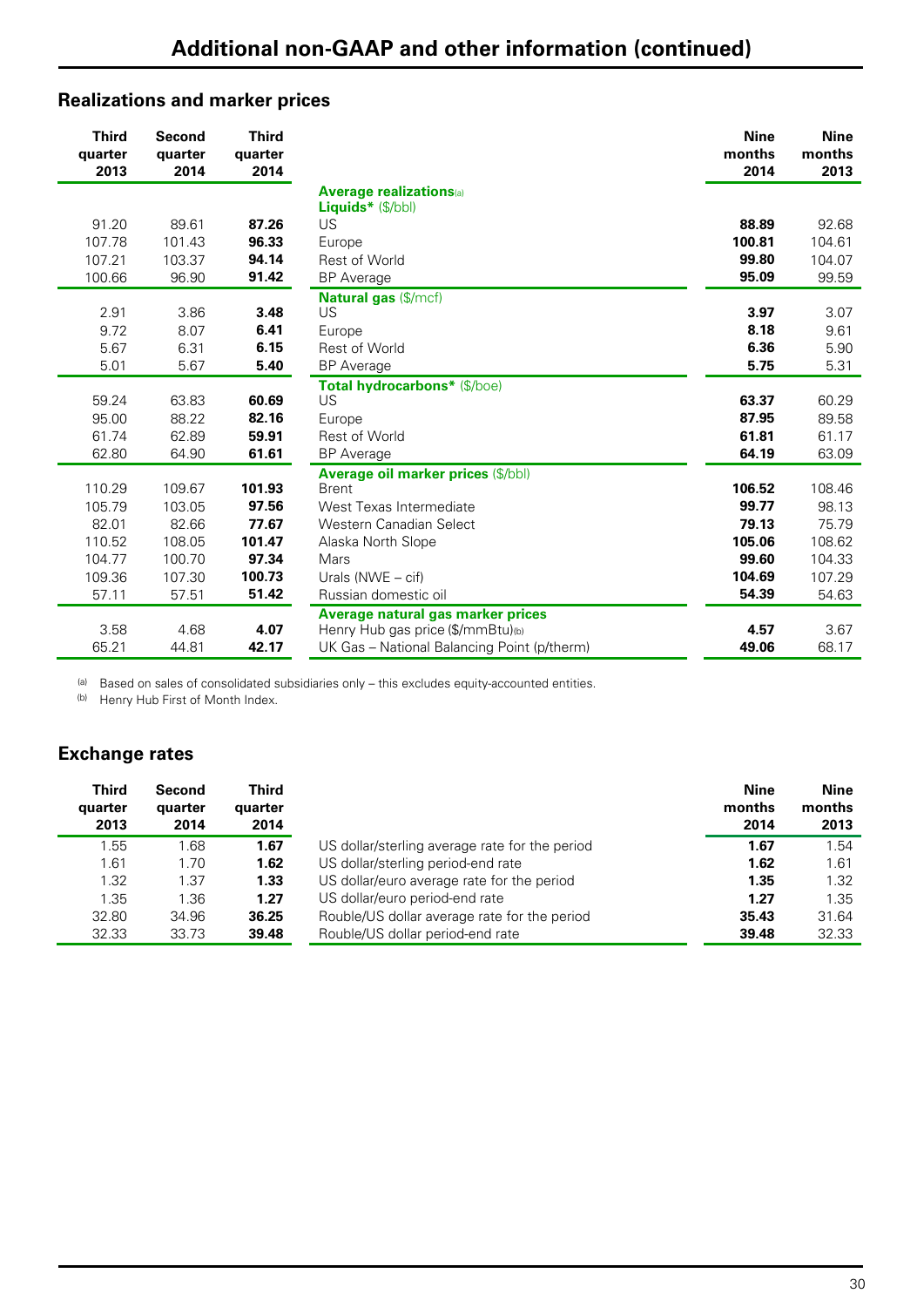**Consolidation adjustment – UPII** is unrealized profit in inventory arising on inter-segment transactions.

**Fair value accounting effects** are non-GAAP adjustments to our IFRS profit relating to certain physical inventories, pipelines and storage capacity. Management uses a fair-value basis to value these items which, under IFRS, are accounted for on an accruals basis with the exception of trading inventories, which are valued using spot prices. The adjustments have the effect of aligning the valuation basis of the physical positions with that of any associated derivative instruments, which are required to be fair valued under IFRS, in order to provide a more representative view of the ultimate economic value. Further information and a reconciliation to GAAP information is provided on page 29.

**Inventory holding gains and losses** represent the difference between the cost of sales calculated using the replacement cost of inventory and the cost of sales calculated on the first-in first-out (FIFO) method after adjusting for any changes in provisions where the net realizable value of the inventory is lower than its cost. Under the FIFO method, which we use for IFRS reporting, the cost of inventory charged to the income statement is based on its historic cost of purchase or manufacture, rather than its replacement cost. In volatile energy markets, this can have a significant distorting effect on reported income. The amounts disclosed represent the difference between the charge to the income statement for inventory on a FIFO basis (after adjusting for any related movements in net realizable value provisions) and the charge that would have arisen based on the replacement cost of inventory. For this purpose, the replacement cost of inventory is calculated using data from each operation's production and manufacturing system, either on a monthly basis, or separately for each transaction where the system allows this approach. The amounts disclosed are not separately reflected in the financial statements as a gain or loss. No adjustment is made in respect of the cost of inventories held as part of a trading position and certain other temporary inventory positions. See Replacement cost (RC) profit or loss below.

**Hydrocarbons –** Liquids and natural gas. Natural gas is converted to oil equivalent at 5.8 billion cubic feet = 1 million barrels.

**Liquids** comprise crude oil, condensate and natural gas liquids.

**Net debt and net debt ratio** are non-GAAP measures. Net debt includes the fair value of associated derivative financial instruments that are used to hedge foreign exchange and interest rate risks relating to finance debt, for which hedge accounting is claimed. The derivatives are reported on the balance sheet within the headings 'Derivative financial instruments'. We believe that net debt and net debt ratio provide useful information to investors. Net debt enables investors to see the economic effect of gross debt, related hedges and cash and cash equivalents in total. The net debt ratio enables investors to see how significant net debt is relative to equity from shareholders. The net debt ratio is defined as the ratio of finance debt (borrowings, including the fair value of associated derivative financial instruments that are used to hedge foreign exchange and interest rate risks relating to finance debt, plus obligations under finance leases) to the total of finance debt plus shareholders' interest.

**Net wind generation capacity** is the sum of the rated capacities of the assets/turbines that have entered into commercial operation, including BP's share of equity-accounted entities. The gross data is the equivalent capacity on a gross-JV basis, which includes 100% of the capacity of equity-accounted entities where BP has partial ownership.

**Non-operating items** are charges and credits arising in consolidated entities and in TNK-BP and Rosneft that are included in the financial statements and that BP discloses separately because it considers such disclosures to be meaningful and relevant to investors. They are items that management considers not to be part of underlying business operations and are disclosed in order to enable investors better to understand and evaluate the group's reported financial performance. An analysis of non-operating items by region is shown on pages 5, 7 and 9.

**Organic capital expenditure** excludes acquisitions, asset exchanges, and other inorganic capital expenditure. An analysis of capital expenditure by segment and region is shown on page 27.

**Refining availability** represents Solomon Associates' operational availability, which is defined as the percentage of the year that a unit is available for processing after subtracting the annualized time lost due to turnaround activity and all planned mechanical, process and regulatory maintenance downtime.

The **Refining marker margin (RMM)** is the average of regional indicator margins weighted for BP's crude refining capacity in each region. Each regional marker margin is based on product yields and a marker crude oil deemed appropriate for the region. The regional indicator margins may not be representative of the margins achieved by BP in any period because of BP's particular refinery configurations and crude and product slate.

**Replacement cost (RC) profit or loss** reflects the replacement cost of inventories sold in the period and is arrived at by excluding inventory holding gains and losses from profit or loss. RC profit or loss is the measure of profit or loss that is required to be disclosed for each operating segment under International Financial Reporting Standards (IFRS). RC profit or loss for the group is not a recognized GAAP measure. Management believes this measure is useful to illustrate to investors the fact that crude oil and product prices can vary significantly from period to period and that the impact on our reported result under IFRS can be significant. Inventory holding gains and losses vary from period to period due to changes in prices as well as changes in underlying inventory levels. In order for investors to understand the operating performance of the group excluding the impact of price changes on the replacement of inventories, and to make comparisons of operating performance between reporting periods, BP's management believes it is helpful to disclose this measure.

**Underlying production –** 2014 underlying production, when compared with 2013, is after adjusting for the effects of the Abu Dhabi onshore concession expiry in January 2014, divestments and entitlement impacts in our production-sharing agreements.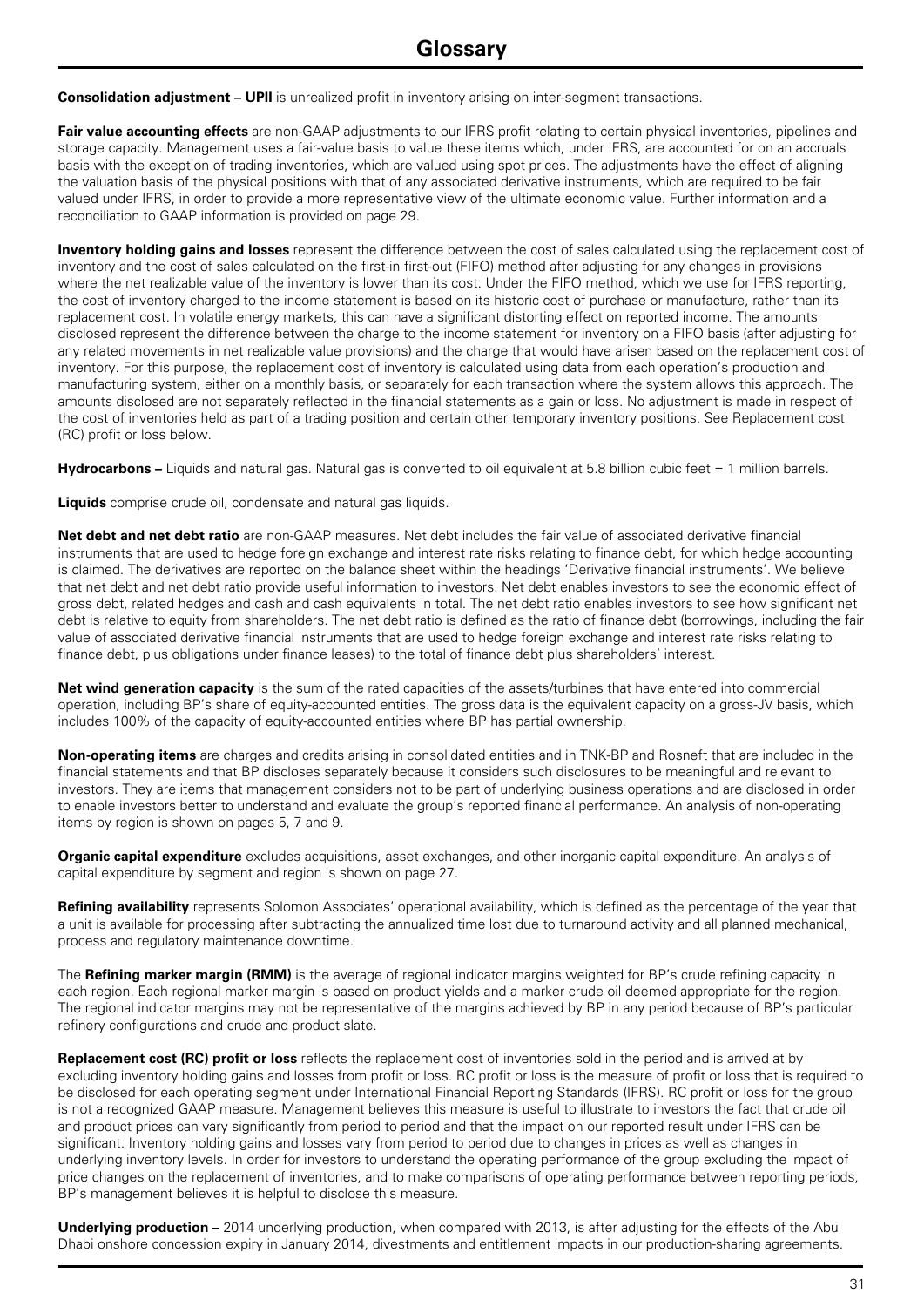**Underlying RC profit or loss** is RC profit or loss after adjusting for non-operating items and fair value accounting effects. Underlying RC profit or loss and fair value accounting effects are not recognized GAAP measures. See pages 28 and 29 for additional information on the non-operating items and fair value accounting effects that are used to arrive at underlying RC profit or loss in order to enable a full understanding of the events and their financial impact.

BP believes that underlying RC profit or loss is a useful measure for investors because it is a measure closely tracked by management to evaluate BP's operating performance and to make financial, strategic and operating decisions and because it may help investors to understand and evaluate, in the same manner as management, the underlying trends in BP's operational performance on a comparable basis, period on period, by adjusting for the effects of these non-operating items and fair value accounting effects.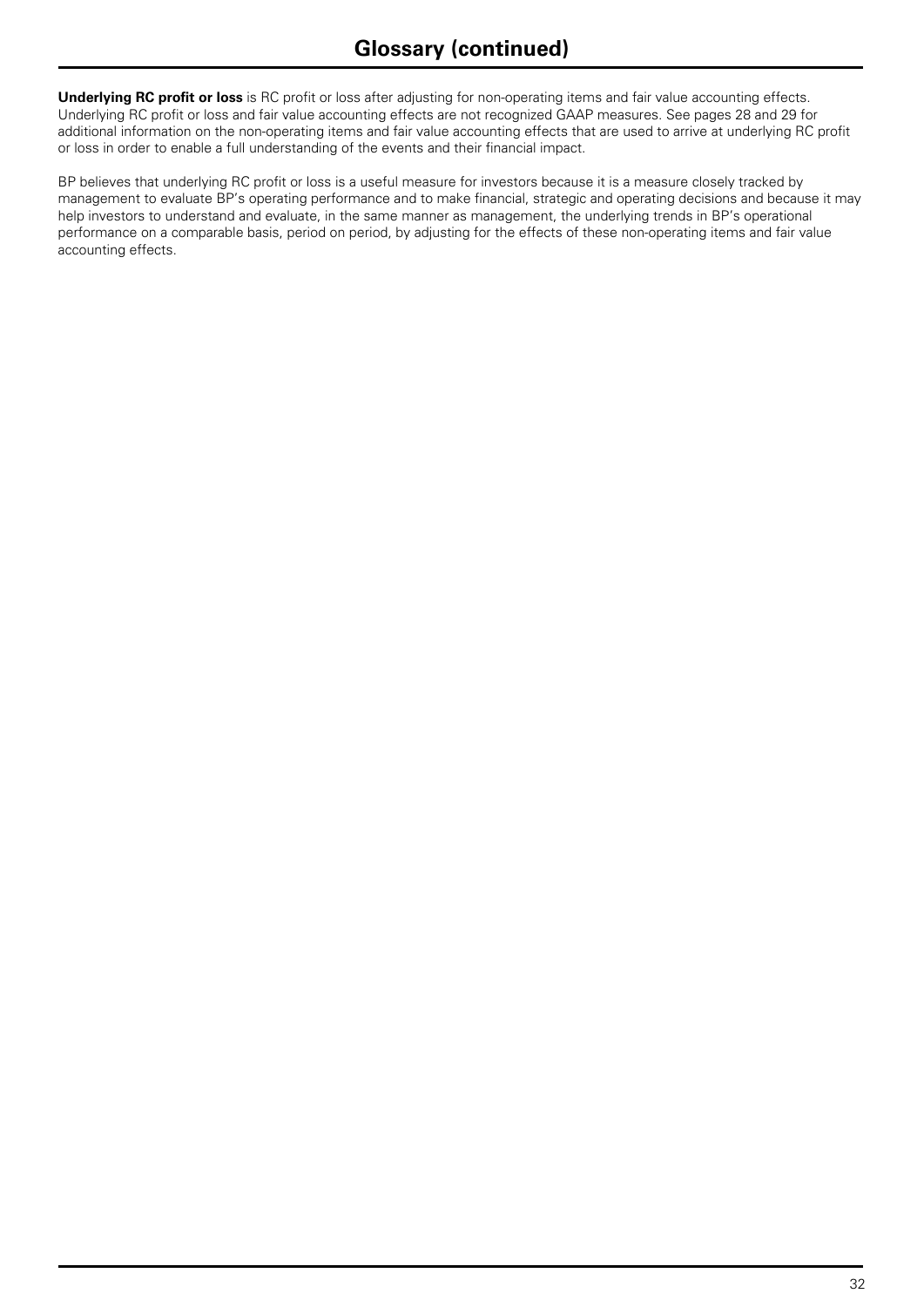The following discussion sets out the material developments in the group's material legal proceedings during the recent period. For a full discussion of the group's material legal proceedings, see pages 257-267 of *BP Annual Report and Form 20-F 2013* and pages 42-44 of *BP Second quarter and half year results 2014*.

#### **Matters relating to the Deepwater Horizon accident and oil spill (the Incident)**

#### *Federal multi-district litigation proceeding in New Orleans (MDL 2179) and related matters*

*Trial Phases.* On 4 September 2014, the federal district court in New Orleans (the District Court) issued its ruling on Findings of Fact and Conclusion of Law for Phase 1 (the Phase 1 Ruling) of the Trial of Liability, Limitation, Exoneration and Fault Allocation in MDL 2179. The District Court found that BP Exploration & Production Inc. (BPXP), BP America Production Company (BPAPC), Transocean Holdings LLC, Transocean Deepwater Inc., Transocean Offshore Deepwater Drilling Inc. (Transocean, but excluding Transocean Ltd), and Halliburton Energy Services, Inc. (Halliburton) are each liable under general maritime law for the blowout, explosion, and oil spill from the Macondo well. The District Court found that the conduct of BPXP and BPAPC was reckless, and it apportioned to them 67% of the fault for the blowout, explosion, and oil spill. The District Court found that the conduct of Transocean was negligent and apportioned to them 30% of the fault for the blowout, explosion, and oil spill. The court found that Halliburton's conduct was negligent and apportioned to it 3% of the fault for the blowout, explosion, and oil spill.

The District Court ruled that under US Court of Appeals for the Fifth Circuit (the Fifth Circuit) precedent BPXP and BPAPC cannot be liable for punitive damages under general maritime law, but to the extent the standards of the First Circuit or Ninth Circuit Courts of Appeals would apply to a particular claim, the court found that BP would be liable for punitive damages under those rules.

With respect to the United States' claims against BPXP under the Clean Water Act, the District Court found that the discharge of oil was the result of BPXP's gross negligence and wilful misconduct and that BPXP is therefore subject to enhanced civil penalties. The court further found that BPXP was an 'operator' and 'person in charge' of the Macondo well and the Deepwater Horizon vessel for the purposes of the Clean Water Act.

The District Court did not find BP p.l.c. to be at fault in connection with the blowout, explosion and oil spill, and it ruled that BP p.l.c., Transocean Ltd., and Triton Asset Leasing GmbH are not liable under general maritime law.

The District Court ruled that Transocean is not entitled to limit liability under the Limitation of Liability Act and that they are liable to the United States for removal costs under the Oil Pollution Act of 1990.

In addition, the District Court ruled that the indemnity and release clauses in BP's contracts with Halliburton and Transocean are valid and enforceable against BP and granted BP's motion to supplement the Phase 1 trial record with Halliburton agreement to plead guilty to destroying evidence relating to Halliburton's internal examination of the Incident and the US government's press release announcing the Halliburton plea agreement.

On 2 October 2014, BPXP and BPAPC filed a motion with the District Court to amend the findings in the Phase 1 Ruling, to alter or amend the judgment, or for a new trial on the grounds that the court's allocation of fault and findings of gross negligence and wilful misconduct relied upon testimony which had been excluded from the evidence presented at the Phase 1 trial and as to which BPXP and BPAPC did not have adequate notice and opportunity to present evidence in rebuttal. BPXP and BPAPC also intend to appeal the Phase 1 Ruling to the United States Court of Appeals for the Fifth Circuit. The deadline for such an appeal is suspended until after the District Court rules on the 2 October motion.

Trial in the penalty phase in MDL 2179 (the Penalty Phase) is scheduled to commence on 20 January 2015 and is expected to last three weeks. Discovery in the Penalty Phase is scheduled to conclude in early November 2014. In the Penalty Phase, the District Court will determine the amount of civil penalties owed to the United States under the Clean Water Act based on the court's rulings (or ultimate determinations on appeal) as to the presence of negligence, gross negligence or wilful misconduct in Phases 1 and 2, the court's rulings as to quantification of discharge in Phase 2 and the application of the penalty factors under the Clean Water Act.

BP is not currently aware of the timing of the District Court's ruling in respect of issues presented in Phase 2 (source control and quantification of discharge) and the District Court could issue its decision on this phase at any time. The District Court has wide discretion in its determination as to whether a defendant's conduct involved negligence, gross negligence or wilful misconduct as well as in its determinations on the volume of oil spilled and the application of statutory penalty factors. For further information, see pages 257-265 of *BP Annual Report and Form 20-F 2013* and Note 2 on page 16.

*Plaintiffs' Steering Committee (PSC) Settlements – Deepwater Horizon Court Supervised Settlement Program (DHCSSP) and interpretation of the Economic and Property Damages Settlement Agreement.* As disclosed in *BP Annual Report and Form 20-F 2013*, on 24 December 2013, the District Court ruled (the December 2013 Ruling) on the two issues remanded to it in October 2013 by the business economic loss panel of the Fifth Circuit: (1) requiring the claims administrator, in administering business economic loss claims, to match revenue with corresponding variable expenses (the matching issue), and (2) determining whether the settlement agreement can properly be interpreted to permit payment to business economic loss claimants whose losses (if any) were not caused by the spill (the causation issue).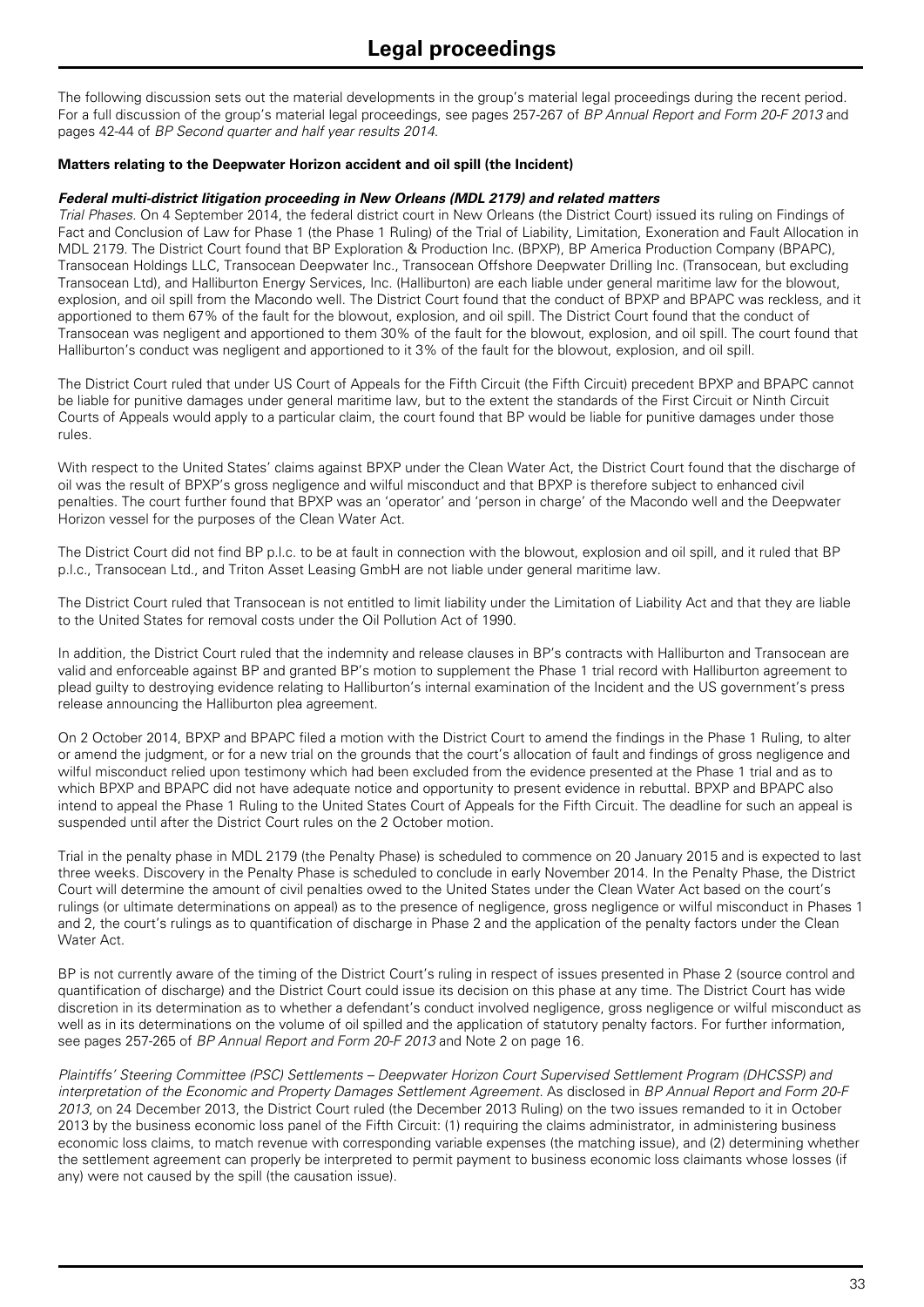On 1 August 2014, BP filed a petition for certiorari with the US Supreme Court (Supreme Court) for review of the Fifth Circuit's decision upholding the District Court's ruling that the Economic and Property Damages Settlement Agreement contained no causation requirement beyond the revenue and related tests set forth in an exhibit to that agreement, as well as a related decision by a different panel of the Fifth Circuit similarly interpreting the Economic and Property Damages Settlement Agreement to permit payment to business economic loss claimants whose losses (if any) were not caused by the spill. The PSC filed to oppose BP's petition on 8 October 2014. Several other parties have filed in support of the PSC or of BP.

On 27 June 2014, BP asked the District Court to order the return of excessive payments made by the DHCSSP under the matching policy in effect before the December 2013 Ruling. BP also requested that the District Court enter an injunction preventing the business economic loss claimants specified in its motion from spending excessive payments until the correct compensation amount is definitively determined under the revised matching policy. On 24 September 2014, the District Court denied BP's motion, and on 7 October 2014 BP filed a notice of appeal to the Fifth Circuit. Even if the District Court or the Fifth Circuit enters such an order and injunction as requested by BP, there is significant uncertainty as to the amounts of any such excessive payments that may actually be recoverable by BP.

On 2 September 2014, BP filed a motion seeking an order removing Patrick A. Juneau from his roles as Claims Administrator and Settlement Trustee for the Economic and Property Damages Settlement.

For information about BP's current estimate of the total cost of the PSC settlements, see Note 2 on page 16.

*PSC settlements – Seafood Compensation Fund (Fund) – Pursuant to the Economic and Property Damages Settlement, BP paid* \$2.3 billion to the Fund to help resolve economic loss claims related to the Gulf seafood industry, a portion of which has not yet been distributed. On 19 September 2014, the District Court designated-neutrals appointed to preside over the settlement of the seafood program (the Neutrals) submitted to the District Court their report on Recommendations for Seafood Compensation Program Supplement Distribution (Recommendations). The Neutrals observed that there remain some claims against the Fund which have not been paid, and that BP has filed a motion which seeks a return of part of the Fund, on the basis that it is currently impossible to fully distribute the balance of the Fund. The Neutrals recommended that the Court target a \$500 million partial distribution in the second round of payments using a proportionate distribution method. The District Court issued an Order filing the Recommendations into the court record and requiring that any objections to or comments on the Recommendations to be filed by 20 October 2014. BP filed a motion asserting that the District Court should not yet order second round distributions on the basis that, amongst other things, the first round distributions are not complete. The District Court will either adopt, modify or reject the Recommendations.

*Medical Benefits Class Action Settlement (Medical Settlement)* – The District Court approved the Medical Benefits Class Action Settlement Agreement (MSA) in a final order and judgment on 11 January 2013. The Medical Settlement's effective date was 12 February 2014. As of 3 October 2014, the Medical Claims Administrator received 11,313 claim forms, including 10,113 for certain Specified Physical Conditions (SPCs), and has determined 493 claims to be eligible for monetary compensation totaling approximately \$826,500. For those claimants seeking benefits under the Periodic Medical Consultation Program, approximately 7,763 claims have been determined to be eligible. The deadline for submitting claims under the MSA is 12 February 2015. The claims administrator under the MSA issued its policy statement, with which BP agrees, classifying physical conditions first diagnosed after 16 April 2012 as later-manifested physical conditions, which requires a class member seeking compensation to file a notice of intent to sue that allows BP the option to mediate the claim in lieu of litigation. The PSC disagrees with the policy statement and claims that class members should be able to seek monetary compensation to be calculated under the matrix for certain specified physical conditions pursuant to the MSA. On 23 July 2014, the District Court issued an Order affirming the claims administrator's policy statement. On 20 August 2014, the PSC and other attorneys representing certain class members filed motions for reconsideration of the District Court's Order. The parties are awaiting a ruling.

*State and local civil claims –* District Attorneys of 11 parishes in the State of Louisiana have filed suits under state wildlife statutes seeking penalties for damage to wildlife as a result of the Incident. In December 2011, the District Court granted BP's motions to dismiss the District Attorneys' complaints, holding that those claims are pre-empted by the Clean Water Act. All 11 of the parishes filed notices of appeal, and on 24 February 2014 the Fifth Circuit affirmed the District Court's ruling. Several of the parishes sought Supreme Court review, which BP opposed. On 20 October 2014, the Supreme Court declined to hear the appeal.

*Agreement for early natural resource restoration* – On 21 April 2011, BP announced an agreement with natural resource trustees for the US and five Gulf Coast states, providing for up to \$1 billion to be spent on early restoration projects to address natural resource injuries resulting from the Incident. Funding for these projects will come from the \$20 billion Trust fund. BP and the trustees have reached agreement on a total of 54 early restoration projects that are expected to cost approximately \$698 million. These include 10 projects that are already in place or under way, and 44 projects that were approved on 2 October 2014, following a regulatory review and public comment process. As part of the project agreements, BP will receive Natural Resource Damages (NRD) restoration credits that can be used to offset related NRD restoration obligations, either in whole or in part.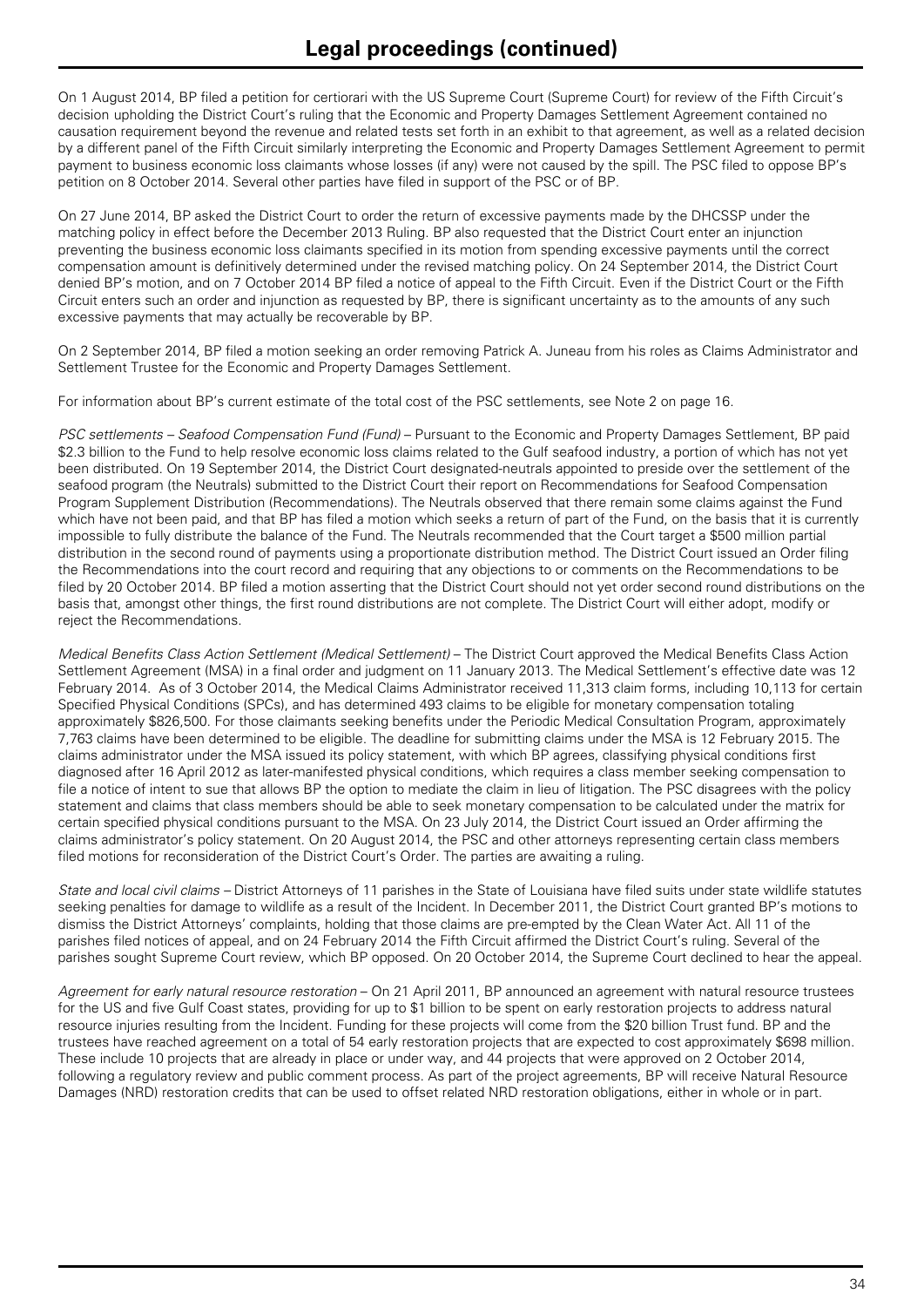#### *MDL 2185 and other securities-related litigation*

*Individual securities litigation* – BP entities and current and former officers and directors are defendants in 29 cases filed by a number of plaintiffs, including certain pension funds, investment funds and advisers. The plaintiffs in these cases seek damages for alleged losses suffered as a result of purchases of BP ordinary shares or American depository shares (ADSs). As previously disclosed, the judge has held that English law governs the plaintiffs' ordinary share claims. On 30 September 2014, the court granted in part and denied in part the defendants' motion to dismiss ten cases. The court dismissed the negligent misstatement claims in all but one of the ten cases and dismissed claims in these cases based on certain public and private misstatements. The court also dismissed BP's arguments that the ordinary share claims of the non-US plaintiffs should be heard in England.

*Securities class litigation* – The trial of the consolidated securities fraud complaints filed on behalf of purported classes of BP ordinary shareholders and ADS holders has been scheduled to commence on 18 May 2015.

For further information about MDL 2185 and other securities-related litigation, see pages 257-265 of *BP Annual Report and Form 20-F 2013* and pages 43-44 of *BP Second quarter and half year results 2014*.

#### *Canadian class action*

On 20 July 2012, a BP entity received an amended statement of claim for an action in Alberta, Canada, filed by three plaintiffs seeking to assert claims under Canadian law against BP on behalf of a class of Canadian residents who allegedly suffered losses because of their purchase of BP ordinary shares and ADSs. This case was dismissed on jurisdictional grounds on 14 November 2012. On 15 November 2012, one of the plaintiffs re-filed a statement of claim against BP in Ontario, Canada, seeking to assert the same claims against BP. BP moved to dismiss that action for lack of jurisdiction, and on 9 October 2013 the Ontario court denied BP's motion. On 7 November 2013, BP filed a notice of appeal from that decision. On 14 August 2014, the Ontario Court of Appeal held that the case should be stayed and that the claims made on behalf of Canadian residents who purchased BP ordinary shares and ADSs on exchanges outside of Canada should be litigated in those countries, and granted leave for the plaintiff to amend the complaint to assert claims only on behalf of Canadian residents who purchased ADSs on the Toronto Stock Exchange. On 10 October 2014, the plaintiff filed an application for leave to appeal to the Supreme Court of Canada.

#### *Louisiana Department of Natural Resources*

On 21 August 2013, the Louisiana Department of Natural Resources (LDNR) issued a Cease and Desist Order (the Order) directing BP to apply for a Coastal Use Permit to remove certain 'orphan' anchors that had been placed in coastal waters to secure the containment boom during oil spill response operations in 2010. On 18 September 2013, BP filed a complaint in the US District Court for the Middle District of Louisiana seeking to enjoin the State of Louisiana from enforcing the Order on grounds including that the Order is pre-empted by federal law. On 7 August 2014, the court entered a final judgment providing that the Order was pre-empted on the basis of impossibility and obstacle pre-emption. The LDNR did not file a notice of appeal and the time period to file such notice has expired.

#### *Other legal proceedings*

*FERC and CTFC matters* – The US Federal Energy Regulatory Commission (FERC) and the US Commodity Futures Trading Commission (CFTC) have been investigating several BP entities regarding trading in the next-day natural gas market at Houston Ship Channel during September, October and November 2008. On 28 July 2011, FERC staff issued a Notice of Alleged Violations stating that it had preliminarily determined that several BP entities fraudulently traded physical natural gas in the Houston Ship Channel and Katy markets and trading points to increase the value of their financial swing spread positions. On 5 August 2013, the FERC issued an Order to Show Cause and Notice of Proposed Penalty directing BP to respond to a FERC Enforcement Staff report, which FERC issued on the same day, alleging that BP manipulated the next-day, fixed price gas market at Houston Ship Channel from mid-September 2008 to 30 November 2008. The FERC Enforcement Staff report proposes a civil penalty of \$28 million and the surrender of \$800,000 of alleged profits. BP filed its answer on 4 October 2013 denying the allegations and moving for dismissal. On 15 May 2014, FERC denied the motion to dismiss and the matter has been set for a hearing before an Administrative Law Judge in March 2015.

*Abbott Atlantis related matters* – In April 2009, Kenneth Abbott, as relator, filed a US False Claims Act lawsuit against BP, alleging that BP violated federal regulations, and made false statements in connection with its compliance with those regulations, by failing to have necessary documentation for the Atlantis subsea and other systems. BP is the operator and 56% interest owner of the Atlantis unit which is in production in the Gulf of Mexico. On 21 August 2014, the Court granted BP's motions for summary judgment. On 28 August 2014, the court entered final judgment in favour of BP.

*EC Investigation and related matters* – On 14 May 2013, European Commission officials made a series of unannounced inspections at the offices of BP and other companies involved in the oil industry acting on concerns that anticompetitive practices may have occurred in connection with oil price reporting practices and the reference price assessment process. Related inquiries and requests for information have also been received from US and other regulators following the European Commission's actions, including from the Japanese Fair Trade Commission, the Korean Fair Trade Commission, the Federal Trade Commission (FTC) and the CFTC. On 1 October 2014, BP was informed by the FTC that it was closing its investigation. The other investigations remain open and there is no deadline for the completion of the inquiries.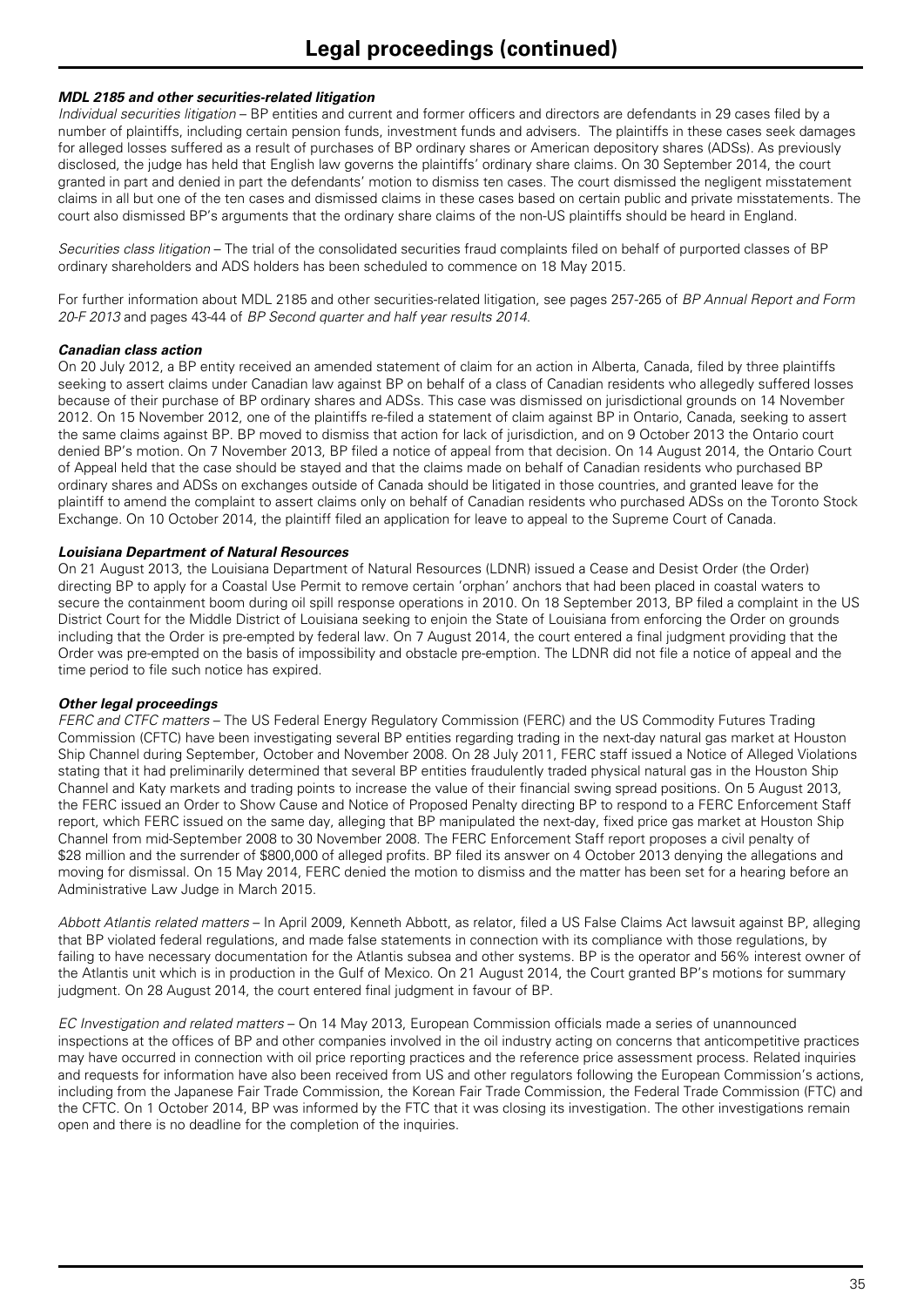*Texas City flaring event* – A flaring event occurred at the Texas City refinery in April and May 2010. This flaring event was the subject of civil lawsuit claims for personal injury and in some cases property damage by roughly 50,000 individuals. As previously disclosed, the first trial in the matter completed in October 2013 and of the six plaintiffs initially scheduled for trial, two filed nonsuits before trial, the claims of one plaintiff were dismissed by the court on directed verdict, and the jury awarded no damages to the remaining three plaintiffs. In the second trial, on 17 October 2014, the jury returned a verdict finding in favour of BP. The flares involved in this event remain the subject of a federal government enforcement action.

# **Other matters**

During the third quarter the US and the EU have imposed further sanctions on certain Russian activities, individuals and entities, including Rosneft. To date, these sanctions have had no material adverse impact on BP or Ruhr Oel GmbH.